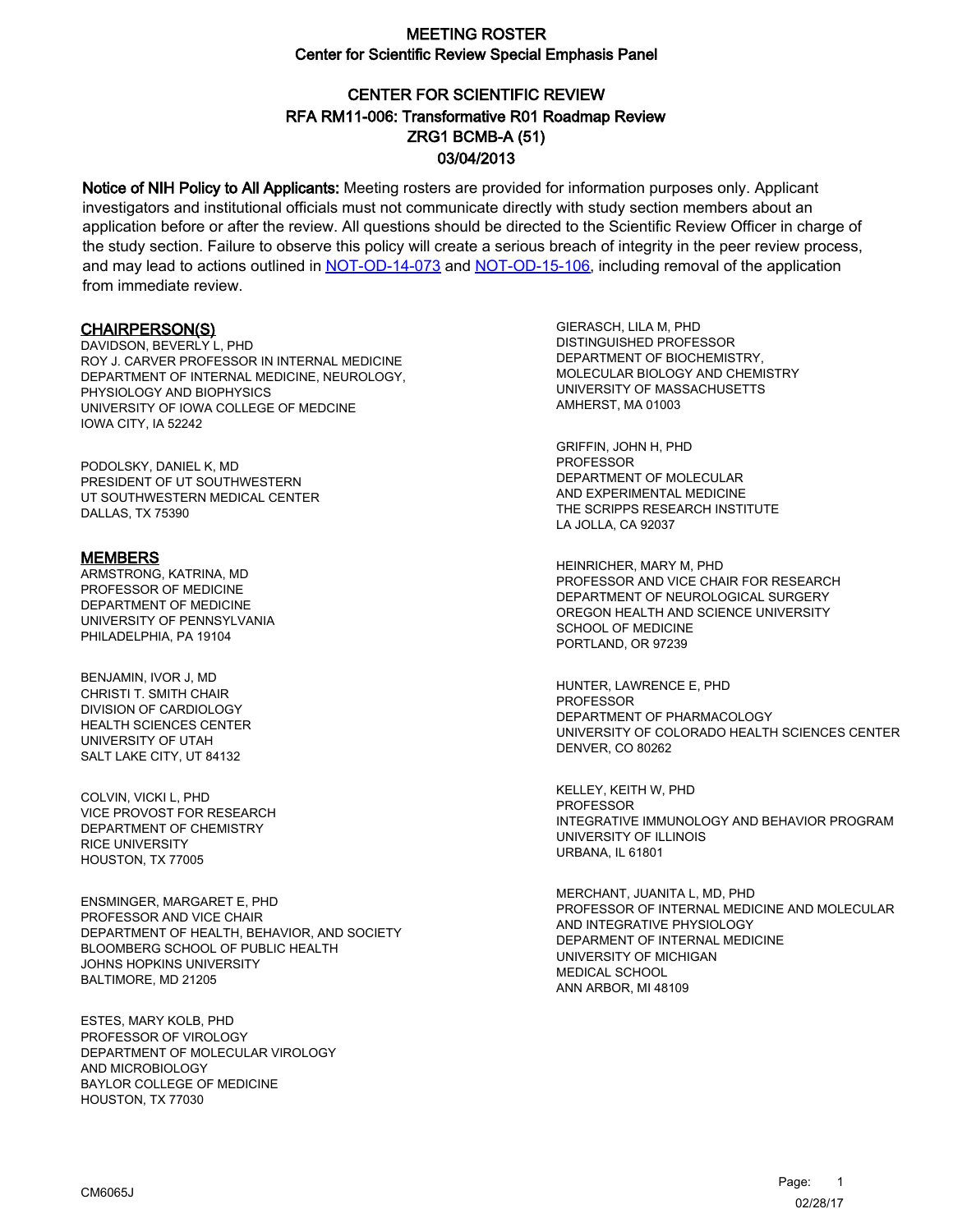# CENTER FOR SCIENTIFIC REVIEW ZRG1 BCMB-A (51) 03/04/2013 RFA RM11-006: Transformative R01 Roadmap Review

Notice of NIH Policy to All Applicants: Meeting rosters are provided for information purposes only. Applicant investigators and institutional officials must not communicate directly with study section members about an application before or after the review. All questions should be directed to the Scientific Review Officer in charge of the study section. Failure to observe this policy will create a serious breach of integrity in the peer review process, and may lead to actions outlined in [NOT-OD-14-073](https://grants.nih.gov/grants/guide/notice-files/NOT-OD-14-073.html) and [NOT-OD-15-106,](https://grants.nih.gov/grants/guide/notice-files/NOT-OD-15-106.html) including removal of the application from immediate review.

MRKSICH, MILAN, PHD **PROFESSOR** DEPARTMENT OF BIOMEDICAL ENGINEERING AND CHEMISTRY HOWARD HUGHES MEDICAL INSTITUTE NORTHWESTERN UNIVERSITY EVANSTON, IL 60208

MAIL REVIEWER(S)

ABATE-SHEN, CORY, PHD PROFESSOR AND CHIEF COLUMBIA UNIVERSITY COLLEGE OF PHYSICIANS AND SURGEONS HERBERT IRVING COMPREHENSIVE CANCER CENTER NEW YORK, NY 10032

ABDELLATIF, MAHA, PHD **PROFESSOR** DEPARTMENT OF CELL BIOLOGY AND MOLECULAR MEDICINE CARDIOVASCULAR RESEARCH INSTITUTE UNIVERSITY OF MEDICINE AND DENTISTRY OF NEW **JERSEY** NEWARK, NJ 07103

ABDULKADIR, SARKI A, MD, PHD ASSOCIATE PROFESSOR OF PATHOLOGY AND CANCER BIOLOGY DEPARTMENT OF PATHOLOGY, MICROBIOLOGY AND IMMUNOLOGY VANDERBILT UNIVERSITY MEDICAL CENTER NASHVILLE, TN 37232

ADAMS, JOHN, PHD PROFESSOR DEPARTMENT OF GLOBAL HEALTH COLLEGE OF PUBLIC HEALTH UNIVERSITY OF SOUTH FLORIDA TAMPA, FL 33612

ADAMS, PETER D, PHD PROFESSOR DIVISION OF CANCER SCIENCES AND MOLECULAR PATHOLOGY UNIVERSITY OF GLASCOW GLASGOW G61 1BD UNITED KINGDOM

AKINS, ROBERT E JR, PHD SENIOR RESEARCH SCIENTIST DEPARTMENT OF BIOMEDICAL RESEARCH AI DUPONT HOSPITAL FOR CHILDREN NEMOURS CHILDREN'S CLINIC-WILMINGTON WILMINGTON, DE 19803

ALBERTINI, DAVID F, PHD PROFESSOR, DIRECTOR CEUTER FOR REPRODUCTIVE **SCIENCES** DEPARTMENT OF MOLECULAR AND INTEGRATIVE PHYSIOLOGY UNIVERSITY OF KANSAS MEDICAL CENTER KANSAS CITY, KS 66160

ALDRICH, COURTNEY C IV, PHD ASSOCIATE DIRECTOR AND ASSOCIATE PROFESSOR CENTER FOR DRUG DESIGN UNIVERSITY OF MINNESOTA MINNEAPOLIS, MN 55455

ARANCIO, OTTAVIO, MD, PHD ASSOCIATE PROFESSOR DEPARTMENT OF PATHOLOGY AND TAUB INSTITUTE COLUMBIA UNIVERSITY MEDICAL CENTER NEW YORK, NY 10032

ARDITI, MOSHE, MD PROFESSOR DIRECTOR, PEDIATRIC INFECTIOUS DISEASES CEDARS-SINAI MEDICAL CENTER LOS ANGELES, CA 90048

ARONOW, BRUCE J, PHD PROFESSOR AND DIRECTOR DIVISION OF BIOMEDICAL INFORMATICS AND MOLECULAR DEVELOPMENT BIOLOGY, DEPARTMENT OF PEDIATRICS UNIVERSITY OF CINCINNATI CHILDREN'S HOSPITAL RESEARCH FOUNDATION CINCINNATI, OH 45229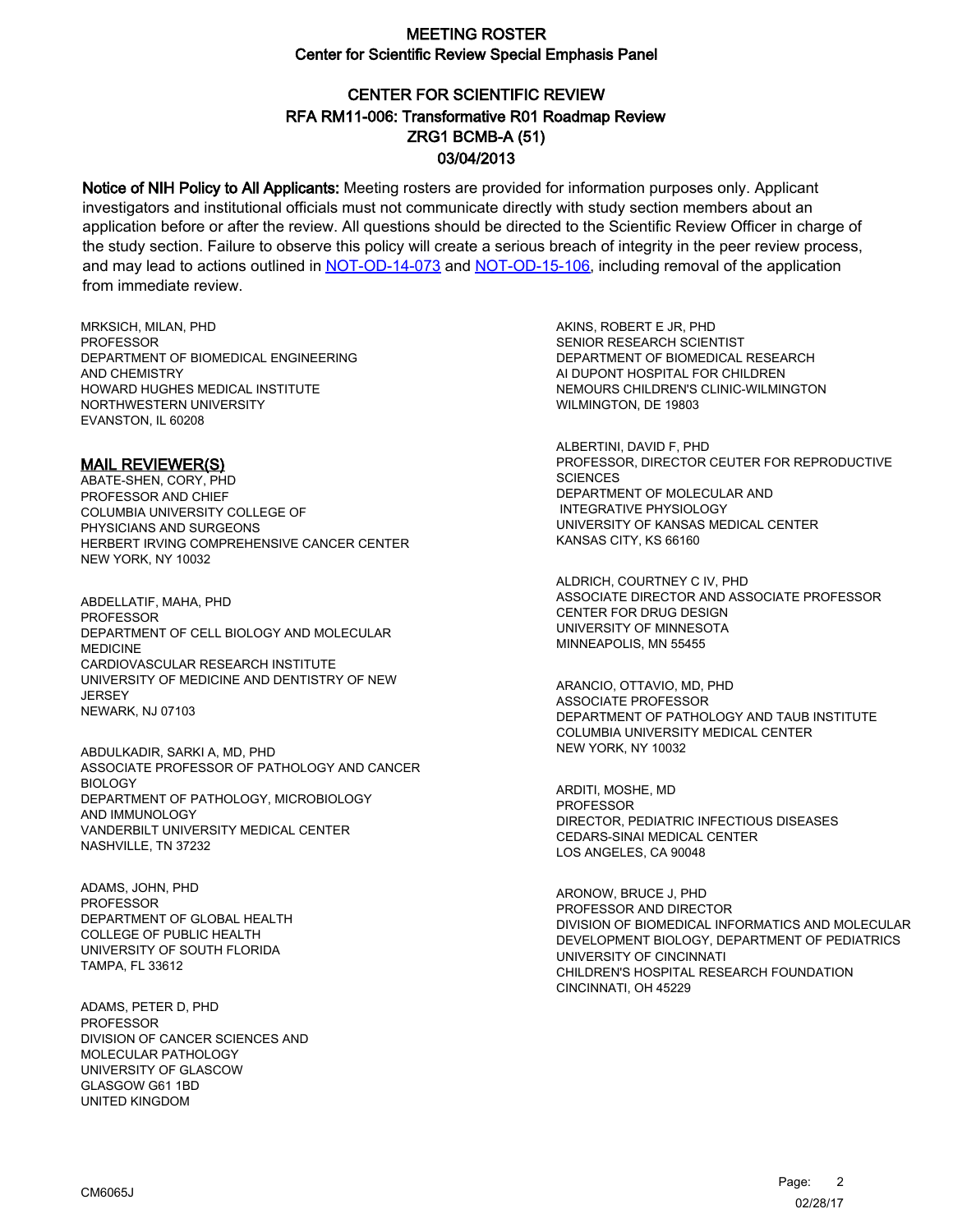# CENTER FOR SCIENTIFIC REVIEW ZRG1 BCMB-A (51) 03/04/2013 RFA RM11-006: Transformative R01 Roadmap Review

Notice of NIH Policy to All Applicants: Meeting rosters are provided for information purposes only. Applicant investigators and institutional officials must not communicate directly with study section members about an application before or after the review. All questions should be directed to the Scientific Review Officer in charge of the study section. Failure to observe this policy will create a serious breach of integrity in the peer review process, and may lead to actions outlined in [NOT-OD-14-073](https://grants.nih.gov/grants/guide/notice-files/NOT-OD-14-073.html) and [NOT-OD-15-106,](https://grants.nih.gov/grants/guide/notice-files/NOT-OD-15-106.html) including removal of the application from immediate review.

ARYA, DEV PRIYA, PHD ASSOCIATE PROFESSOR ASSOCIATE PROFESSOR DEPARTMENT OF CHEMISTRY CLEMSON UNIVERSITY CLEMSON, SC 29634

ATALA, ANTHONY, MD PROFESSOR AND DIRECTOR DEPARTMENT OF UROLOGY WAKE FOREST UNIVERSITY WINSTON-SALEM, NC 27157

AUNE, THOMAS M, PHD PRESIDENT AND PROFESSOR ARTHROCHIP, LLC AND DEPARTMENT OF RHEUMATOLOGY AND IMMUNOLOGY VANDERBILT UNIVERSITY MEDICAL CENTER FRANKLIN, TN 37069

AXELSEN, PAUL H, MD PROFESSOR DEPARTMENT OF PHARMACOLOGY UNIVERSITY OF PENNSYLVANIA SCHOOL OF MEDICINE PHILADELPHIA, PA 19104

BAEHRECKE, ERIC H, PHD PROFESSOR DEPARTMENT OF CANCER BIOLOGY UMASS MEDICAL SCHOOL WORCESTER, MA 01605

BALK, STEVEN P, MD, PHD PROFESSOR DEPARTMENT OF MEDICINE BETH ISRAEL DEACONESS MEDICAL CENTER HARVARD MEDICAL SCHOOL BOSTON, MA 02215

BALLARD, PHILIP L, PHD **PROFESSOR** DEPARTMENT OF PEDIATRICS UNIVERSITY OF CALIFORNIA SAN FRANCISCO SAN FRANCISCO, CA 94118

BAMBER, BRUCE A, PHD ASSOCIATE PROFESSOR DEPARTMENT OF BIOLOGICAL SCIENCES UNIVERSITY OF TOLEDO TOLEDO, OH 43606

BARTLETT, SELENA E, PHD DIRECTOR, MEDICATIONS DEVELOPMENT GROUP ERNEST GALLO CLINIC AND RESEARCH CENTER UCSF DEPARTMENT OF NEUROLOGY EMERYVILLE, CA 94608

BARYCKI, JOSEPH J, PHD ASSOCIATE PROFESSOR DEPARTMENT OF BIOCHEMISTRY UNIVERSITY OF NEBRASKA LINCOLN, NE 68588-0664

BECKMAN, JOSEPH S, PHD AVA HELEN PAULING ENDOWED CHAIR, PROFESSOR AND DIRECTOR DEPARTMENT OF BIOCHEMISTRY AND BIOPHYSICS ENVIRONMENTAL HEALTH SCIENCES CENTER OREGON STATE UNIVERSITY CORVALLIS, OR 97331

BELMONT, ANDREW STEVEN, PHD PROFESSOR DEPARTMENT OF CELL AND STRUCTURAL BIOLOGY UNIVERSITY OF ILLINOIS, URBANA URBANA, IL 61801

BERENS, MICHAEL E, PHD SENIOR INVESTIGATOR AND HEAD TRANSLATIONAL GENOMICS RESEARCH INSTITUTE PHOENIX, AZ 85004

BERMUDEZ, LUIZ EDUARDO, MD PROFESSOR DEPARTMENT OF BIOMEDICAL SCIENCES OREGON STATE UNIVERSITY CORVALLIS, OR 97331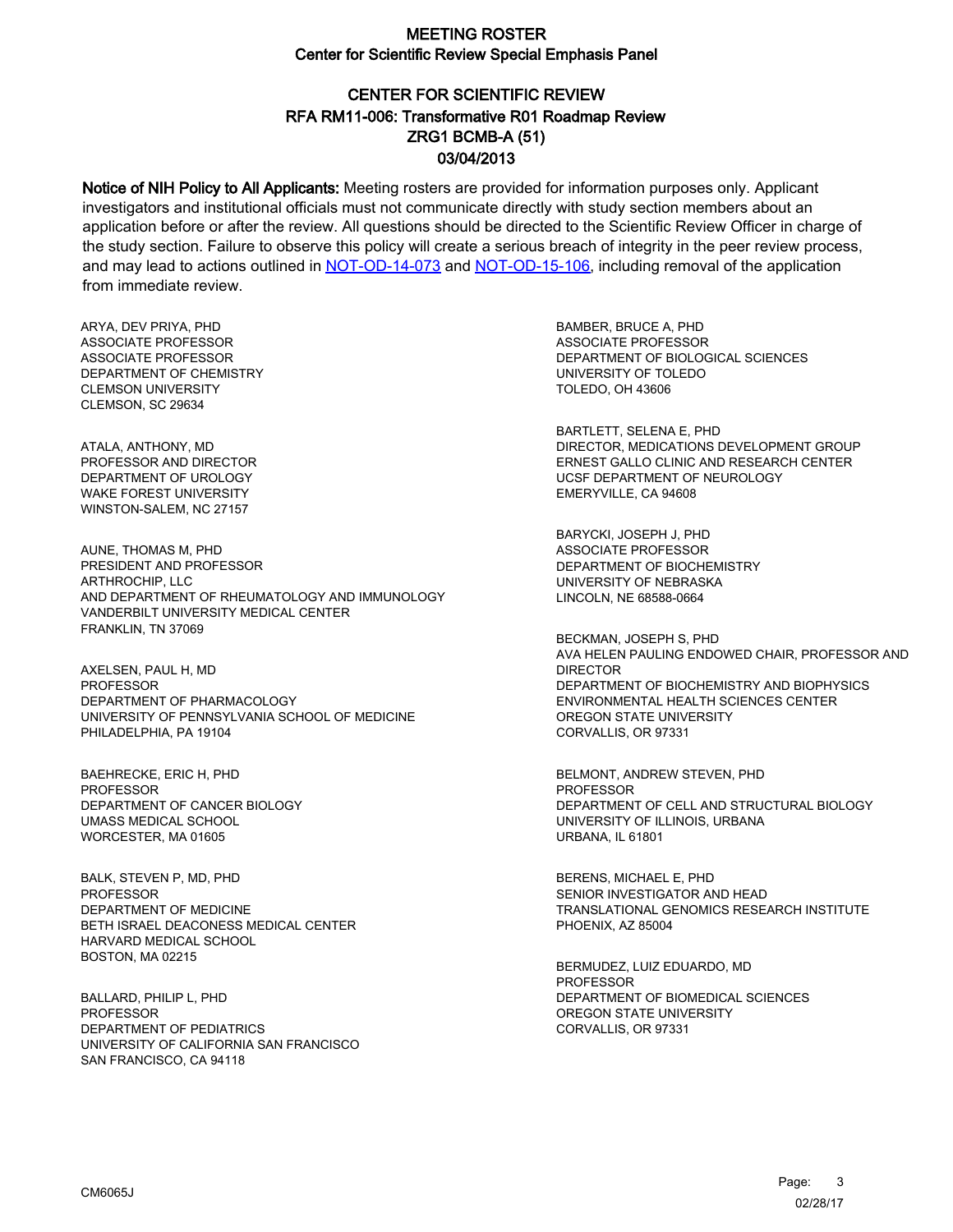# CENTER FOR SCIENTIFIC REVIEW ZRG1 BCMB-A (51) 03/04/2013 RFA RM11-006: Transformative R01 Roadmap Review

Notice of NIH Policy to All Applicants: Meeting rosters are provided for information purposes only. Applicant investigators and institutional officials must not communicate directly with study section members about an application before or after the review. All questions should be directed to the Scientific Review Officer in charge of the study section. Failure to observe this policy will create a serious breach of integrity in the peer review process, and may lead to actions outlined in [NOT-OD-14-073](https://grants.nih.gov/grants/guide/notice-files/NOT-OD-14-073.html) and [NOT-OD-15-106,](https://grants.nih.gov/grants/guide/notice-files/NOT-OD-15-106.html) including removal of the application from immediate review.

BIEBER, ALLAN JAMES, PHD ASSOCIATE PROFESSOR MAYO CLINIC ROCHESTER DEPARTMENT OF NEUROLOGY ROCHESTER, MN 55905

BIEBERICH, ERHARD, PHD PROFESSOR INSTITUTE OF MOLECULAR MEDICINE AND GENETICS MEDICAL COLLEGE OF GEORGIA GEORGIA HEALTH SCIENCES UNIVERSITY AUGUSTA, GA 30912

BIGIO, IRVING J, PHD PROFESSOR DEPARTMENT OF BIOMEDICAL ENGINEERING COLLEGE OF ENGINEERING BOSTON UNIVERSITY BOSTON, MA 02215

BIGNER, DARELL D, MD, PHD JONES CANCER RESEARCH PROFESSOR DEPARTMENT OF PATHOLOGY (NEUROPATHOLOGY) DEPUTY DIRECTOR, DUKE COMPREHENSIVE CANCER **CENTER** SCHOOL OF MEDICINE, DUKE UNIVERSITY DURHAM, NC 27710

BISSELL, DWIGHT M JR, MD PROFESSOR DEPARTMENT OF MEDICINE UNIVERSITY OF CALIFORNIA SAN FRANCISCO, CA 94143

BONINI, NANCY M, PHD PROFESSOR AND INVESTIGATOR DEPARTMENT OF BIOLOGY AND HOWARD HUGHES MEDICAL INSTITUTE UNIVERSITY OF PENNSYLVANIA PHILADELPHIA, PA 19104

BONVENTRE, JOSEPH VINCENT, MD, PHD PROFESSOR AND DIRECTOR RENAL DIVISION DEPARTMENT OF MEDICINE BRIGHAM AND WOMEN'S HOSPITAL BOSTON, MA 02115

BOST, KENNETH L, PHD BELK DISTINGUISHED PROFESSOR OF BIOLOGY DEPARTMENT OF BIOLOGY COLLEGE OF ARTS AND SCIENCES UNIVERSITY OF NORTH CAROLINA CHARLOTTE, NC 28223

BRAUN, WERNER A, PHD **PROFESSOR** DEPARTMENT OF BIOCHEMISTRY AND MOLECULAR BIOLOGY UNIVERSITY OF TEXAS MEDICAL BRANCH GALVESTON, TX 77555

BREAM, JAY H, PHD ASSISTANT PROFESSOR CENTER FOR GLOBAL HEALTH JOHNS HOPKINS UNIVERSITY BALTIMORE, MD 21205

BRENOWITZ, MICHAEL D, PHD PROFESSOR DEPARTMENT OF BIOCHEMISTRY ALBERT EINSTEIN COLLEGE OF MEDICINE BRONX, NY 10461

BREUER, CHRISTOPHER KANE, MD PRINCIPAL INVESTIGATOR DEPARTMENT OF SURGERY NATIONWIDE CHILDREN'S HOSPITAL COLUMBUS, OH 43205

BRIDGES, S LOUIS JR, MD, PHD PROFESSOR DIVISION OF CLINICAL IMMUNOLOGY AND RHEUMATOLOGY DEPARTMENT OF MEDICINE UNIVERSITY OF ALABAMA AT BIRMINGHAM BIRMINGHAM, AL 35294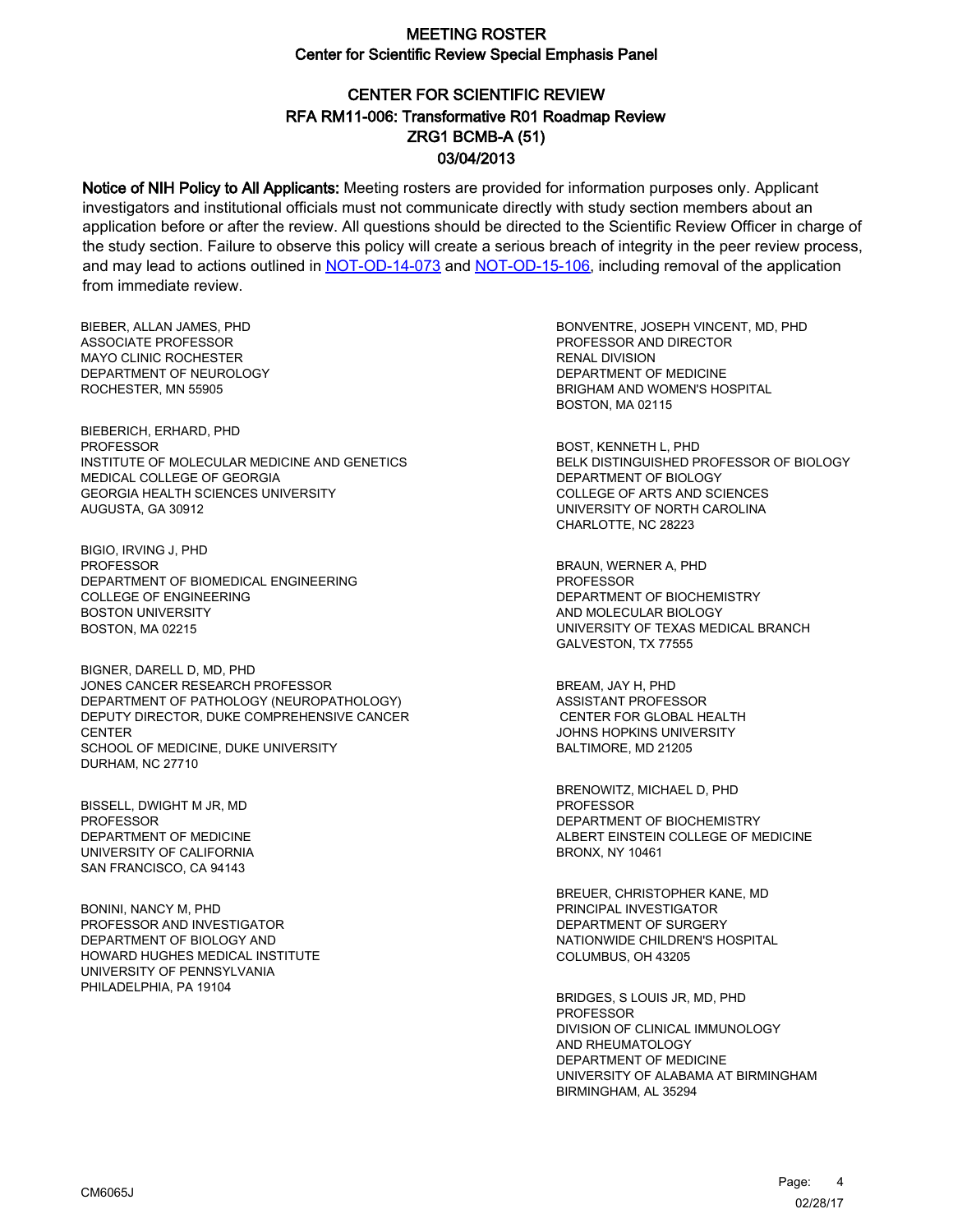# CENTER FOR SCIENTIFIC REVIEW ZRG1 BCMB-A (51) 03/04/2013 RFA RM11-006: Transformative R01 Roadmap Review

Notice of NIH Policy to All Applicants: Meeting rosters are provided for information purposes only. Applicant investigators and institutional officials must not communicate directly with study section members about an application before or after the review. All questions should be directed to the Scientific Review Officer in charge of the study section. Failure to observe this policy will create a serious breach of integrity in the peer review process, and may lead to actions outlined in [NOT-OD-14-073](https://grants.nih.gov/grants/guide/notice-files/NOT-OD-14-073.html) and [NOT-OD-15-106,](https://grants.nih.gov/grants/guide/notice-files/NOT-OD-15-106.html) including removal of the application from immediate review.

BRIVANLOU, ALI H, PHD **PROFESSOR** MOLECULAR VERTEBRATE EMBRYOLOGY THE ROCKEFELLER UNIVERSITY NEW YORK, NY 10021

BUCKNER, FREDERICK SIMMONS, MD PROFESSOR DEPARTMENT OF MEDICINE, ALLERGY, AND INFECTIOUS DISEASES UNIVERSITY OF WASHINGTON MEDICAL CENTER SEATTLE , WA 98195

BUJALOWSKI, W M, PHD PROFESSOR DEPARTMENT OF BIOCHEMISTRY AND MOLECULAR BIOLOGY SEALY CENTER FOR STRUCTURAL BIOLOGY UNIVERSITY OF TEXAS MEDICAL BRANCH AT GALVESTON GALVESTON, TX 77555-1053

BULTE, JEFF W, PHD PROFESSOR DEPARTMENT OF RADIOLOGY AND RADIOLOGICAL SCIENCE DIVISION OF MR RESEARCH JOHNS HOPKINS UNIVERSITY SCHOOL OF MEDICINE BALTIMORE, MD 21205

CALIN, GEORGE A, MD, PHD ASSOCIATE PROFESSOR DEPARTMENT OF EXPERIMENTAL THERAPEUTICS UNIVERSITY OF TEXAS M.D. ANDERSON CANCER CENTER HOUSTON, TX 77030

CARMICHAEL, GORDON G, PHD PROFESSOR DEPARTMENT OF GENETICS AND DEVELOPMENTAL BIOLOGY UNIVERSITY OF CONNECTICUT HEALTH CENTER FARMINGTON, CT 06030

CARMICHAEL, STANLEY THOMAS, PHD PROFESSOR AND VICE CHAIR DEPARTMENT OF NEUROLOGY SCHOOL OF MEDICINE UNIVERSITY OF CALIFORNIA AT LOS ANGELES LOS ANGELES, CA 90095

CARUCCI, JOHN A, MD, MS, PHD ASSOCIATE PROFESSOR RESEARCH FELLOW AT ROCKEFELLER NEW YORK UNIVERSITY SCHOOL OF MEDICINE NEW YORK, NY 10016

CASADESUS, JOSEP PROFESSOR DEPARTMENT OF GENETICS UNIVERSITY OF SEVILLA APARTADO, SEVILLA 41080 **SPAIN** 

CASH, BENJAMIN A, PHD RESEARCH SCIENTIST CENTER FOR OCEAN, LAND AND ATMOSPHERE **STUDIES** CALVERTON, MD 20705

CATERINA, MICHAEL J, MD, PHD PROFESSOR DEPARTMENTS OF BIOLOGICAL CHEMISTRY AND NEUROSCIENCE AND CENTER FOR SENSORY BIOLOGY JOHNS HOPKINS UNIVERSITY SCHOOL OF MEDICINE BALTIMORE, MD 21205

CHEN, CHUO, PHD ASSOCIATE PROFESSOR DEPARTMENT OF BIOCHEMISTRY UNIVERSITY OF TEXAS SOUTHWESTERN MEDICAL CENTER AT DALLAS DALLAS, TX 75390

CHOPP, MICHAEL, PHD PROFESSOR AND VICE CHAIRMAN DEPARTMENT OF NEUROLOGY HENRY FORD HOSPITAL DETROIT, MI 48202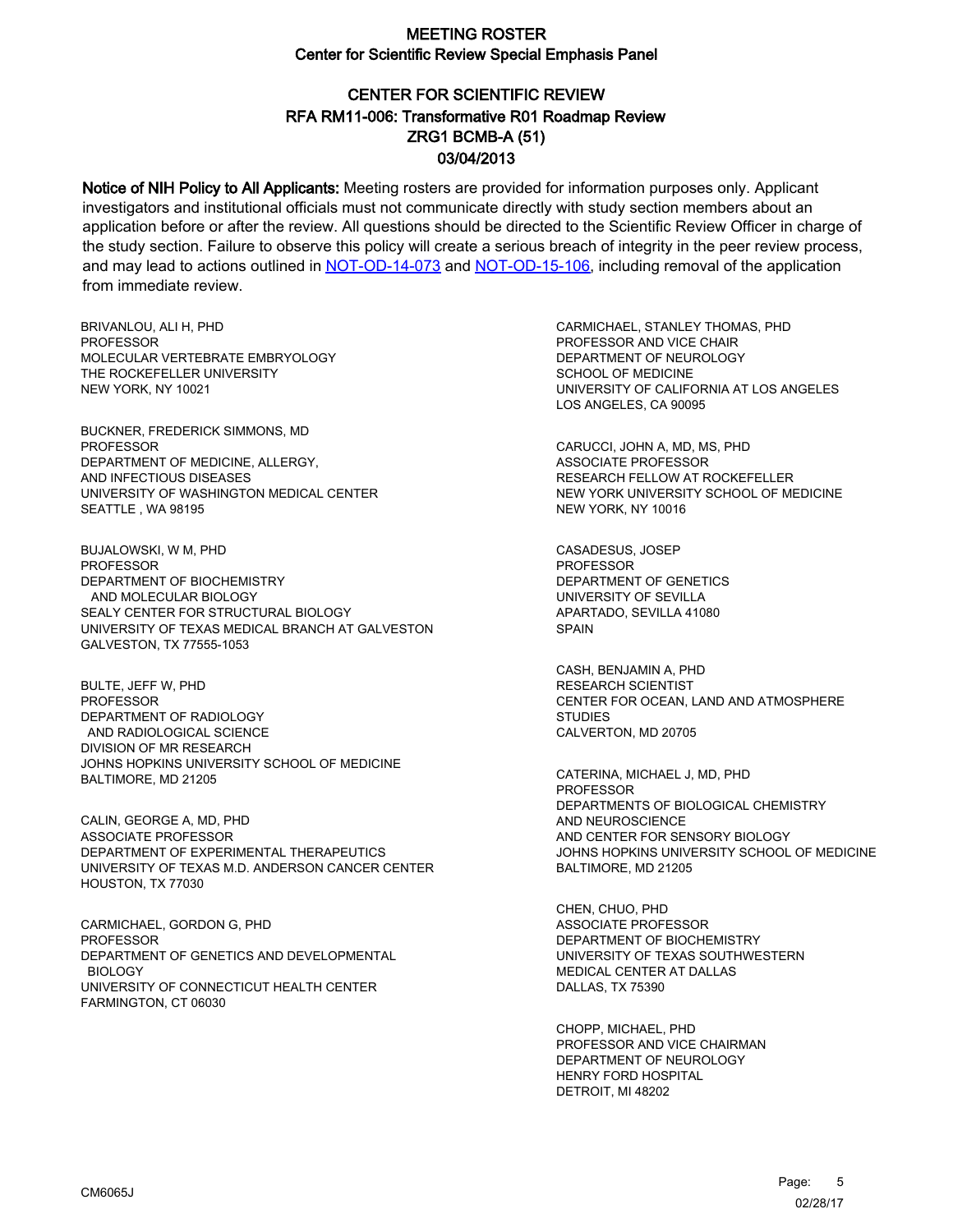# CENTER FOR SCIENTIFIC REVIEW ZRG1 BCMB-A (51) 03/04/2013 RFA RM11-006: Transformative R01 Roadmap Review

Notice of NIH Policy to All Applicants: Meeting rosters are provided for information purposes only. Applicant investigators and institutional officials must not communicate directly with study section members about an application before or after the review. All questions should be directed to the Scientific Review Officer in charge of the study section. Failure to observe this policy will create a serious breach of integrity in the peer review process, and may lead to actions outlined in [NOT-OD-14-073](https://grants.nih.gov/grants/guide/notice-files/NOT-OD-14-073.html) and [NOT-OD-15-106,](https://grants.nih.gov/grants/guide/notice-files/NOT-OD-15-106.html) including removal of the application from immediate review.

CLARDY, JON, PHD PROFESSOR DEPARTMENT OF BIOLOGICAL CHEMISTRY AND MOLECULAR PHARMACOLOGY HARVARD MEDICAL SCHOOL BOSTON, MA 02115

COBB, MELANIE H, PHD PROFESSOR AND DEAN DEPARTMENT OF PHARMACOLOGY UNIVERSITY OF TEXAS SOUTHWESTERN MEDICAL CENTER DALLAS, TX 75390

COE, JAMES V JR, PHD **PROFESSOR** DEPARTMENT OF CHEMISTRY OHIO STATE UNIVERSITY COLUMBUS, OH 43210

COFFEY, ROBERT J JR, MD PROFESSOR DEPARTMENTS OF MEDICINE VANDERBILT UNIVERSITY SCHOOL OF MEDICINE NASHVILLE, TN 37232

CONSTABLE, R. TODD, PHD PROFESSOR DEPARTMENT OF DIAGNOSTIC RADIOLOGY YALE UNIVERSITY SCHOOL OF MEDICINE NEW HAVEN, CT 06520

COTMAN, CARL WAYNE, PHD PROFESSOR INSTITUTE FOR BRAIN AGING AND DEMENTIA UNIVERSITY OF CALIFORNIA AT IRVINE IRVINE, CA 92697

CURIEL, DAVID TERRY, MD, PHD **DIRECTOR** WASHINGTON UNIVERSITY SCHOOL OF MEDICINE ST. LOUIS, MO 63108

CURRY, FITZ-ROY E, PHD PROFESSOR DEPARTMENT OF PHSIOLOGY AND MEMBRANE BIOLOGY SCHOOL OF MEDICINE UNIVERSITY OF CALIFORNIA, DAVIS DAVIS, CA 95616

DALEY, GEORGE Q, MD, PHD DIRECTOR OF STEM CELL TRANSPLANTATION PROGRAM DIVISION OF HEMATOLOGY AND ONCOLOGY CHILDREN'S HOSPITAL BOSTON, MA 02115

DALY, BARBARA, PHD PROFESSOR AND ETHICS DIRECTOR CASE WESTERN RESERVE UNIVERSITY SCHOOL OF NURSING CLEVELAND, OH 44106-4904

DANDY, DAVID S, PHD PROFESSOR AND DEPARTMENT HEAD DEPARTMENT OF CHEMICAL AND BIOLOGICAL ENGINEERING COLORADO STATE UNIVERSITY FORT COLLINS, CO 80523

DAVIS, JONATHAN M, MD CHIEF OF NEWBORN MEDICINE FLOATING HOSPITAL FOR CHILDREN TUFTS MEDICAL CENTER TMC #44 BOSTON, MA 02111

DE LA FUENTE, RABINDRANATH, PHD ASSOCIATE PROFESSOR DEPARTMENT OF PHYSIOLOGY AND PHARMACOLOGY COLLEGE OF VETERINARY MEDICINE UNIVERSITY OF GEORGIA ATHENS, GA 30602

DEKKER, JOB, PHD PROFESSOR UNIVERSITY OF MASSACHUSETTS PROGRAM IN GENE FUNCTION AND EXPRESSION WORCESTER, MA 01605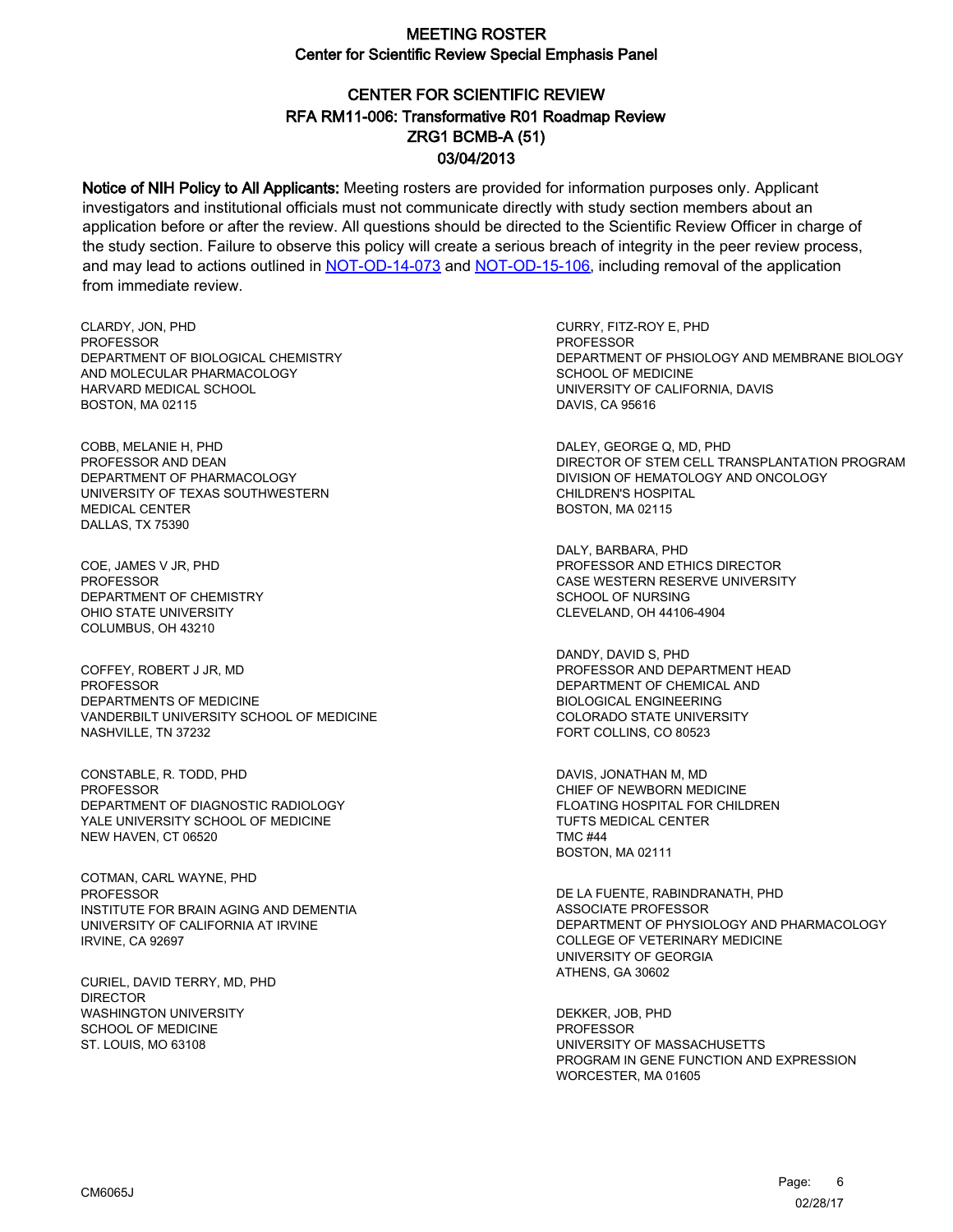# CENTER FOR SCIENTIFIC REVIEW ZRG1 BCMB-A (51) 03/04/2013 RFA RM11-006: Transformative R01 Roadmap Review

Notice of NIH Policy to All Applicants: Meeting rosters are provided for information purposes only. Applicant investigators and institutional officials must not communicate directly with study section members about an application before or after the review. All questions should be directed to the Scientific Review Officer in charge of the study section. Failure to observe this policy will create a serious breach of integrity in the peer review process, and may lead to actions outlined in [NOT-OD-14-073](https://grants.nih.gov/grants/guide/notice-files/NOT-OD-14-073.html) and [NOT-OD-15-106,](https://grants.nih.gov/grants/guide/notice-files/NOT-OD-15-106.html) including removal of the application from immediate review.

DEMORE, NANCY K, MD ASSOCIATE PROFESSOR DEPARTMENT OF SURGERY DIVISION OF SURGICAL ONCOLOGY UNIVERSITY OF NORTH CAROLINA, CHAPEL HILL CHAPEL HILL, NC 27599

DENU, JOHN M, PHD PROFESSOR DEPARTMENT OF BIOMOLECULAR CHEMISTRY UNIVERSITY OF WISCONSIN MADISON, WI 53706

DIMARZIO, CHARLES A, PHD ASSOCIATE PROFESSOR ELECTRICAL AND COMPUTER ENGINEERING DEPARTMENT NORTHEASTERN UNIVERSITY BOSTON, MA 02215

DING, SHOU-WEI, PHD PROFESSOR DEPARTMENT OF PLANT PATHOLOGY UNIVERSITY OF CALIFORNIA RIVERSIDE RIVERSIDE, CA 92521

DISCHER, DENNIS E, PHD PROFESSOR DEPARTMENTS OF CHEMICAL AND BIOMOLECULAR ENGINEERING, CELL AND MOLECULAR BIOLOGY UNIVERSITY OF PENNSYLVANIA PHILADELPHIA, PA 19104

DJABALLAH, HAKIM, PHD DIRECTOR HIGH-THROUGHPUT DRUG SCREENING CORE FACILITY MEMORIAL SLOAN-KETTERING CANCER CENTER NEW YORK, NY 10065

DOUGHERTY, JOSEPH, PHD ASSOCIATE PROFESSOR DEPARTMENT OF MOLECULAR GENETICS, MICROBIOLOGY AND IMMUNOLOGY UNIVERSITY OF MEDICINE AND DENTISTRY OF NEW **JERSEY** PISCATAWAY, NJ 08854

DUDLEY, AIMEE M, PHD ASSISTANT PROFESSOR INSTITUTE FOR SYSTMES BIOLOGY SEATTLE, WA 98103

DUNMAN, PAUL, PHD ASSOCIATE PROFESSOR DEPARTMENT OF MICROBIOLOGY AND IMMUNOLOGY UNIVERSITY OF ROCHESTER SCHOOL OF MEDICINE AND **DENTISTRY** ROCHESTER, NY 14642

DUNPHY, WILLIAM G, PHD PROFESSOR DIVISION OF BIOLOGY CALIFORNIA INSTITUTE OF TECHNOLOGY PASADENA, CA 91125

DYSON, HELEN JANE, PHD PROFESSOR DEPARTMENT OF MOLECULAR BIOLOGY THE SCRIPPS RESEARCH INSTITUTE LA JOLLA, CA 92037

ECHAUZ, JAVIER RAMON, PHD SENIOR RESEARCH SCIENTIST AND PRESIDENT JE RESEARCH, INC. ALPHARETTA, GA 30022

EGLI, MARTIN, PHD PROFESSOR DEPARTMENT OF BIOCHEMISTRY VANDERBILT UNIVERSITY NASHVILLE, TN 37232-0146

ELLENBERGER, TOM E, PHD **PROFESSOR** DEPARTMENT OF BIOCHEMISTRY AND MOLECULAR BIOPHYSICS WASHINGTON UNIVERSITY SCHOOL OF MEDICINE ST. LOUIS, MO 63110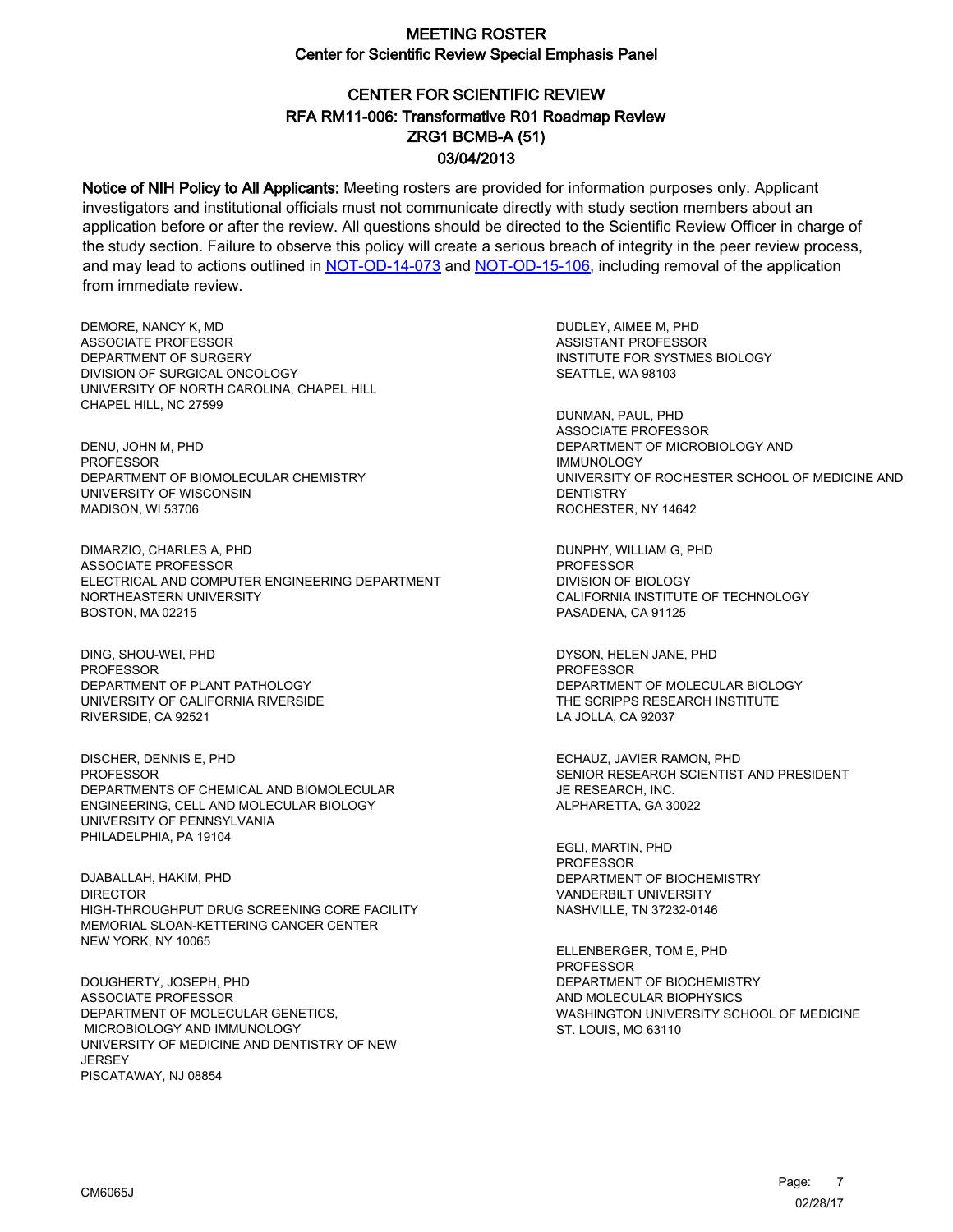# CENTER FOR SCIENTIFIC REVIEW ZRG1 BCMB-A (51) 03/04/2013 RFA RM11-006: Transformative R01 Roadmap Review

Notice of NIH Policy to All Applicants: Meeting rosters are provided for information purposes only. Applicant investigators and institutional officials must not communicate directly with study section members about an application before or after the review. All questions should be directed to the Scientific Review Officer in charge of the study section. Failure to observe this policy will create a serious breach of integrity in the peer review process, and may lead to actions outlined in [NOT-OD-14-073](https://grants.nih.gov/grants/guide/notice-files/NOT-OD-14-073.html) and [NOT-OD-15-106,](https://grants.nih.gov/grants/guide/notice-files/NOT-OD-15-106.html) including removal of the application from immediate review.

EMESON, RONALD B, PHD **PROFESSOR** DEPARTMENT OF PHARMACOLOGY VANDERBILT UNIVERSITY SCHOOL OF MEDICINE NASHVILLE, TN 37232

EVANS, DAVID T, PHD ASSOCIATE PROFESSOR NEW ENGLAND PRIMATE RESEARCH CENTER HARVARD MEDICAL SCHOOL SOUTHBOROUGH, MA 01772

FAHMY, TAREK, PHD ASSOCIATE PROFESSOR DEPARTMENT OF BIOMEDICAL AND CHEMICAL ENGINEERING MALONE ENGINEERING CENTER YALE UNIVERSIITY NEW HAVEN, CT 06511

FEKETE, DONNA M, PHD PROFESSOR DEPARTMENT OF BIOLOGY PURDUE UNIVERSITY WEST LAFAYETTE, IN 47907

FELDING-HABERMANN, BRUNHILDE, PHD ASSOCIATE PROFESSOR DEPARTMENT OF MOLECULAR AND EXPERIMENTAL MEDICINE THE SCRIPPS RESEARCH INSTITUTE LA JOLLA, CA 92037

FLAWS, JODI A, PHD **PROFESSOR** DEPARTMENT OF VETERINARY BIOSCIENCES UNIVERSITY OF ILLINOIS URBANA, IL 61802

FLOTTE, TERENCE R, MD **PROFESSOR** SCHOOL OF MEDICINE UNIVERSITY OF MASSACHUSETTES MEDICAL SCHOOL WORCESTER, MA 01655

FORSTHUBER, THOMAS G, PHD PROFESSOR OF IMMUNOLOGY DEPARTMENT OF BIOLOGY UNIVERSITY OF TEXAS AT SAN ANTONIO SAN ANTONIO, TX 78249

FOSTER, THOMAS C, PHD PROFESSOR DEPARTMENT OF NEUROSCIENCE COLLEGE OF MEDICINE UNIVERSITY OF FLORIDA GAINESVILLE, FL 32610

FRANKEL, MARK STEVEN, PHD DIRECTOR AMERICAN ASSOCIATION FOR THE ADVANCEMENT OF SCIENCE WASHINGTON, DC 20005

FUTSCHER, BERNARD W, PHD PROFESSOR DEPARTMENT OF PHARMACOLOGY AND TOXICOLOGY ARIZONA CANCER CENTER UNIVERSITY OF ARIZONA TUCSON, AZ 85724

GAENSLER, KARIN L, MD PROFESSOR DEPARTMENT OF MEDICINE UNIVERSITY OF CALIFORNIA AT SAN FRANCISCO SAN FRANCISCO, CA 94143

GALLER, JANINA R, MD PROFESSOR OF PSYCHIATRY AND PUBLIC HEALTH JUDGE BAKER CHILDREN'S CENTER HARVARD MEDICAL SCHOOL BOSTON, MA 02120

GARCIA, ANDRES J, PHD **PROFESSOR** WOODRUFF SCHOOL OF MECHANICAL ENGINEERING PETIT INSTITUTE FOR BIOENGINEERING AND BIOSCIENCE GEORGIA INSTITUTE OF TECHNOLOGY ATLANTA, GA 30332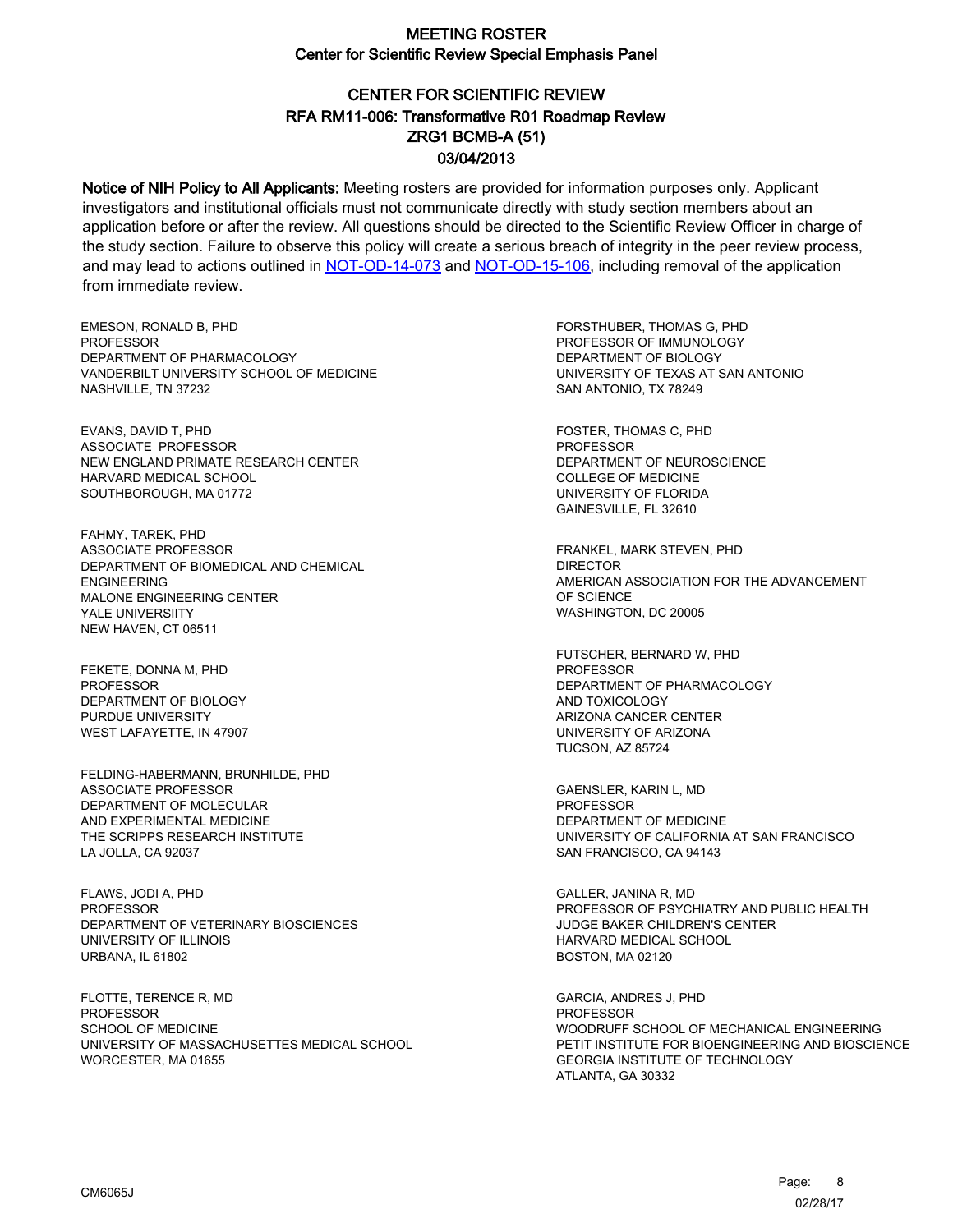# CENTER FOR SCIENTIFIC REVIEW ZRG1 BCMB-A (51) 03/04/2013 RFA RM11-006: Transformative R01 Roadmap Review

Notice of NIH Policy to All Applicants: Meeting rosters are provided for information purposes only. Applicant investigators and institutional officials must not communicate directly with study section members about an application before or after the review. All questions should be directed to the Scientific Review Officer in charge of the study section. Failure to observe this policy will create a serious breach of integrity in the peer review process, and may lead to actions outlined in [NOT-OD-14-073](https://grants.nih.gov/grants/guide/notice-files/NOT-OD-14-073.html) and [NOT-OD-15-106,](https://grants.nih.gov/grants/guide/notice-files/NOT-OD-15-106.html) including removal of the application from immediate review.

GARCIA, ANTONIO AGUSTIN, PHD **PROFESSOR** SCHOOL OF BIOLOGICAL AND HEALTH SYSTEMS ENGINEERING IRA A. FULTON SCHOOL OF ENGINEERING ARIZONA STATE UNIVERSITY TEMPE, AZ 85287

GERBER, SCOTT A, PHD ASSOCIATE PROFESSOR IN GENETICS NORRIS COTTON CANCER CENTER DARTMOUTH MEDICAL SCHOOL LEBANON, NH 03756

GERSHON, PAUL D, PHD ASSOCIATE PROFESSOR DEPARTMENT OF MOLECULAR BIOLOGY AND **BIOCHEMISTRY** UNIVERSITY OF CALIFORNIA AT IRVINE IRVINE, CA 92697

GERSTENFELD, LOUIS CHARLES, PHD **PROFESSOR** DEPARTMENT OF ORTHOPAEDIC SURGERY BOSTON UNIVERSITY MEDICAL CENTER BOSTON, MA 02118

GEULA, CHANGIZ, PHD PROFESSOR DEPARTMENT OF COGNITIVE NEUROLOGY AND ALZHEIMERS DISEASE CENTER NORTHWESTERN UNIVERSITY CHICAGO, IL 60611

GHANDEHARI, HAMID, PHD PROFESSOR DEPARTMENT OF PHARMACEUTICS AND PHARMACEUTICAL CHEMISTRY, AND BIOENGINEERING CO-DIRECTOR, NANO INSTITUTE OF UTAH UNIVERSITY OF UTAH SALT LAKE CITY, UT 84108

GHOSH, INDRANEEL, PHD ASSOCIATE PROFESSOR DEPARTMENT OF CHEMISTRY UNIVERSITY OF ARIZONA TUCSON, AZ 85721

GILBOA, ELI, PHD DIRECTOR OF MOLECULAR THERAPEUTICS DEPARTMENT OF MICROBIOLOGY AND IMMUNOLOGY UNIVERSITY OF MIAMI MILLER SCHOOL OF MEDICINE MIAMI, FL 33136

GILLESPIE, G YANCEY, PHD PROFESSOR DIVISION OF NEUROSURGERY WALLACE TUMOR INSTITUTE UNIVERSITY OF ALABAMA BIRMINGHAM BIRMINGHAM, AL 35294

GITTES, GEORGE K, MD PROFESSOR OF SURGERY DIRECTOR, SURGICAL RESEARCH DIVISION OF PEDIATRIC SURGERY CHILDREN'S HOSPITAL OF PITTSBURG UNIVERSITY OF PITTSBURGH PITTSBURGH, PA 15213

GLABE, CHARLES G, PHD PROFESSOR DEPARTMENT OF MOLECULAR BIOLOGY AND BIOCHEMISTRY UNIVERSITY OF CALIFORNIA, IRVINE IRVINE, CA 92697

GODFREY, TONY E, PHD ASSOCIATE PROFESSOR OF SURGERY AND BIOMEDICAL **GENETICS** JAMES P WILMOT CANCER CENTER SCHOOL OF MEDICINE AND DENTISTRY UNIVERSITY OF ROCHESTER ROCHESTER, NY 14642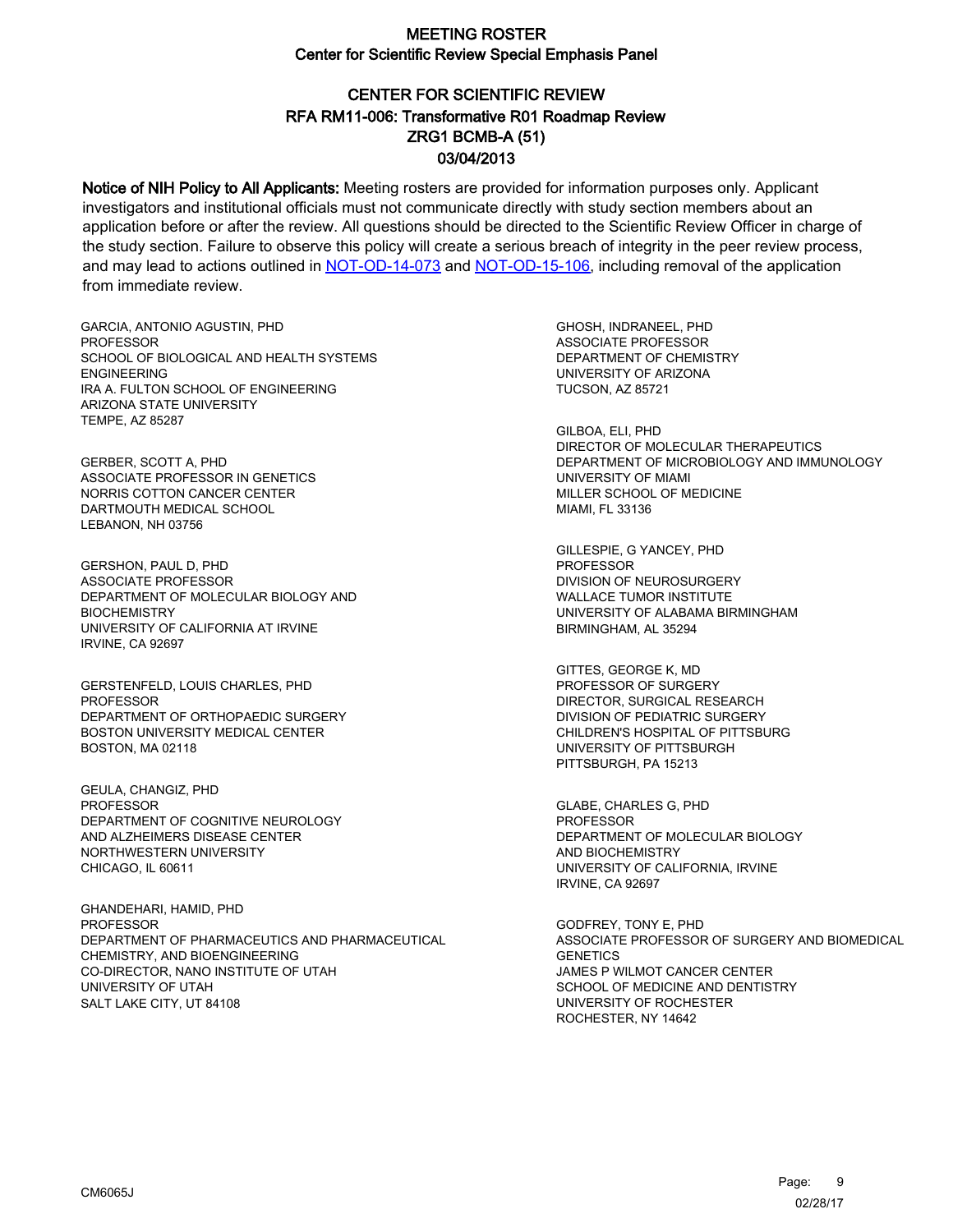# CENTER FOR SCIENTIFIC REVIEW ZRG1 BCMB-A (51) 03/04/2013 RFA RM11-006: Transformative R01 Roadmap Review

Notice of NIH Policy to All Applicants: Meeting rosters are provided for information purposes only. Applicant investigators and institutional officials must not communicate directly with study section members about an application before or after the review. All questions should be directed to the Scientific Review Officer in charge of the study section. Failure to observe this policy will create a serious breach of integrity in the peer review process, and may lead to actions outlined in [NOT-OD-14-073](https://grants.nih.gov/grants/guide/notice-files/NOT-OD-14-073.html) and [NOT-OD-15-106,](https://grants.nih.gov/grants/guide/notice-files/NOT-OD-15-106.html) including removal of the application from immediate review.

GODWIN, ANDREW K, PHD MEMBER/DIRECTOR DEPARTMENT OF PATHOLOGY AND LABORATORY MEDICINE MOLECULAR ONCOLOGY UNIVERSITY OF KANSAS MEDICAL CENTER KANSAS CITY, KS 66160

GOLDSTEIN, LAWRENCE S, PHD PROFESSOR DEPARTMENT OF CELLULAR AND MOLECULAR MEDICINE HOWARD HUGHES MEDICAL INSTITUTE UNIVERSITY OF CALIFORNIA, SAN DIEGO LA JOLLA, CA 92093

GOLLNICK, SANDRA O, PHD **MEMBER** DEPARTMENT OF CELL STRESS BIOLOGY ROSWELL PARK CANCER INSTITUTE BUFFALO, NY 14263

GOODMAN, RICHARD H, MD, PHD DIRECTOR AND SENIOR SCIENTIST VOLLUM INSTITUTE FOR ADVANCED BIOMEDICAL RESEARCH OREGON HEALTH SCIENCES UNIVERSITY PORTLAND, OR 97201

GOODPASTER, BRET H, PHD PROFESSOR DIVISION OF ENDOCRINOLOGY AND METABOLISM UNIVERSITY OF PITTSBURGH PITTSBURGH, PA 15213

GOODWIN, RICHARD L, PHD ASSOCIATE PROFESSOR DEPARTMENT OF CELL AND DEVELOPMENTAL BIOLOGY AND ANATOMY UNIVERSITY OF SOUTH CAROLINA SCHOOL OF MEDICINE COLUMBIA, SC 29208

GOPAL, SUCHARITA, PHD PROFESSOR DEPARTMENT OF EARTH AND ENVIRONMENT BOSTON UNIVERSITY BOSTON, MA 02215

GORDON, MARCIA N, PHD PROFESSOR DEPARTMENT OF MOLECULAR PHARMACOLOGY AND PHYSIOLOGY UNIVERSITY OF SOUTH FLORIDA TAMPA, FL 33612

GRAINGER, DAVID W, PHD PROFESSOR DEPARTMENT OF PHARMACEUTICS AND PHARMACEUTICAL CHEMISTRY AND BIOENGINEERING UNIVERSITY OF UTAH SALT LAKE CITY, UT 84112

GREEN, JOHN T, PHD ASSOCIATE PROFESSOR DEPARTMENT OF PSYCHOLOGY UNIVERSITY OF VERMONT BURLINGTON, VT 05405

GREEN, WILLIAM NATHAN, PHD PROFESSOR DEPARTMENT OF NEUROBIOLOGY, PHARMACOLOGY AND PHYSIOLOGY UNIVERSITY OF CHICAGO CHICAGO, IL 60637

GREENBERG, MARC M, PHD PROFESSOR OF CHEMISTRY DEPARTMENT OF CHEMISTRY JOHNS HOPKINS UNIVERSITY BALTIMORE, MD 21218

GU, GUOQIANG, PHD ASSOCIATE PROFESSOR CELL AND DEVELOPMENTAL BIOLOGY VANDERBILT MEDICAL CENTER NASHVILLE, TN 37232

GUDKOV, ANDREI V, PHD SENIOR VICE PRESIDENT AND CHAIRMAN DEPARTMENT OF CELL STRESS BIOLOGY ROSWELL PARK CANCER INSTITUTE BUFFALO, NY 14263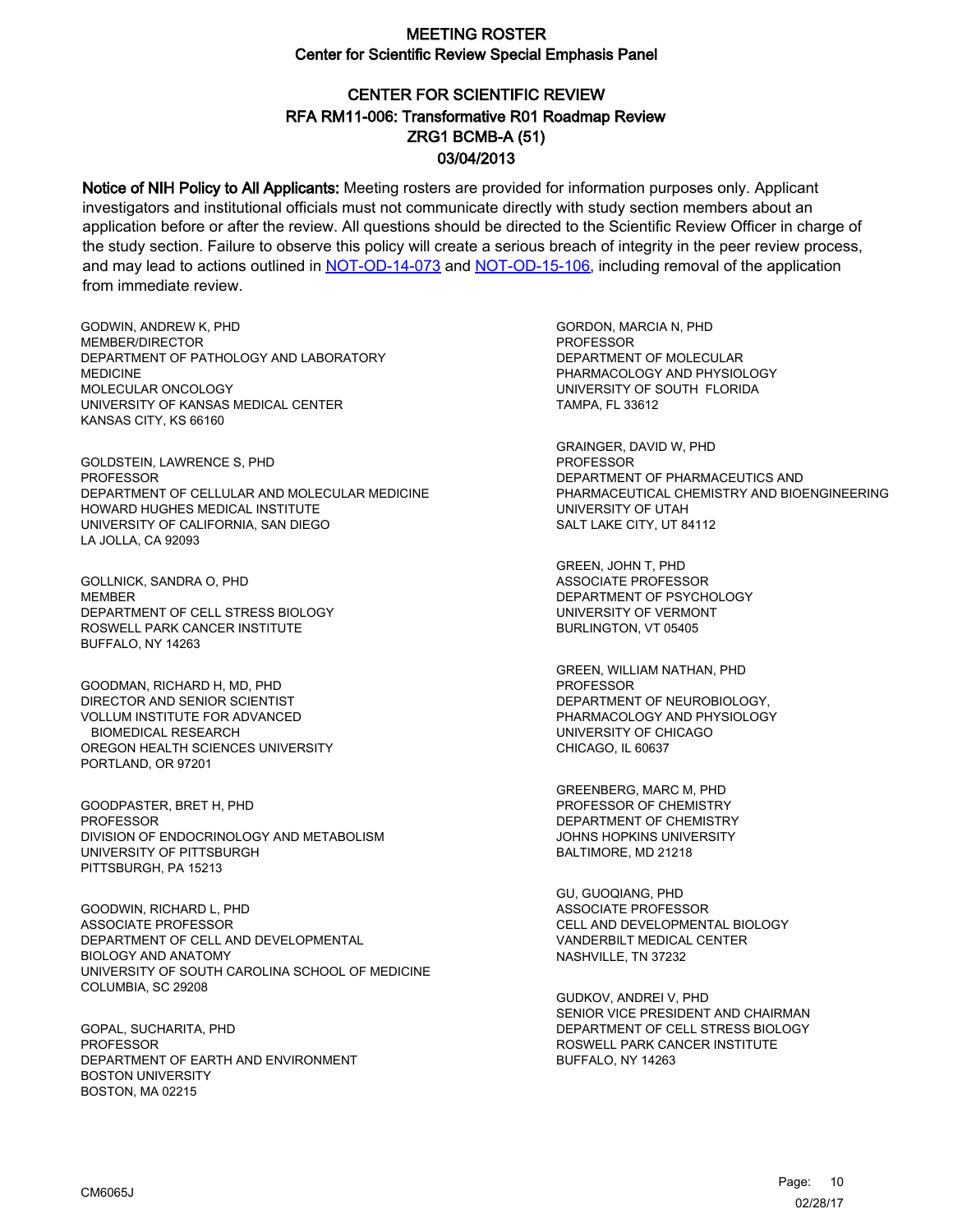# CENTER FOR SCIENTIFIC REVIEW ZRG1 BCMB-A (51) 03/04/2013 RFA RM11-006: Transformative R01 Roadmap Review

Notice of NIH Policy to All Applicants: Meeting rosters are provided for information purposes only. Applicant investigators and institutional officials must not communicate directly with study section members about an application before or after the review. All questions should be directed to the Scientific Review Officer in charge of the study section. Failure to observe this policy will create a serious breach of integrity in the peer review process, and may lead to actions outlined in [NOT-OD-14-073](https://grants.nih.gov/grants/guide/notice-files/NOT-OD-14-073.html) and [NOT-OD-15-106,](https://grants.nih.gov/grants/guide/notice-files/NOT-OD-15-106.html) including removal of the application from immediate review.

GUNATILAKA, LESLIE, PHD PROFESSOR SW CENTER FOR NATURAL PRODUCTS RESEARCH AND COMMERCIALIZATION COLLEGE OF AGRICULTURE AND LIFE SCIENCES UNIVERSITY OF ARIZONA UNIVERSITY OF ARIZONA TUCSON, AZ 85706

GUO, YAN-LIN, PHD ASSOCIATE PROFESSOR DEPARTMENT OF BIOLOGICAL SCIENCES THE UNIVERSITY OF SOUTHERN MISSISSIPPI HATTIESBURG, MS 39406

HALL, DAVID J, PHD ASSOCIATE PROFESSOR DEPARTMENT OF RADIOLOGY UNIVERSITY OF CALIFORNIA, SAN DIEGO LA JOLLA, CA 92093

HALL, JENNIFER L, PHD ASSOCIATE PROFESSOR AND DIRECTOR DIVISION OF CARDIOLOGY DEPARTMENT OF MEDICINE UNIVERSITY OF MINNESOTA MINNEAPOLIS, MN 55455

HAMILTON, THOMAS ALAN, PHD CHAIR DEPARTMENT OF IMMUNOLOGY CLEVELAND CLINIC LERNER COLLEGE OF MEDICINE CASE WESTERN RESERVE UNIVERSITY CLEVELAND, OH 44195

HAMMER, MICHAEL F, PHD ASSOCIATE PROFESSOR DEPARTMENT OF ECOLOGY AND EVOLUTIONARY BIOLOGY UNIVERSITY OF ARIZONA TUCSON, AZ 85721

HAMMERMAN, MARC RANDALL, MD PROFESSOR OF MEDICINE DIRECTOR, RENAL DIVISION WASHINGTON UNIV. SCHOOL OF MED. WASHINGTON UNIVERSITY ST LOUIS, MO 63110

HANNA, NAZEEH N, MD ASSOCIATE PROFESSOR DIVISION OF NEONATOLOGY WINTHROP UNIVERSITY HOSPITAL MINEOLA, NY 11501

HARE, JOSHUA M, MD PROFESSOR DEPARTMENT OF MEDICINE, BIOMEDICAL ENGINEERING AND PHARMACOLOGY SCHOOL OF MEDICINE UNIVERSITY OF MIAMI UNIVERSITY OF MIAMI MIAMI, FL 33136

HASTINGS, TERESA G, PHD ASSOCIATE PROFESSOR DEPARTMENT OF NEUROLOGY UNIVERSITY OF PITTSBURGH PITTSBURGH, PA 15260

HIEBERT, SCOTT W, PHD PROFESSOR OF BIOCHEMISTRY AND MEDICINE ASSOCIATE DIRECTOR FOR BASIC RESEARCH VANDERBILT-INGRAM CANCER CENTER SCHOOL OF MEDICINE VANDERBILT UNIVERSITY NASHVILLE, TN 37232

HIGHLANDER, SARAH KATHERINE, PHD ASSOCIATE PROFESSOR DEPARTMENT OF MOLECULAR VIROLOGY AND MICROBIOLOGY BAYLOR COLLEGE OF MEDICINE HOUSTON, TX 77030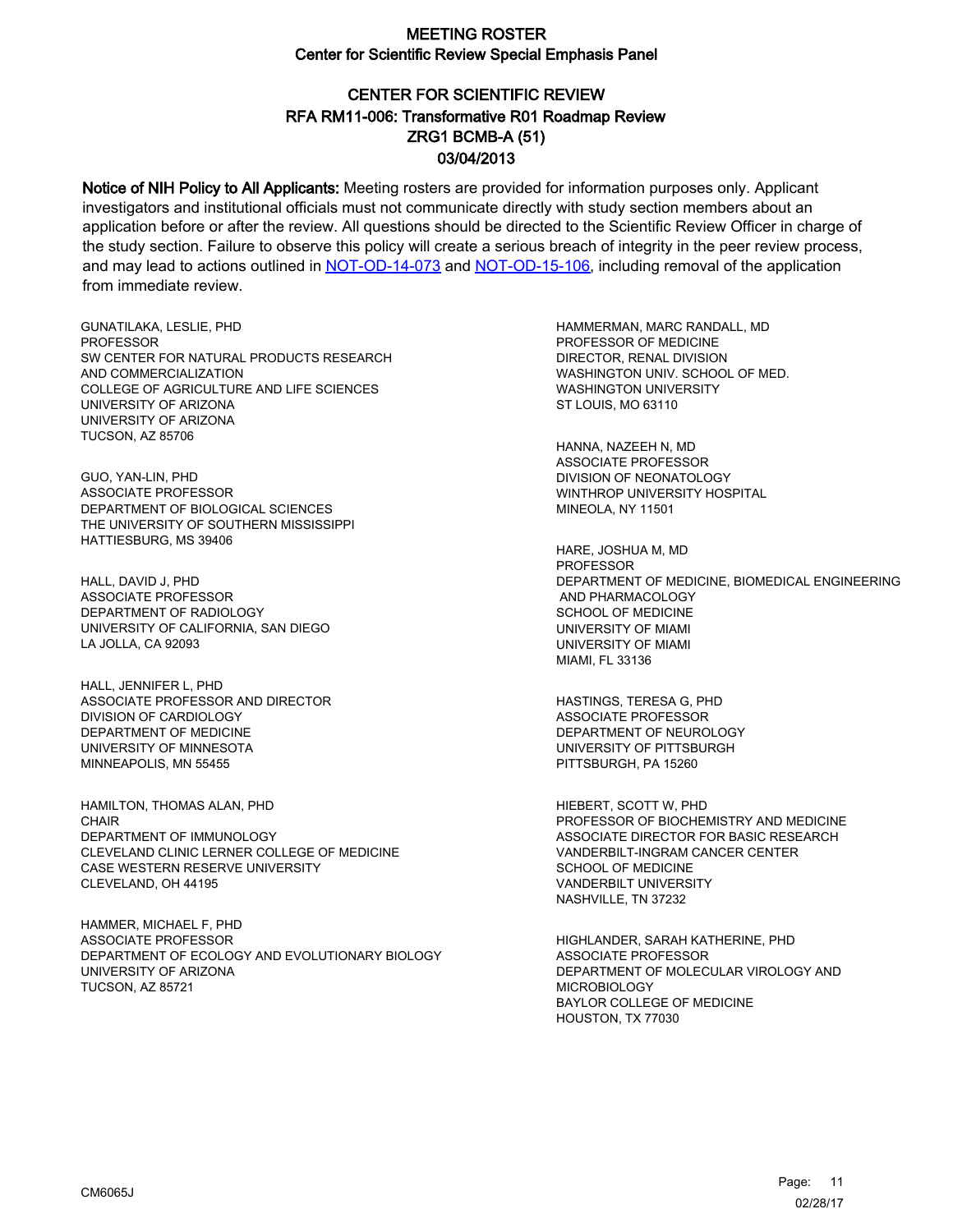# CENTER FOR SCIENTIFIC REVIEW ZRG1 BCMB-A (51) 03/04/2013 RFA RM11-006: Transformative R01 Roadmap Review

Notice of NIH Policy to All Applicants: Meeting rosters are provided for information purposes only. Applicant investigators and institutional officials must not communicate directly with study section members about an application before or after the review. All questions should be directed to the Scientific Review Officer in charge of the study section. Failure to observe this policy will create a serious breach of integrity in the peer review process, and may lead to actions outlined in [NOT-OD-14-073](https://grants.nih.gov/grants/guide/notice-files/NOT-OD-14-073.html) and [NOT-OD-15-106,](https://grants.nih.gov/grants/guide/notice-files/NOT-OD-15-106.html) including removal of the application from immediate review.

HOAG, STEPHEN W, PHD **PROFESSOR** DEPARTMENT OF PHARMACEUTICAL SCIENCES UNIVERSITY OF MARYLAND SCHOOL OF PHARMACY BALTIMORE, MD 21201

HOCKENBERY, DAVID M, MD MEMBER AND CLINICAL RESEARCH DIVISION/HEAD CLINICAL RESEARCH AND HUMAN BIOLOGY DIVISIONS FRED HUTCHINSON CANCER RESEARCH CENTER PROFESSOR OF MEDICINE/GASTROENTEROLOGY UNIVERSITY OF WASHINGTON, SCHOOL OF MEDICINE SEATTLE, WA 98109

HOKE, AHMET, PHD **PROFESSOR** DEPARTMENT OF NEUROSCIENCE SCHOOL OF MEDICINE JOHNS HOPKINS UNIVERSITY BALTIMORE, MD 21205

HORNBROOK, MARK CHRISTOPHER, PHD ASSOCIATE DIRECTOR ECONOMICS, SOCIAL AND HEALTH SERVICES RESEARCH CENTER FOR HEALTH RESEARCH KAISER PERMANENTE, NORTHWEST REGION PORTLAND, OR 97227-1110

HOULE, JOHN D, PHD PROFESSOR DEPARTMENT OF NEUROBIOLOGY AND ANATOMY COLLEGE OF MEDICINE DREXEL UNIVERSITY PHILADELPHIA, PA 19129

HSUEH, AARON JW, PHD PROFESSOR DEPARTMENT OF OBSTETRICS AND GYNECOLOGY SCHOOL OF MEDICINE STANFORD UNIVERSITY STANFORD, CA 94305

HUBER, SALLY A, PHD **PROFESSOR** DEPARTMENT OF PATHOLOGY UNIVERSITY OF VERMONT COLCHESTER, VT 05446

HUFFNAGLE, GARY B, PHD PROFESSOR DIVISION OF PULMONARY AND CRITICAL CARE MEDICINE DEPARTMENT OF INTERNAL MEDICINE UNIVERSITY OF MICHIGAN MEDICAL SCHOOL ANN ARBOR, MI 48109

HUI, GEORGE S, PHD RESEARCH PROFESSOR DEPARTMENT OF TROPICAL MEDICINE AND PHARMACOLOGY UNIVERSITY OF HAWAII SCHOOL OF MEDICINE HONOLULU, HI 96813

IRUDAYARAJ, JOSEPH MK, PHD PROFESSOR DEPARTMENT OF AGRICULTURAL AND BIOLOGICAL ENGINEERING PURDUE UNIVERSITY WEST LAFAYETTE, IN 47907

IRVINE, DARRELL J, PHD PROFESSOR DEPARTMENT OF BIOLOGICAL ENGINEERING INVESTIGATOR, HOWARD HUGHES MEDICAL INSTITUTE MASSACHUSETTS INSTITUTE OF TECHNOLOGY CAMBRIDGE, MA 02139

IYENGAR, SRINIVAS RAVI V, PHD PROFESSOR DEPARTMENTS OF PHARMACOLOGY AND SYSTEMS THERAPEUTICS MOUNT SINAI SHOOL OF MEDICINE NEW YORK, NY 10029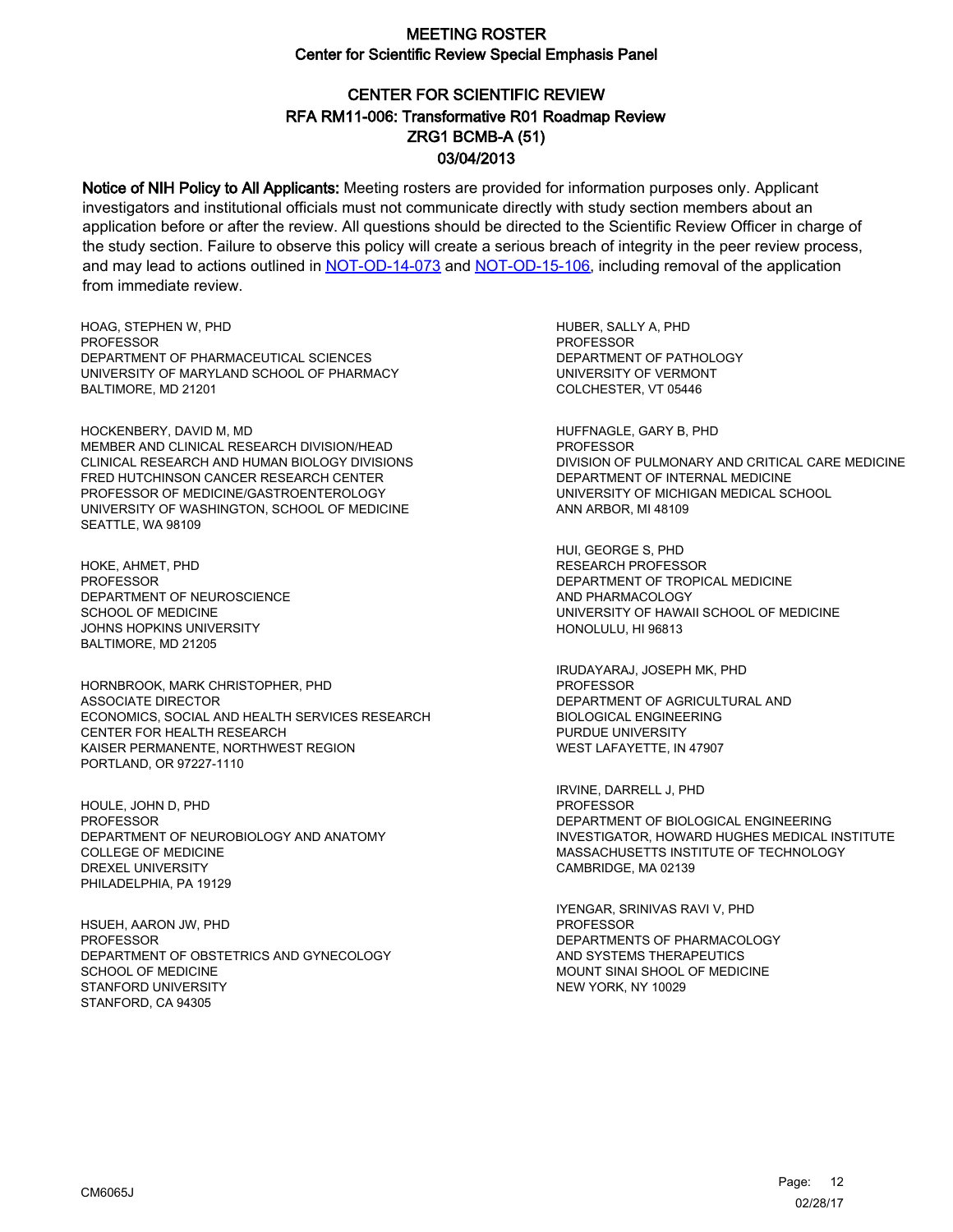# CENTER FOR SCIENTIFIC REVIEW ZRG1 BCMB-A (51) 03/04/2013 RFA RM11-006: Transformative R01 Roadmap Review

Notice of NIH Policy to All Applicants: Meeting rosters are provided for information purposes only. Applicant investigators and institutional officials must not communicate directly with study section members about an application before or after the review. All questions should be directed to the Scientific Review Officer in charge of the study section. Failure to observe this policy will create a serious breach of integrity in the peer review process, and may lead to actions outlined in [NOT-OD-14-073](https://grants.nih.gov/grants/guide/notice-files/NOT-OD-14-073.html) and [NOT-OD-15-106,](https://grants.nih.gov/grants/guide/notice-files/NOT-OD-15-106.html) including removal of the application from immediate review.

JARVIS, ERICH D, PHD ASSOCIATE PROFESSOR DEPARTMENT OF NEUROBIOLOGY DUKE UNIVERSITY MEDICAL CENTER INVESTIGATOR, HOWARD HUGHES MEDICAL INSTITUTE DURHAM, NC 27710

JASSEMIDIS, LEONIDAS D, PHD ASSOCIATE PROFESSOR DEPARTMENT OF BIOENGINEERING ARIZONA STATE UNIVERSITY TEMPE, AZ 85287

JAY, DANIEL G, PHD PROFESSOR DEPARTMENT OF PHYSIOLOGY SCHOOL OF MEDICINE TUFTS UNIVERSITY BOSTON, MA 02111

JAYASURIYA, AMBALANGODAGE CHAMPA, PHD ASSOCIATE PROFESSOR DEPARTMENT OF ORTHOPAEDIC SURGERY UNIVERSITY OF TOLEDO HEALTH SCIENCE CAMPUS TOLEDO, OH 43614

JIANG, HUABEI, PHD PROFESSOR DEPARTMENT OF BIOMEDICAL ENGINEERING UNIVERSITY OF FLORIDA GAINESVILLE, FL 32611

JIN, SHENGKAN VICTOR, PHD ASSOCIATE PROFESSOR DEPARTMENT OF PHARMACOLOGY ROBERT WOOD JOHNSON MEDICAL SCHOOL UNIVERSITY OF MEDICINE AND DENTISTRY OF NEW JERSEY PISCATAWAY, NJ 08854

JOBE, ALAN H, PHD PROFESSOR OF PEDIATRICS DEPARTMENT OF PEDIATRICS/NEONATOLOGY CINCINNATI CHILDREN'S HOSPITAL CINCINNATI, OH 45229

JOHN-STEWART, GRACE C, MD, PHD **PROFESSOR** DEPARTMENT OF GLOBAL HEALTH UNIVERSITY OF WASHINGTON SEATTLE, WA 98104

JOHNSON, DANIEL E, PHD PROFESSOR DIVISION OF HEMATOLOGY AND ONCOLOGY HILLOMAN CANCER CENTER UNIVERSITY OF PITTSBURGH AT PITTSBURGH PITTSBURGH, PA 15213

JU, JINGYUE, PHD DIRECTOR DEPARTMENT OF CHEMICAL ENGINEERING DIRECTOR, CENTER OF GENOME TECHNOLOGY AND BIOMOLECULAR ENGINEERING COLUMBIA UNIVERSITY NEW YORK, NY 10032

KABBAJ, MOHAMED, PHD ASSOCIATE PROFESSOR DEPARTMENT OF BIOMEDICAL SCIENCES FLORIDA STATE UNIVERSITY COLLEGE OF MEDICINE TALLAHASSEE, FL 32306

KAESTNER, KLAUS H, PHD PROFESSOR DEPARTMENT OF GENETICS INSTITUTE OF DIABETES, OBESITY AND METABOLISM UNIVERSITY OF PENNSYLVANIA SCHOOL OF MEDICINE PHILADELPHIA, PA 19104

KAETZEL, CHARLOTTE S, PHD PROFESSOR DEPARTMENT OF MICROBIOLOGY, IMMUNOLOGY, MOLECULAR GENETICS UNIVERSITY OF KENTUCKY LEXINGTON, KY 40536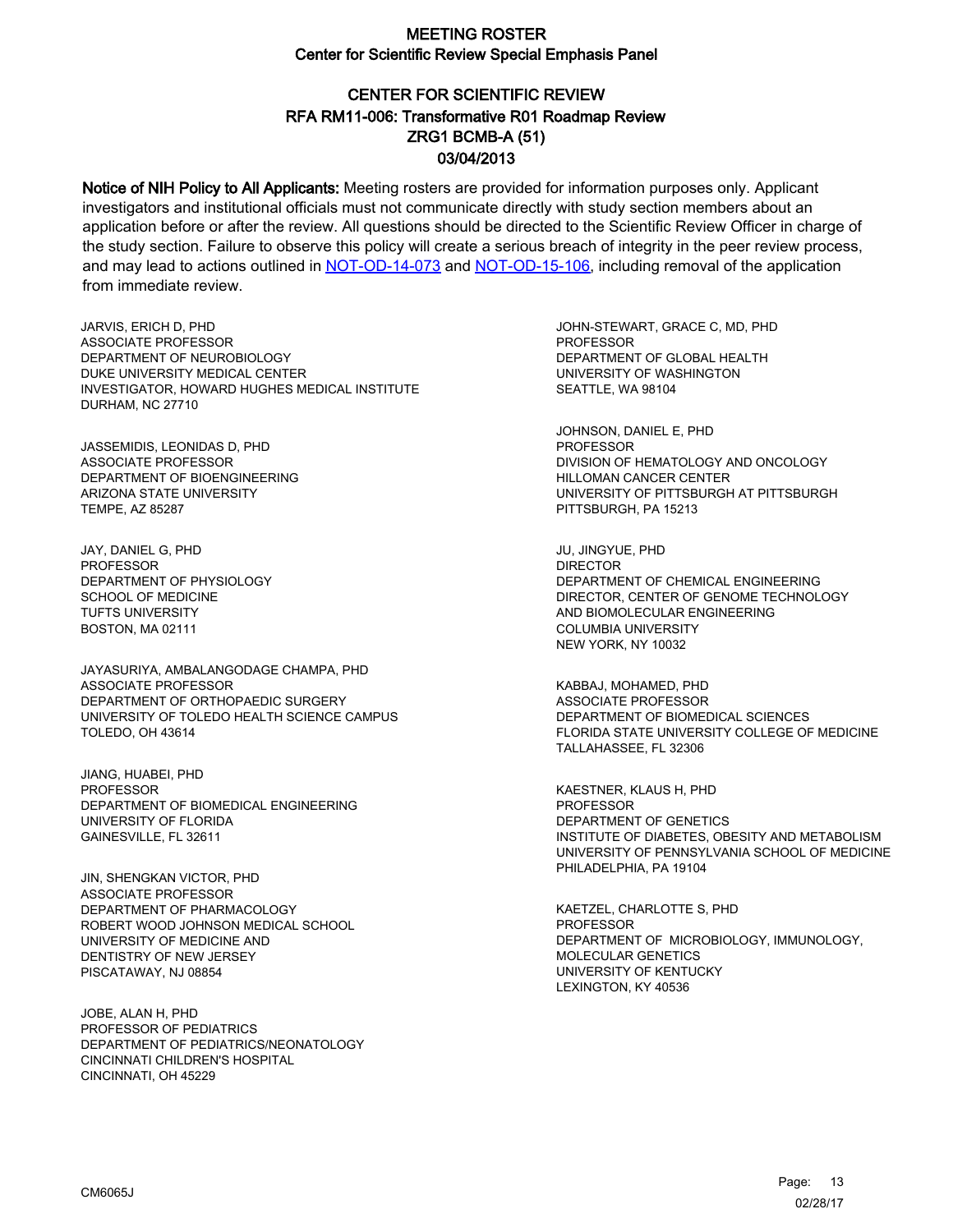# CENTER FOR SCIENTIFIC REVIEW ZRG1 BCMB-A (51) 03/04/2013 RFA RM11-006: Transformative R01 Roadmap Review

Notice of NIH Policy to All Applicants: Meeting rosters are provided for information purposes only. Applicant investigators and institutional officials must not communicate directly with study section members about an application before or after the review. All questions should be directed to the Scientific Review Officer in charge of the study section. Failure to observe this policy will create a serious breach of integrity in the peer review process, and may lead to actions outlined in [NOT-OD-14-073](https://grants.nih.gov/grants/guide/notice-files/NOT-OD-14-073.html) and [NOT-OD-15-106,](https://grants.nih.gov/grants/guide/notice-files/NOT-OD-15-106.html) including removal of the application from immediate review.

KAJSTURA, JAN, PHD ASSOCIATE PROFESSOR DEPARTMENT OF ANESTHESIOLOGY AND MEDICINE BRIGHAM AND WOMEN'S HOSPITAL HARVARD MEDICAL SCHOOL BOSTON, MA 02115

KALYANARAMAN, BALARAMAN, PHD PROFESSOR AND CHAIRMAN DEPARTMENT OF BIOPHYSICS MEDICAL COLLEGE OF WISCONSIN MILWAUKEE, WI 53226

KALYANASUNDARAM, RAMASWAMY, PHD ASSOCIATE PROFESSOR DEPARTMENT OF BIOMEDICAL SCIENCES COLLEGE OF MEDICINE AT ROCKFORD UNIVERSITY OF ILLINOIS ROCKFORD, IL 61107

KAM, LANCE C, PHD ASSOCIATE PROFESSOR DEPARTMENT OF BIOMEDICAL ENGINEERING COLUMBIA UNIVERSITY NEW YORK, NY 10027

KAMINSKY, STEPHEN MICHAEL, PHD ASSOCIATE DIRECTOR AND ASSOCIATE RESEARCH PROFESSOR WEILL CORNELL MEDICAL COLLEGE NEW YORK, NY 10065

KAMPS, MARK P, PHD PROFESSOR OF PATHOLOGY DEPARTMENT OF PATHOLOGY UNIV OF CALIFORNIA, SAN DIEGO LA JOLLA, CA 92093

KARLSTROM, ROLF O, PHD **CHAIR** DEPARTMENT OF BIOLOGY UNIVERSITY OF MASSACHUSETTS AMHERST, MA 01003

KARPUS, WILLIAM J, PHD PROFESSOR DEPARTMENT OF PATHOLOGY NORTHWESTERN UNIVERSITY CHICAGO, IL 60611-3072

KASIF, SIMON, PHD PROFESSOR DEPARTMENT OF BIOMEDICAL ENGINEERING COMPUTATIONAL GENOMICS LABORATORY BOSTON UNIVERSITY BOSTON, MA 02215

KASPAR, BRIAN K, PHD ASSOCIATE PROFESSOR DEPARTMENT OF PEDIATRICS THE RESEARCH INSTITUTE AT NATIONWIDE CHILDREN'S HOSPITAL COLUMBUS, OH 43205

KAUFMAN, DAN S, MD ASSOCIATE PROFESSOR DEPARTMENT OF MEDICINE MASONIC CANCER CENTER RESEARCH UNIVERSITY OF MINNESOTA MINNEAPOLIS, MN 55455

KEIL, FRANK C, PHD PROFESSOR DEPARTMENT OF PSYCHOLOGY YALE UNIVERSITY NEW HAVEN, CT 06520

KELLER, BRADLEY BARTH, MD PROFESSOR OF PEDIATRICS, PHARMACOLOGY AND TOXICOLOGY, AND BIOENGINEERING KOSAIR CHARITIES CHAIR AND CHIEF DIVISION OF PEDIATRIC HEART RESEARCH CARDIOVASCULAR INNOVATION INSTITUTE UNIVERSITY OF LOUISVILLE LOUISVILLE, KY 40202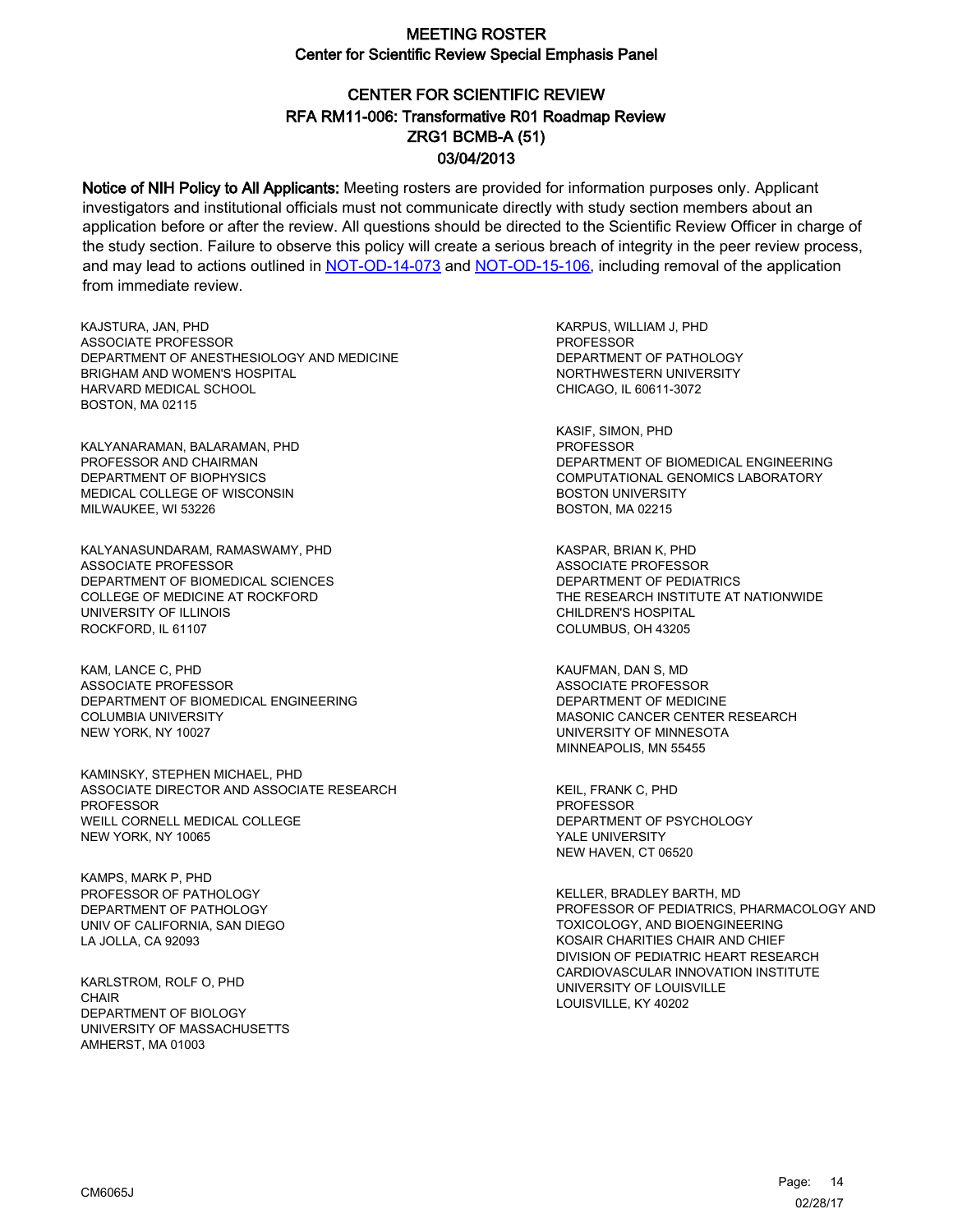# CENTER FOR SCIENTIFIC REVIEW ZRG1 BCMB-A (51) 03/04/2013 RFA RM11-006: Transformative R01 Roadmap Review

Notice of NIH Policy to All Applicants: Meeting rosters are provided for information purposes only. Applicant investigators and institutional officials must not communicate directly with study section members about an application before or after the review. All questions should be directed to the Scientific Review Officer in charge of the study section. Failure to observe this policy will create a serious breach of integrity in the peer review process, and may lead to actions outlined in [NOT-OD-14-073](https://grants.nih.gov/grants/guide/notice-files/NOT-OD-14-073.html) and [NOT-OD-15-106,](https://grants.nih.gov/grants/guide/notice-files/NOT-OD-15-106.html) including removal of the application from immediate review.

KELLY, JOHN K, PHD ASSOCIATE PROFESSOR UNIVERSITY OF KANSAS DEPARTMENT OF ECOLOGY AND EVOLUTIONARY BIOLOGY LAWRENCE, KS 66045-7534

KELLY, WENDY L, PHD ASSOCIATE PROFESSOR SCHOOL OF CHEMISTRY AND BIOCHEMISTRY GEORGIA INSTITUTE OF TECHNOLOGY ATLANTA, GA 30332

KENNY, PAUL J, PHD ASSOCIATE PROFESSOR DEPARTMENT OF MOLECULAR THERAPEUTICS LABORATORY OF BEHAVIORAL NEUROSCIENCE THE SCRIPPS RESEARCH INSTITUTE JUPITER, FL 33458

KIKINIS, RON, MD ASSOCIATE PROFESSOR DIRECTOR OF SURGICAL PLANNING LABORATORY BRIGHAM AND WOMEN'S HOSPITAL DEPARTMENT OF RADIOLOGY HARVARD MEDICAL SCHOOL BOSTON, MA 02115

KIKYO, NOBUAKI, MD, PHD ASSOCIATE PROFESSOR DEPARTMENT OF MEDICINE STEM CELL INSTITUTE UNIVERSITY OF MINNESOTA MINNEAPOLIS, MN 55455

KING, PETER H, MD PROFESSOR OF NEUROLOGY DEPARTMENT OF NEUROLOGY UNIVERSITY OF ALABAMA AT BIRMINGHAM BIRMINGHAM, AL 35233

KIRBY, RUSSELL S, PHD PROFESSOR AND MARRELL ENDOWED CHAIR DEPARTMENT OF COMMUNITY AND FAMILY HEALTH COLLEGE OF PUBLIC HEALTH UNIVERSITY OF SOUTH FLORIDA TAMPA, FL 33612

KLANN, ERIC, PHD PROFESSOR CENTER FOR NEURAL SCIENCE NEW YORK UNIVERSITY NEW YORK, NY 10003

KLIONSKY, DANIEL J, PHD ALEXANDER G. RUTHVEN PROFESSOR OF LIFE SCIENCES UNIVERSITY OF MICHIGAN ANN ARBOR, MI 48109-2216

KOERBER, H RICHARD, PHD ASSOCIATE PROFESSOR DEPARTMENT OF NEUROBIOLOGY SCHOOL OF MEDICINE UNIVERSITY OF PITTSBURGH PITTSBURGH, PA 15261

KRAMNIK, IGOR, MD, PHD ASSOCIATE PROFESSOR DEPARTMENT OF IMMUNOLOGY AND INFECTIOUS DISEASES BOSTON UNIVERSITY SCHOOL OF MEDICINE BOSTON, MA 02115

KRUEGER, BRUCE K, PHD PROFESSOR DEPTS OF PHYSIOLOGY AND PSYCHIATRY SCHOOL OF MEDICINE UNIV OF MARYLAND BALTIMORE, MD 21201

KUAN, CHIA-YI, MD, PHD ASSOCIATE PROFESSOR DEPARTMENT OF PEDIATRICS EMORY UNIVERSITY ATLANTA, GA 30322

KUCHTA, ROBERT D, PHD PROFESSOR DEPARTMENT OF CHEMISTRY AND BIOCHEMISTRY UNIVERSITY OF COLORADO AT BOULDER BOULDER, CO 80309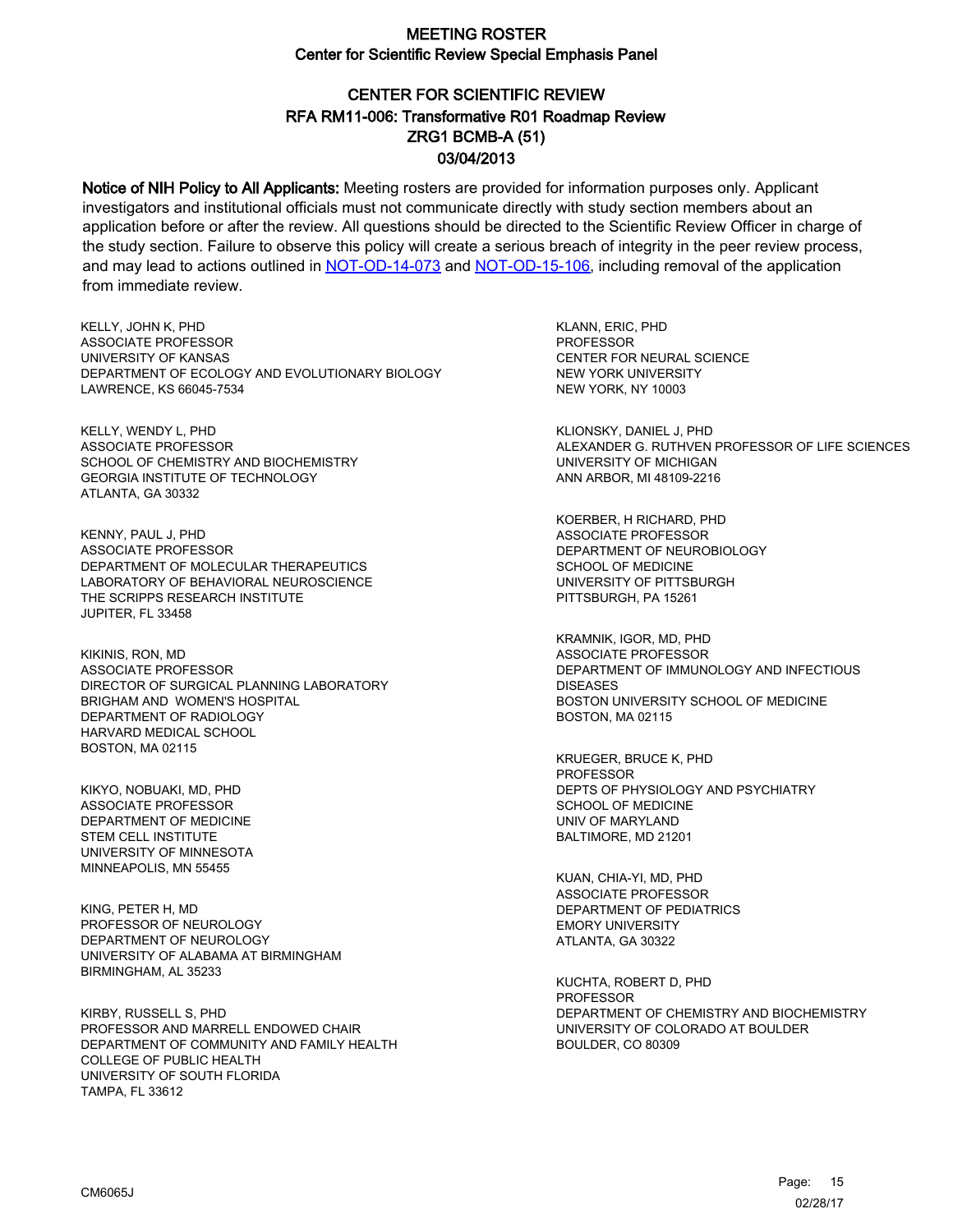# CENTER FOR SCIENTIFIC REVIEW ZRG1 BCMB-A (51) 03/04/2013 RFA RM11-006: Transformative R01 Roadmap Review

Notice of NIH Policy to All Applicants: Meeting rosters are provided for information purposes only. Applicant investigators and institutional officials must not communicate directly with study section members about an application before or after the review. All questions should be directed to the Scientific Review Officer in charge of the study section. Failure to observe this policy will create a serious breach of integrity in the peer review process, and may lead to actions outlined in [NOT-OD-14-073](https://grants.nih.gov/grants/guide/notice-files/NOT-OD-14-073.html) and [NOT-OD-15-106,](https://grants.nih.gov/grants/guide/notice-files/NOT-OD-15-106.html) including removal of the application from immediate review.

KUHN, RICHARD J, PHD PROFESSOR AND HEAD DEPARTMENT OF BIOLOGICAL SCIENCES PURDUE UNVERSITY WEST LAFAYETTE, IN 47907

KUMAR, NIRBHAY, PHD PROFESSOR DEPARTMENT OF TROPICAL MEDICINE SCHOOL OF PUBLIC HEALTH AND TROPICAL MEDICINE TULANE UNIVERSITY NEW ORLEANS, LA 70112

KUO, CALVIN J, MD, PHD ASSOCIATE PROFESSOR DIVISION OF HEMATOLOGY DEPARTMENT OF INTERNAL MEDICINE STANFORD UNIVERSITY STANFORD, CA 94305

LABAR, KEVIN S, PHD PROFESSOR DEPARTMENT OF PSYCHOLOGY, NEUROSCIENCE, ARTS AND SCIENCES CENTER FOR COGNITIVE NEUROSCIENCE DUKE UNIVERSITY DURHAM, NC 27708

LAMB, ROBERT A, PHD INVESTIGATOR/PROFESSOR DEPARTMENT OF MOLECULAR AND CELLULAR BIOLOGY NORTHWESTERN UNIVERSITY EVANSTON, IL 60208

LANDAY, ALAN L, PHD PROFESSOR AND CHAIRMAN DEPARTMENT OF IMMUNOLOGY AND MICROBIOLOGY RUSH UNIVERSITY MEDICAL CENTER CHICAGO, IL 60612

LANDRY, SAMUEL JOHN, PHD PROFESSOR DEPARTMENT OF BIOCHEMISTRY TULANE UNIVERSITY SCHOOL OF MEDICINE NEW ORLEANS, LA 70112

LARNER, JAMES MITCHELL, MD PROFESSOR AND CHAIRMAN DEPARTMENT OF RADIATION ONCOLOGY UNIVERSITY OF VIRGINIA HEALTH SCIENCES CENTER CHARLOTTESVILLE, VA 22908

LASALLE, JANINE M, PHD PROFESSOR DEPARTMENT OF MEDICAL MICROBIOLOGY AND IMMUNOLOGY SCHOOL OF MEDICINE UNIVERSITY OF CALIFORNIA, DAVIS DAVIS, CA 95616

LEE, CHIA Y, PHD **PROFESSOR** DEPARTMENT OF MICROBIOLOGY AND IMMUNOLOGY UNIVERSITY OF ARKANSAS FOR MEDICAL SCIENCES LITTLE ROCK, AR 72205

LEE, IRENE, PHD ASSOCIATE PROFESSOR DEPARTMENT OF CHEMISTRY CASE WESTERN RESERVE UNIVERSITY CLEVELAND, OH 44106

LEE, RAY F, PHD TECHNICAL DIRECTOR DEPARTMENT OF NEUROIMAGING PRINCETON NEUROSCIENCE INSTITUTE PRINCETON UNIVERSITY PRINCETON, NJ 08540

LEGGE, KEVIN L, PHD ASSOCIATE PROFESSOR DEPARTMENT OF PATHOLOGY UNIVERSITY OF IOWA CARVER COLLEGE OF MEDICINE IOWA CITY, IA 52242

LERI, ANNAROSA, MD ASSOCIATE PROFESSOR DEPARTMENTS OF ANESTHESIA AND MEDICINE BRIGHAM AND WOMEN'S HOSPITAL HARVARD MEDICAL SCHOOL BOSTON, MA 02115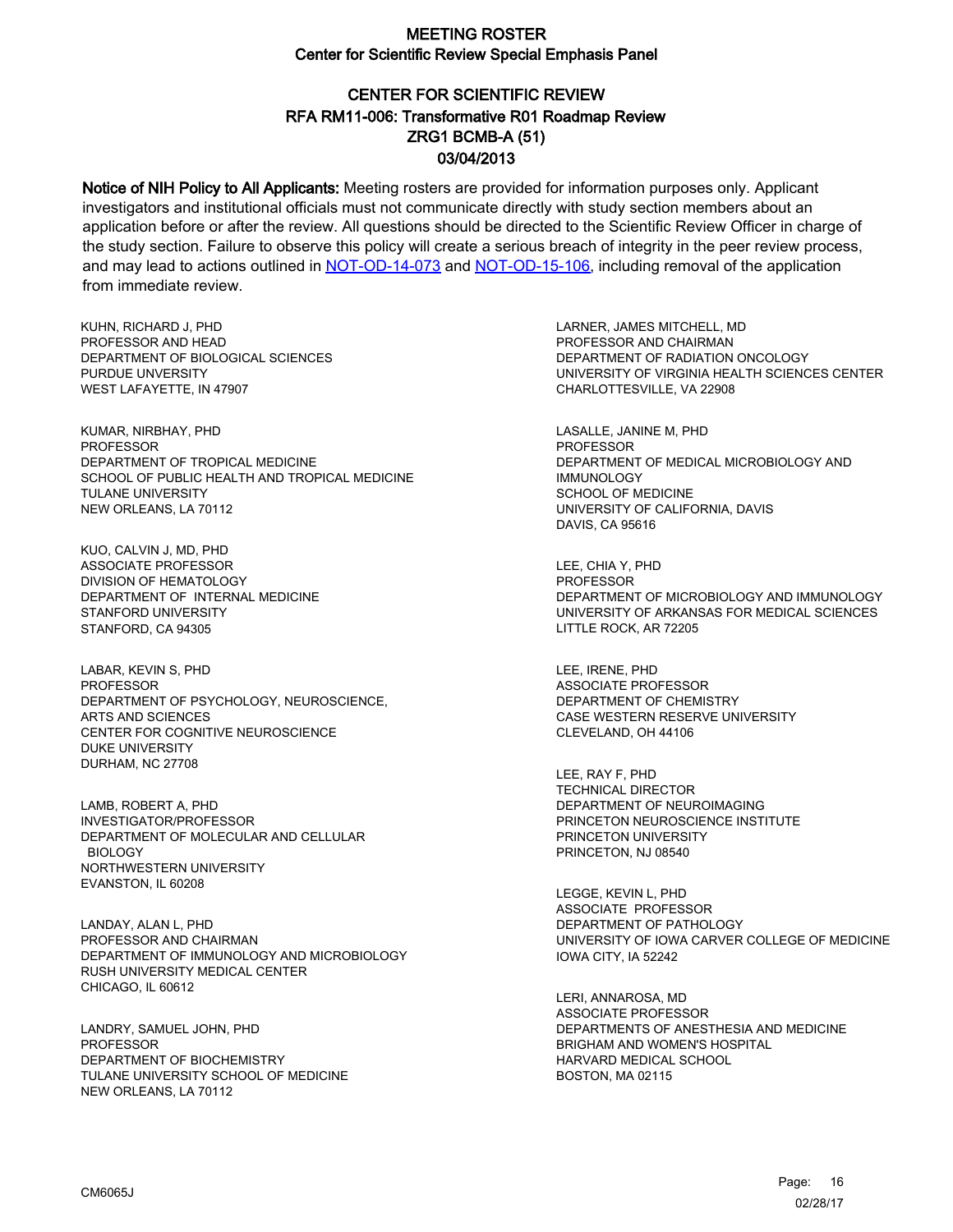# CENTER FOR SCIENTIFIC REVIEW ZRG1 BCMB-A (51) 03/04/2013 RFA RM11-006: Transformative R01 Roadmap Review

Notice of NIH Policy to All Applicants: Meeting rosters are provided for information purposes only. Applicant investigators and institutional officials must not communicate directly with study section members about an application before or after the review. All questions should be directed to the Scientific Review Officer in charge of the study section. Failure to observe this policy will create a serious breach of integrity in the peer review process, and may lead to actions outlined in [NOT-OD-14-073](https://grants.nih.gov/grants/guide/notice-files/NOT-OD-14-073.html) and [NOT-OD-15-106,](https://grants.nih.gov/grants/guide/notice-files/NOT-OD-15-106.html) including removal of the application from immediate review.

LEVINE, JON DAVID, PHD PROFESSOR DEPARTMENT OF MEDICINE AND ORAL AND MAXILLOFACIAL SURGERY UNIVERSITY OF CALIFORNIA, SAN FRANCISCO SAN FRANCISCO, CA 94143

LI, LIWU, PHD PROFESSOR DEPARTMENT OF BIOLOGY VIRGINIA POLYTECHNIC INSTITUTE AND STATE UNIVERSITY BLACKSBURG, VA 24061

LI, YI-JU, PHD ASSISTANT RESEARCH PROFESSOR CENTER FOR HUMAN GENETICS DEPARTMENT OF MEDICINE DUKE UNIVERSITY MEDICAL CENTER DURHAM, NC 27710

LIM, CAROL S, PHD ASSOCIATE PROFESSOR DEPARTMENT OF PHARMACEUTICS AND PHARMACEUTICAL CHEMISTRY THE UNIVERSITY OF UTAH SALT LAKE CITY, UT 84108

LIN, HENING, PHD ASSOCIATE PROFESSOR DEPARTMENT OF CHEMISTRY AND CHEMICAL BIOLOGY CORNELL UNIVERSITY ITHACA, NY 14853

LINK, ANDREW J, PHD ASSOCIATE PROFESSOR DEPARTMENT OF MICROBIOLOGY AND IMMUNOLOGY VANDERBILT UNIVERSITY SCHOOL OF MEDICINE NASHVILLE, TN 37232

LINK, JEANNE MEYERS, PHD ASSOCIATE PROFESSOR DIVISION OF NUCLEAR MEDICINE DEPARTMENT OF RADIOLOGY MOLECULAR IMAGING RESEARCH UNIVERSITY OF WASHINGTON AT SEATTLE SEATTLE, WA 98195

LITT, BRIAN, MD PROFESSOR DEPARTMENT OF NEUROLOGY SCHOOL OF MEDICINE UNIVERSITY OF PENNSYLVANIA PHILADELPHIA, PA 19104

LIU, CHUNYU, PHD ASSOCIATE PROFESSOR DEPARTMENT OF PSYCHIATRY UNIVERSITY OF ILLINOIS CHICAGO, IL 60607

LIU, WENDY, PHD ASSISTANT PROFESSOR DEPARTMENT OF BIOMEDICAL ENGINEERING UNIVERSITY OF CALIFORNIA, IRVINE IRVINE, CA 92697

LOPEZ, GABRIEL P, PHD PROFESSOR DEPARTMENT OF BIOMEDICAL ENGINEERING DUKE UNIVERSITY DURHAM, NC 27708

LUM, LAWRENCE G, MD, DSC DIRECTOR OF IMMUNOTHERAPY, STEM CELL LABORATORY & TRANSLATIONAL RESEARCH KARMANOS CANCER CENTER UNIVERSITY PHYSICIAN GROUP INTERNAL MEDICINE WAYNE STATE UNIVERSITY DETROIT, MI 48201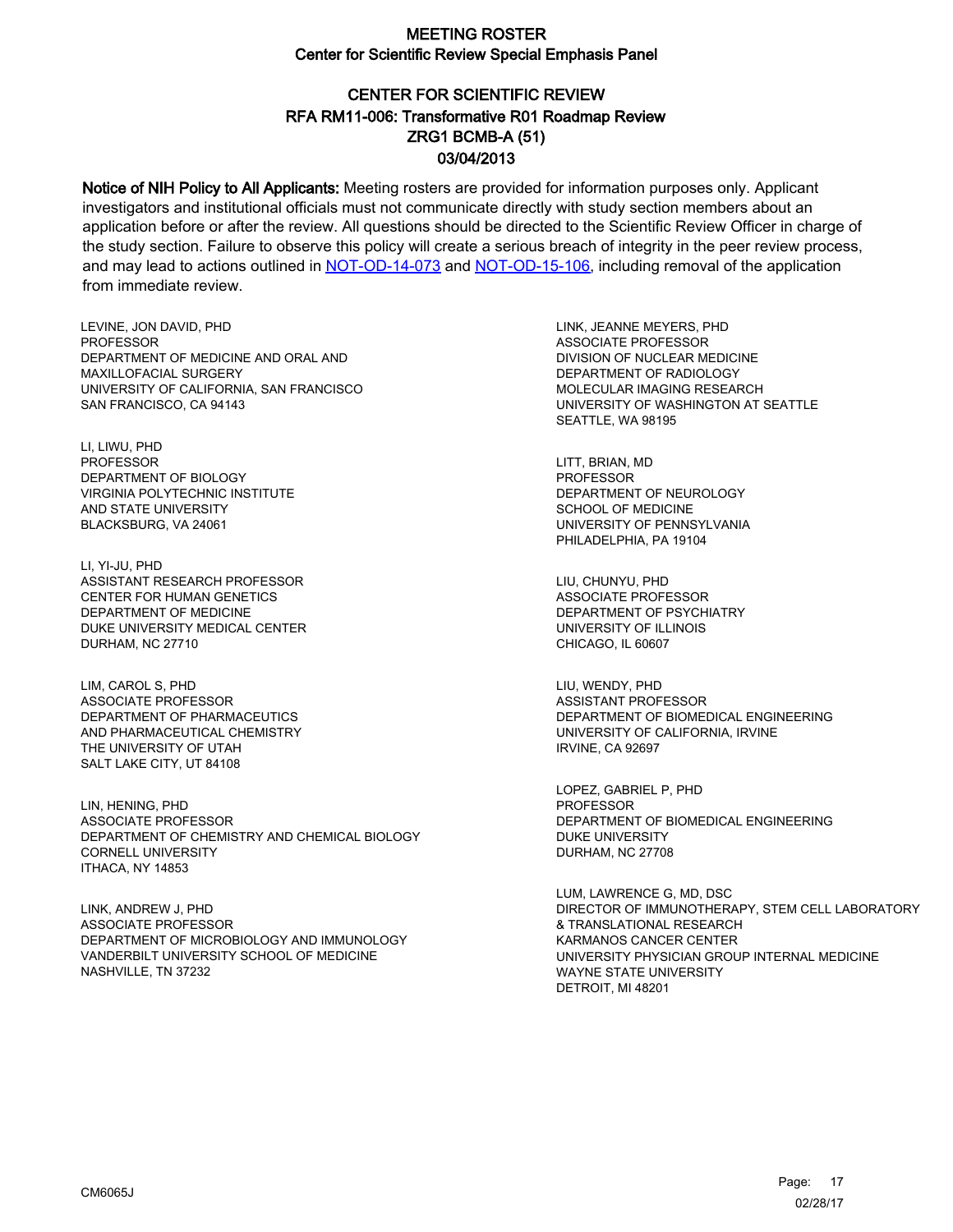# CENTER FOR SCIENTIFIC REVIEW ZRG1 BCMB-A (51) 03/04/2013 RFA RM11-006: Transformative R01 Roadmap Review

Notice of NIH Policy to All Applicants: Meeting rosters are provided for information purposes only. Applicant investigators and institutional officials must not communicate directly with study section members about an application before or after the review. All questions should be directed to the Scientific Review Officer in charge of the study section. Failure to observe this policy will create a serious breach of integrity in the peer review process, and may lead to actions outlined in [NOT-OD-14-073](https://grants.nih.gov/grants/guide/notice-files/NOT-OD-14-073.html) and [NOT-OD-15-106,](https://grants.nih.gov/grants/guide/notice-files/NOT-OD-15-106.html) including removal of the application from immediate review.

LYNCH, JOHN P, PHD ASSOCIATE PROFESSOR DIVISION OF GASTROENTEROLOGY DEPARTMENT OF MEDICINE UNIVERSITY OF PENNSYLVANIA PHILADELPHIA, PA 19104

MAIER, CLAUDIA S, PHD ASSOCIATE PROFESSOR DEPARTMENT OF CHEMISTRY OREGON STATE UNIVERSITY CORVALLIS, OR 97330

MANFREDI, JAMES J, PHD PROFESSOR DEPARTMENT OF ONCOLOGICAL SCIENCES MOUNT SINAI SCHOOL OF MEDICINE NEW YORK, NY 10029

MANTULIN, WILLIAM W, PHD ADJUNCT PROFESSOR BECKMAN LASER INSTITUTE UNIVERSITY OF CALIFORNIA AT IRVINE IRVINE, CA 92612

MARSIT, CARMEN JOSEPH, PHD ASSOCIATE PROFESSOR DEPARTMENT O PATHOLOGY AND LABORATORY MEDICINE DIVISION OF BIOLOGY AND MEDICINE BROWN UNIVERSITY BROWN UNIVERSITY PROVIDENCE, RI 02912

MARTIN, MARTIN G, MD ASSOCIATE PROFESSOR OF PEDIATRICS DEPARTMENT OF PEDIATRICS SCHOOL OF MEDICINE UNIVERSITY OF CALIFORNIA LOS ANGELES LOS ANGELES, CA 90095-1752

MAXFIELD, FREDERICK R, PHD PROFESSOR AND CHAIRMAN DEPARTMENT OF BIOCHEMISTRY WEILL CORNELL MEDICAL COLLEGE NEW YORK, NY 10065

MCMAHON, STEVEN B, PHD PROFESSOR OF CANCER BIOLOGY DEPARTMENT OF CANCER BIOLOGY KIMMEL CANCER CENTER THOMAS JEFFERSON UNIVERSITY PHILADELPHIA, PA 19107

MELDRUM, DANIEL R, MD PROFESSOR AND CHIEF DEPARTMENT OF SURGERY INDIANA UNIVERSITY MEDICAL CENTER INDIANAPOLIS, IN 46202

MELLO, CLAUDIO V, PHD ASSISTANT SCIENTIST NEUROLOGICAL SCIENCES INSTITUTES OREGON HEALTH AND SCIENCES UNIVERSITY BEAVERTON, OR 97006

MIERKE, DALE F, PHD PROFESSOR DEPARTMENT OF CHEMISTRY DARTMOUTH COLLEGE HANOVER, NH 03755

MIGLIACCIO, ANNA RITA F, PHD **PROFESSOR** INSTITUTO SUPERIORE DI SANITA' ROME, ITALY

MILLER, SAMUEL I, MD PROFESSOR OF IMMUNOLOGY DEPARTMENTS OF MEDICINE, MICROBIOLOGY, AND GENOME SCIENCES UNIVERSITY OF WASHINGTON SEATTLE, WA 98195

MOGILNER, ALEXANDER, PHD PROFESSOR DEPARTMENT OF NEUROBIOLOGY, PHYSIOLOGY AND BEHAVIOR DEPARTMENT OF MATHEMATICS UNIVERSITY OF CALIFORNIA AT DAVIS DAVIS, CA 95616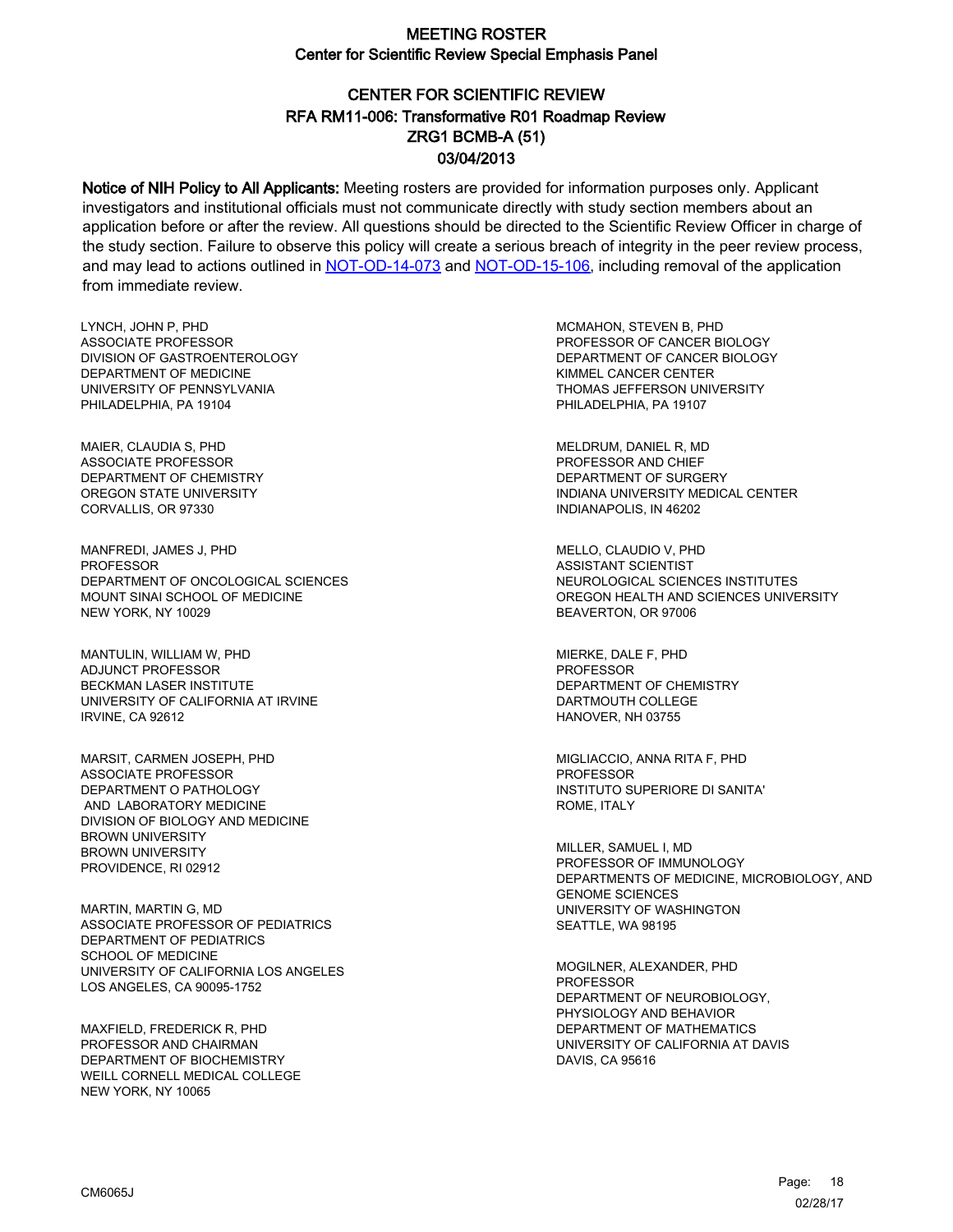# CENTER FOR SCIENTIFIC REVIEW ZRG1 BCMB-A (51) 03/04/2013 RFA RM11-006: Transformative R01 Roadmap Review

Notice of NIH Policy to All Applicants: Meeting rosters are provided for information purposes only. Applicant investigators and institutional officials must not communicate directly with study section members about an application before or after the review. All questions should be directed to the Scientific Review Officer in charge of the study section. Failure to observe this policy will create a serious breach of integrity in the peer review process, and may lead to actions outlined in [NOT-OD-14-073](https://grants.nih.gov/grants/guide/notice-files/NOT-OD-14-073.html) and [NOT-OD-15-106,](https://grants.nih.gov/grants/guide/notice-files/NOT-OD-15-106.html) including removal of the application from immediate review.

MUMMERT, MARK ERIC, PHD ASSOCIATE PROFESSOR DEPARTMENT OF PSYCHIATRY UNIVERSITY OF NORTH TEXAS HLTH SCI CTR FORT WORTH , TX 76107

MURPHEY-CORB, MICHAEL A, PHD PROFESSOR UNIVERSITY OF PITTSBURGH PITTSBURGH, PA 15238

MURPHY, MAUREEN E, PHD PROFESSOR AND PROGRAM LEADER MOLECULAR AND CELLULAR ONCOGENESIS THE WISTAR INSTITUTE PHILADELPHIA, PA 19104

MURRAY, KERMIT KING, PHD PROFESSOR DEPARTMENT OF CHEMISTRY LOUISIANA STATE UNIVERSITY BATON ROUGE, LA 70803

MURRY, CHARLES E, MD PROFESSOR DEPARTMENT OF PATHOLOGY UNIVERSITY OF WASHINGTON SEATTLE, WA 98195

NARAYANA, PONNADA A, PHD PROFESSOR AND DIRECTOR DEPARTMENTS OF DIAGNOSTIC AND INTERVENTIONAL IMAGING UNIVERSITY OF TEXAS MEDICAL SCHOOL AT HOUSTON HOUSTON, TX 77030

NATARAJAN, RAMA, PHD PROFESSOR DEPARTMENT OF DIABETES BECKMAN RESEARCH INSTITUTE OF THE CITY OF HOPE DUARTE, CA 91010

NEPHEW, KENNETH P, PHD **PROFESSOR** DEPARTMENT OF CELLULAR AND INTEGRATIVE PHYSIOLOGY; OBSTETRICS AND GYNECOLOGY SCHOOL OF MEDICINE INDIANA UNIVERSITY SIMON CANCER CENTER BLOOMINGTON, IN 47405

NTZIACHRISTOS, VASILIS, PHD PROFESSOR MASSACHUSETTS GENERAL HOSPITAL DEPT OF RADIOLOGY- MGH CHARLESTOWN, MA 02129

NUDO, RANDOLPH J, PHD **PROFESSOR** DEPARTMENT OF MOLECULAR AND INTEGRATIVE PHYSIOLOGY CENTER ON AGING UNIVERSITY OF KANSAS MEDICAL CENTER KANSAS CITY, KS 66160

NYBERG, SCOTT L, PHD PROFESSOR MAYO CLINIC & MAYO FOUNDATION TRANSPLANT CENTER ROCHESTER, MN 55905

OKAMURA, ALLISON MARIKO, PHD ASSOCIATE PROFESSOR DEPARTMENT OF MECHANICAL ENGINEERING THE JOHNS HOPKINS UNIVERSITY BALTIMORE, MD 21218

OLEINICK, NANCY L, PHD JOSEPH T. WEARN, M.D. UNIVERSITY PROFESSOR OF MEDICINE SCHOOL OF MEDICINE CASE WESTERN RESERVE UNIVERSITY CLEVELAND, OH 44106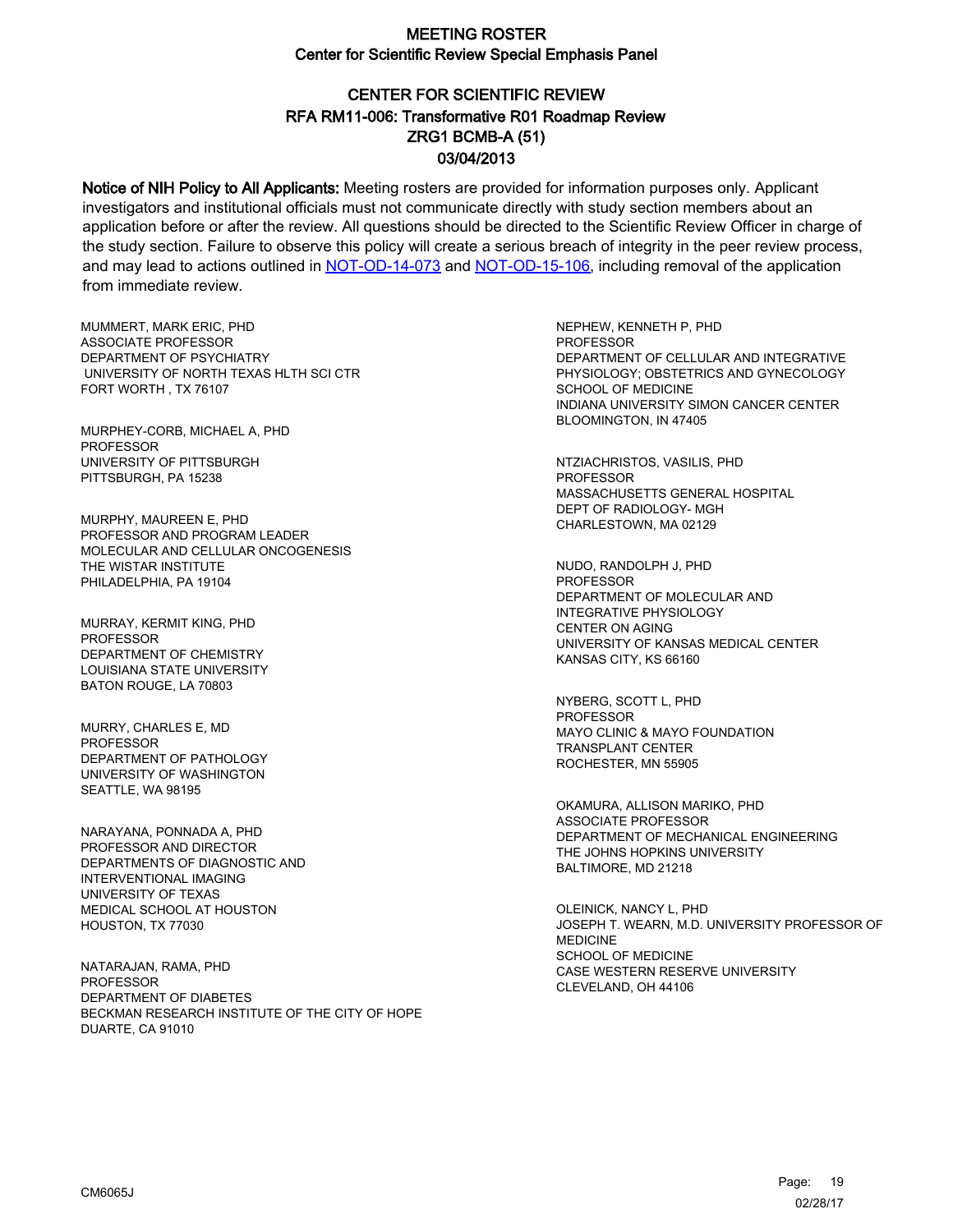# CENTER FOR SCIENTIFIC REVIEW ZRG1 BCMB-A (51) 03/04/2013 RFA RM11-006: Transformative R01 Roadmap Review

Notice of NIH Policy to All Applicants: Meeting rosters are provided for information purposes only. Applicant investigators and institutional officials must not communicate directly with study section members about an application before or after the review. All questions should be directed to the Scientific Review Officer in charge of the study section. Failure to observe this policy will create a serious breach of integrity in the peer review process, and may lead to actions outlined in [NOT-OD-14-073](https://grants.nih.gov/grants/guide/notice-files/NOT-OD-14-073.html) and [NOT-OD-15-106,](https://grants.nih.gov/grants/guide/notice-files/NOT-OD-15-106.html) including removal of the application from immediate review.

OLSON, ERIC N, PHD **PROFESSOR** DEPARTMENT OF MOLECULAR BIOLOGY AND ONCOLOGY UNIVERSITY OF TEXAS SOUTHWESTERN MEDICAL CENTER, DALLAS DALLAS, TX 75235-9148

PAJONK, FRANK, PHD ASSOCIATE PROFESSOR DEPARTMENT OF RADIATION ONCOLOGY DAVID GEFFEN SCHOOL OF MEDICINE UNIVERSITY OF CALIFORNIA AT LOS ANGELES LOS ANGELES, CA 90095

PARK, CATHERINE C, MD FACULTY BIOLOGIST DEPARTMENT OF RADIATION ONCOLOGY SCHOOL OF MEDICINE UNIVERSITY OF CALIFORNIA SAN FRANCISCO SAN FRANCISCO, CA 94143

PASCHEN, WULF, PHD **PROFESSOR** DEPARTMENT OF ANESTHESIOLOGY DUKE UNIVERSITY DURHAM, NC 27710

PATAPOUTIAN, ARDEM, PHD RESEARCH SCIENTIST DEPARTMENT OF CELL BIOLOGY SCRIPPS RESEARCH INSTITUTE LA JOLLA, CA 92037

PAYNE, PHILIP RICHARD ORRIN, PHD DIRECTOR, BIOMEDICAL INFORMATICS PROGRAM CENTER FOR CLINICAL AND TRANSLATIONAL SCIENCE CHAIR, DEPARTMENT OF BIOMEDICAL INFORMATICS THE OHIO STATE UNIVERSITY COLUMBUS, OH 43210

PELLEGRINI, MATTEO, PHD ASSOCIATE PROFESSOR DEPARTMENT OF MOLECULAR, CELL & DEVELOPMENTAL BIOLOGY UNIVERSITY OF CALIFORNIA LOS ANGELES LOS ANGELES, CA 90095

PERRY, ROBERT DONALD, PHD PROFESSOR DEPARTMENT OF MICROBIOLOGY, IMMUNOLOGY, AND MOLECULAR GENETICS UNIVERSITY OF KENTUCKY LEXINGTON, KY 40536

PIZZAGALLI, DIEGO A., PHD ASSISTANT PROFESSOR MCLEAN HOSPITAL HARVARD MEDICAL SCHOOL BELMONT, MA 02478

PRESS, OLIVER W, MD, PHD PROFESSOR OF MEDICINE FRED HUTCHINSON CANCER RESEARCH CENTER DEPARTMENT OF CLINICAL RESEARCH SEATTLE, WA 98109

PYLE, ANNA MARIE, PHD PROFESSOR DEPARTMENT OF MOLECULAR, CELLULAR, AND DEVELOPMENTAL BIOLOGY AND DEPARTMENT OF **CHEMISTRY** HOWARD HUGHES MEDICAL INSTITUTE YALE UNIVERSITY NEW HAVEN, CT 065208

QIU, YUN, PHD PROFESSOR DEPARTMENT OF PHARMACOLOGY AND EXPERIMENTAL THERAPEUTICS UNIVERSITY OF MARYLAND SCHOOL OF MEDICINE BALTIMORE, MD 21201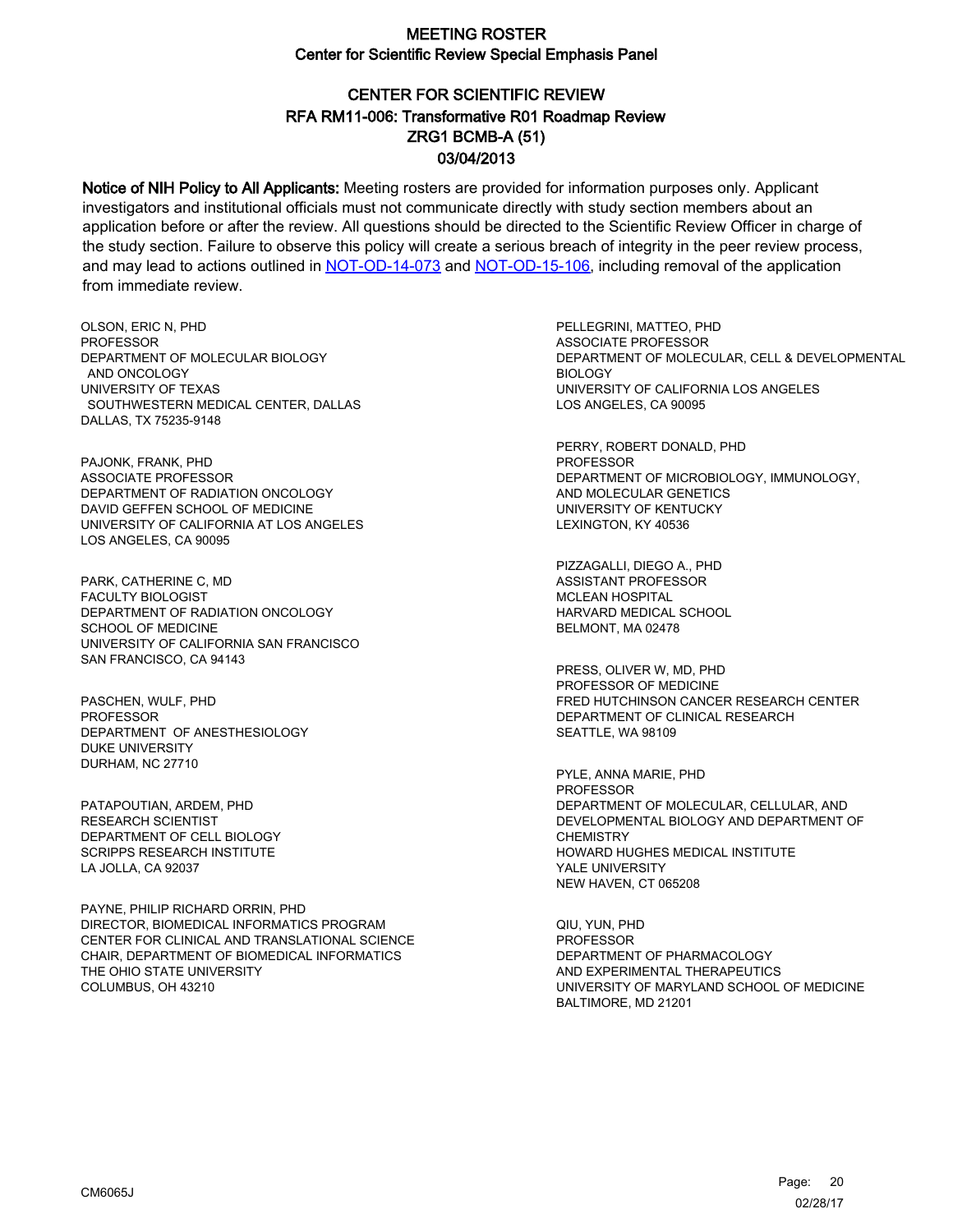# CENTER FOR SCIENTIFIC REVIEW ZRG1 BCMB-A (51) 03/04/2013 RFA RM11-006: Transformative R01 Roadmap Review

Notice of NIH Policy to All Applicants: Meeting rosters are provided for information purposes only. Applicant investigators and institutional officials must not communicate directly with study section members about an application before or after the review. All questions should be directed to the Scientific Review Officer in charge of the study section. Failure to observe this policy will create a serious breach of integrity in the peer review process, and may lead to actions outlined in [NOT-OD-14-073](https://grants.nih.gov/grants/guide/notice-files/NOT-OD-14-073.html) and [NOT-OD-15-106,](https://grants.nih.gov/grants/guide/notice-files/NOT-OD-15-106.html) including removal of the application from immediate review.

QUACKENBUSH, JOHN, PHD **PROFESSOR** DEPARTMENT OF BIOSTATISTICS AND COMPUTATIONAL BIOLOGY DANA-FARBER CANCER INSTITUTE BOSTON, MA 02115

RAGHAVAN, MALINI, PHD ASSOCIATE PROFESSOR DEPARTMENT OF MICROBIOLOGY AND IMMUNOLOGY UNIVERSITY OF MICHIGAN ANN ARBOR, MI 48109

RANA, TARIQ M, PHD PROFESSOR AND DIRECTOR PROGRAM FOR RNA BIOLOGY SANFORD-BURNHAM MEDICAL RESEARCH INSTITUTE LAJOLLA, CA 92037

RAO, RAJ RAGHAVENDRA, PHD ASSOCIATE PROFESSOR CHEMICAL AND LIFE SCIENCE ENGINEERING SCHOOL OF ENGINEERING HUMAN AND MOLECULAR GENETICS VIRGINIA COMMONWEALTH UNIVERSITY RICHMOND, VA 23284

RATLIFF, TIMOTHY L, PHD ROBERT WALLACE MILLER DIRECTOR PURDUE UNIVERSITY CENTER FOR CANCER RESEARCH PROFESSOR OF COMPARATIVE PATHOBIOLOGY SCHOOL OF VETERINARY MEDICINE PURDUE UNIVERSITY WEST LAFAYETTE, IN 47907

REENAN, ROBERT A, PHD ASSOCIATE PROFESSOR DEPARTMENT OF GENENTICS AND DEVELOPMENTAL BIOLOGY UNIVERSITY OF CONNECTICUT FARMINGTON, CT 06030

REICHNER, JONATHAN S, PHD ASSOCIATE PROFESSOR DEPARTMENT OF SURGERY RHODE ISLAND HOSPITAL BROWN UNIVERSITY PROVIDENCE, RI 02903

RHODES, SIMON JAMES, PHD ASSOCIATE PROFESSOR DEPARTMENT OF BIOLOGY INDIANA UNIVERSITY INDIANAPOLIS, IN 46202

RICHARDS-KORTUM, REBECCA RAE, PHD STANLEY C. MOORE PROFESSOR AND CHAIR DEPARTMENT OF BIOENGINEERING RICE UNIVERSITY HOUSTON, TX 77005

RICHTER, JOEL D, PHD PROFESSOR PROGRAM IN MOLECULAR MEDICINE UNIVERSITY OF MASSACHUSETTS MEDICAL SCHOOL WORCESTER, MA 01655

ROBBINS, PAUL D., PHD PROFESSOR DEPT. OF MICROBIOLOGY AND MOLECULAR GENETICS SCHOOL OF MEDICINE UNIVERSITY OF PITTSBURGH PITTSBURGH, PA 15261

ROGAEV, EVGENY I, PHD PROFESSOR DEPARTMENT OF PSYCHIATRY BRUDNICK NEUROPSY RESEARCH INSTITUTE UNIVERSITY OF MASSACHUSETTS MEDICAL SCHOOL WORCHESTER, MA 01604

ROGERS, BUCK E., PHD **PROFESSOR** DEPARTMENT OF RADIATION ONCOLOGY WASHINGTON UNIVERSITY ST. LOUIS, MO 63108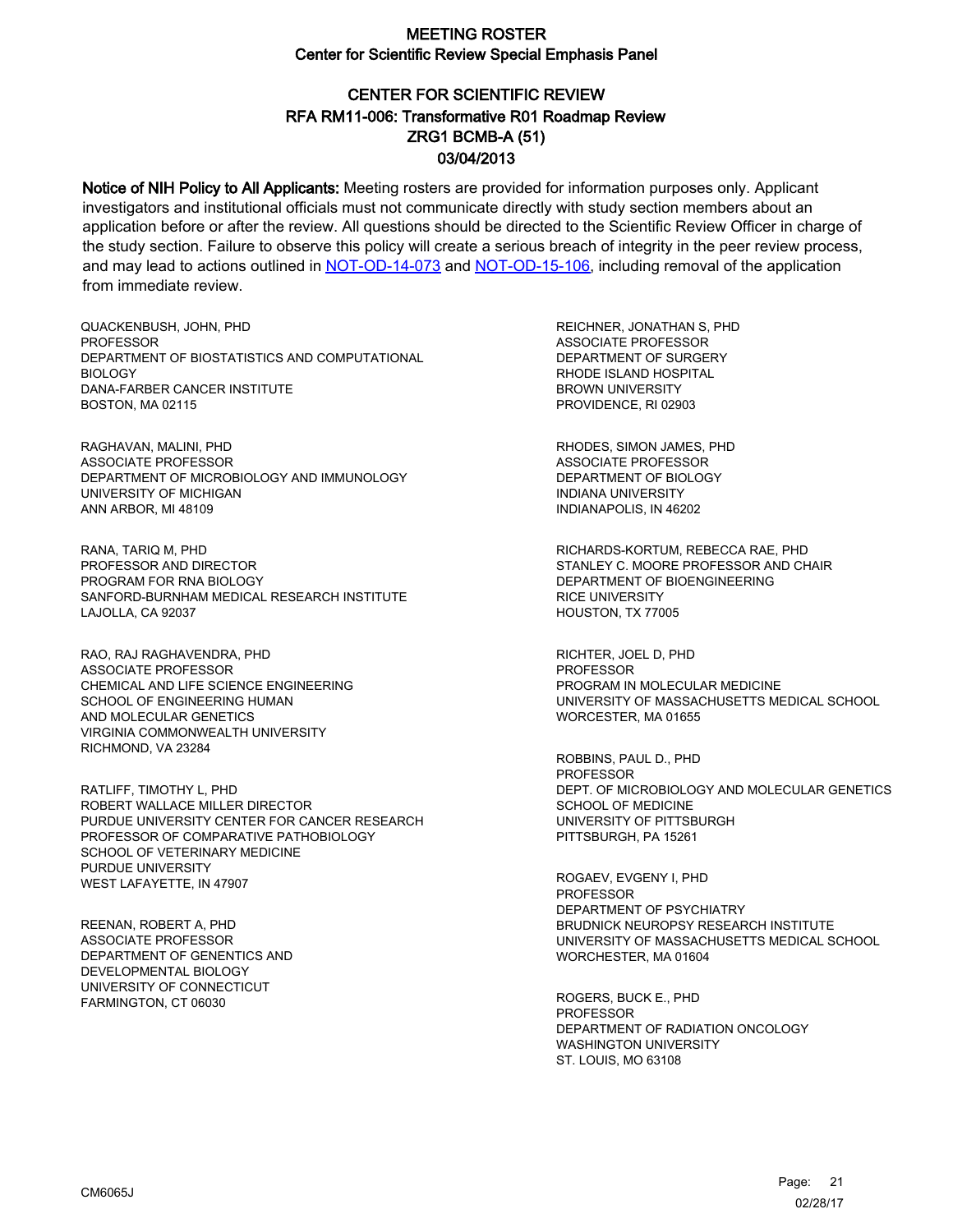# CENTER FOR SCIENTIFIC REVIEW ZRG1 BCMB-A (51) 03/04/2013 RFA RM11-006: Transformative R01 Roadmap Review

Notice of NIH Policy to All Applicants: Meeting rosters are provided for information purposes only. Applicant investigators and institutional officials must not communicate directly with study section members about an application before or after the review. All questions should be directed to the Scientific Review Officer in charge of the study section. Failure to observe this policy will create a serious breach of integrity in the peer review process, and may lead to actions outlined in [NOT-OD-14-073](https://grants.nih.gov/grants/guide/notice-files/NOT-OD-14-073.html) and [NOT-OD-15-106,](https://grants.nih.gov/grants/guide/notice-files/NOT-OD-15-106.html) including removal of the application from immediate review.

ROKITA, STEVEN E, PHD **PROFESSOR** DEPARTMENT OF CHEMISTRY AND BIOCHEMISTRY UNIVERSITY OF MARYLAND COLLEGE PARK, MD 20742-2021

RONAI, ZE'EV A, PHD PROFESSOR, DIRECTOR, SIGNAL TRANSDUCTION PROGRAM ASSOCIATE DIRECTOR, NCI CANCER CENTER SIGNAL TRANSDUCTION PROGRAM ASSOCIATE DIRECTOR, NCI CANCER CENTER SANFORD- BURNHAM MEDICAL RESEARCH INSTITUTE LA JOLLA, CA 92037

ROOP, ROY M II, PHD **PROFESSOR** DEPARTMENT OF MICROBIOLOGY AND IMMUNOLOGY SCHOOL OF MEDICINE EAST CAROLINA UNIVERSITY GREENVILLE, NC 27858

ROSSANT, JANET, PHD SENIOR SCIENTIST AND CHIEF OF RESEARCH DEPARTMENTS OF MOLECULAR GENETICS OBSTETRICS AND GYNECOLOGY RESEARCH INSTITUTE, THE HOSPITAL FOR SICK CHILDREN UNIVERSITY OF TORONTO TORONTO, ONTARIO M5G 1X8 CANADA

RUBIO, MARIA EULALIA, PHD ASSOCIATE PROFESSOR DEPARTMENT OF OTOLARYNGOLOGY UNIVERSITY OF PITTSBURGH MEDICAL SCHOOL PITTSBURGH,, PA 15261

RUIZ, JOSEPH C, PHD VICE PRESIDENT, RESEARCH TRANSPOSAGEN BIOPHARMACEUTICALS LEXINGTON, KY 40507

RYDER, SEAN PATRICK, PHD ASSOCIATE PROFESSOR DEPARTMENT OF BIOCHEMISTRY AND MOLECULAR PHARMACOLOGY UNIVERSITY OF MASSACHUSETTS MEDICAL SCHOOL WORCESTER, MA 01605

SAAVEDRA, STEVEN SCOTT, PHD PROFESSOR DEPARTMENT OF CHEMISTRY UNIVERSITY OF ARIZONA TUCSON, AZ 85721

SACHDEVA, MANDIP SINGH, PHD PROFESSOR COLLEGE OF PHARMACY FLORIDA A&M UNIVERSITY EDITOR AND CHIEF, CRC CRITICAL REVIEWS IN THERAPEUTIC DRUG CARRIER SYSTEMS TALLAHASSEE, FL 32307

SALATHE, MATTHIAS A, MD PROFESSOR DIVISION OF PULMONARY, ALLERGY, CRITICAL CARE AND SLEEP MEDICINE UNIVERSITY OF MIAMI SCHOOL OF MEDICINE MIAMI, FL 33136

SALVESEN, GUY S., PHD PROFESSOR AND DIRECTOR PROGRAM IN APOPTOSIS AND CELL DEATH RESEARCH SANFORD-BURNHAM MEDICAL RESEARCH INSTITUTE LA JOLLA, CA 92037

SCHATTEN, GERALD, PHD PROFESSOR OF CELL BIOENGINEERING AND OB-GYN PITTSBURGH DEVELOPMENT CENTER MAGEE WOMEN'S RESEARCH INSTITUTE UNIVERSITY OF PITTSBURGH SCHOOL OF MEDICINE PITTSBURGH, PA 15213

SCHMOKER, JOSEPH D, MD ASSOCIATE PROFESSOR CARDIOTHORACIC SURGERY DIVISION UNIVERSITY OF VERMONT BURLINGTON, VT 05401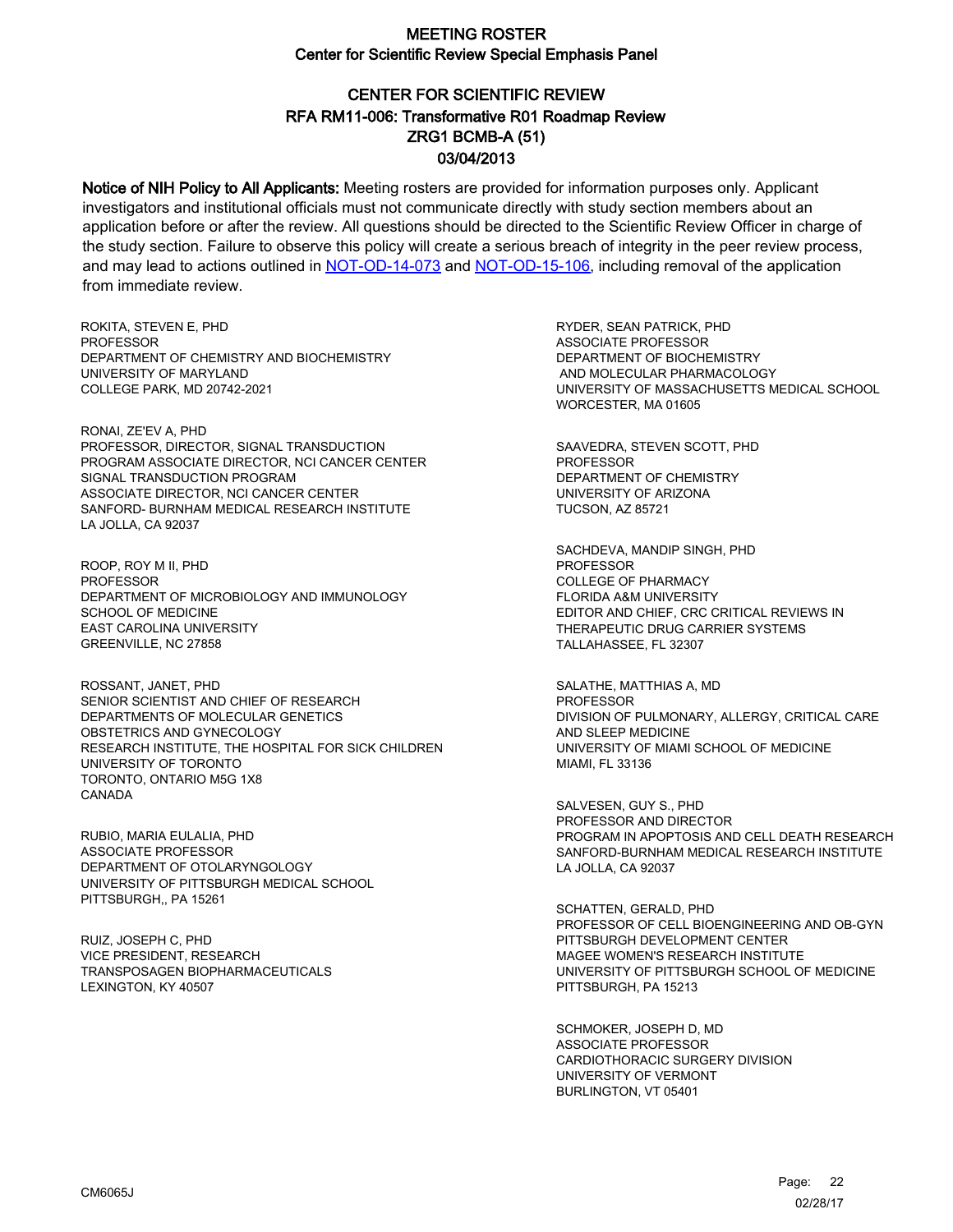# CENTER FOR SCIENTIFIC REVIEW ZRG1 BCMB-A (51) 03/04/2013 RFA RM11-006: Transformative R01 Roadmap Review

Notice of NIH Policy to All Applicants: Meeting rosters are provided for information purposes only. Applicant investigators and institutional officials must not communicate directly with study section members about an application before or after the review. All questions should be directed to the Scientific Review Officer in charge of the study section. Failure to observe this policy will create a serious breach of integrity in the peer review process, and may lead to actions outlined in [NOT-OD-14-073](https://grants.nih.gov/grants/guide/notice-files/NOT-OD-14-073.html) and [NOT-OD-15-106,](https://grants.nih.gov/grants/guide/notice-files/NOT-OD-15-106.html) including removal of the application from immediate review.

SCHNEIDER, DAVID S, PHD ASSOCIATE PROFESSOR DEPARTMENT OF MICROBIOLOGY AND IMMUNOLOGY STANFORD UNIVERSITY STANFORD, CA 94305

SCHWARTZ, STEVEN D, PHD PROFESSOR DEPARTMENT OF CHEMISTRY AND BIOCHEMISTRY UNIVERSITY OF ARIZONA TUSCON, AZ 85721

SCHWIEGERLING, JAMES T, PHD ASSOCIATE PROFESSOR DEPARTMENT OF OPHTHALMOLOGY UNIVERSITY OF ARIZONA TUCSON, AZ 85711

SCOTT, DONALD K, PHD ASSOCIATE PROFESSOR METABOLISM INSTITUTE MOUNT SINAI SCHOOL OF MEDICINE NEW YORK, NY 10029

SELLECK, SCOTT B, MD, PHD PROFESSOR DEPARTMENT OF GENETICS, CELL GIOLOGY AND DEVELOPMENT UNIVERSITY OF MINNESOTA MINNEAPOLIS, MN 55455

SHARP, FRANK R, MD PROFESSOR DEPARTMENT OF NEUROLOGY MIND INSTITUTE UNIVERSITY OF CALIFORNIA AT DAVIS SACRAMENTO, CA 95817

SHEA-DONOHUE, TEREZ, PHD PROFESSOR MUCOSAL BIOLOGY RESEARCH CENTER SCHOOL OF MEDICINE UNIVERSITY OF MARYLAND BALTIMORE, MD 21201

SHEN, BINGHUI, PHD PROFESSOR DEPARTMENT OF CANCER BIOLOGY BECKMAN RESEARCH INSTITUTE CITY OF HOPE NATIONAL MEDICAL CENTER DUARTE, CA 91010

SHIH, IE-MING, PHD PROFESSOR DEPARTMENT OF PATHOLOGY ONCOLOGY AND GYNECOLOGY/OBSTETRICS SCHOOL OF MEDICINE JOHNS HOPKINS UNIVERSITY BALTIMORE, MD 21231

SHOICHET, BRIAN K, PHD **PROFESSOR** DEPARTMENT OF PHARMACEUTICAL CHEMISTRY UNIVERSITY OF CALIFORNIA, SAN FRANCISCO SAN FRANCISCO, CA 94158

SHYU, ANN-BIN, PHD **PROFESSOR** DEPARTMENT OF BIOCHEMISTRY AND MOLECULAR BIOLOGY HOUSTON MEDICAL SCHOOL UNIVERSITY OF TEXAS HOUSTON, TX 77030

SIA, SAMUEL K, PHD DEPARTMENT OF BIOMEDICAL ENGINEERING COLUMBIA UNIVERSITY NEW YORK, NY 10027

SILVER, LYNN LESLIE, PHD PRESIDENT L L SILVER CONSULTING, LLC SPRINGFIELD, NJ 07081

SILVER, ROBERT M, MD PROFESSOR DEPARTMENT OF OBSTETRICS AND GYNECOLOGY SCHOOL OF MEDICINE UNIVERSITY OF UTAH SALT LAKE CITY, UT 84132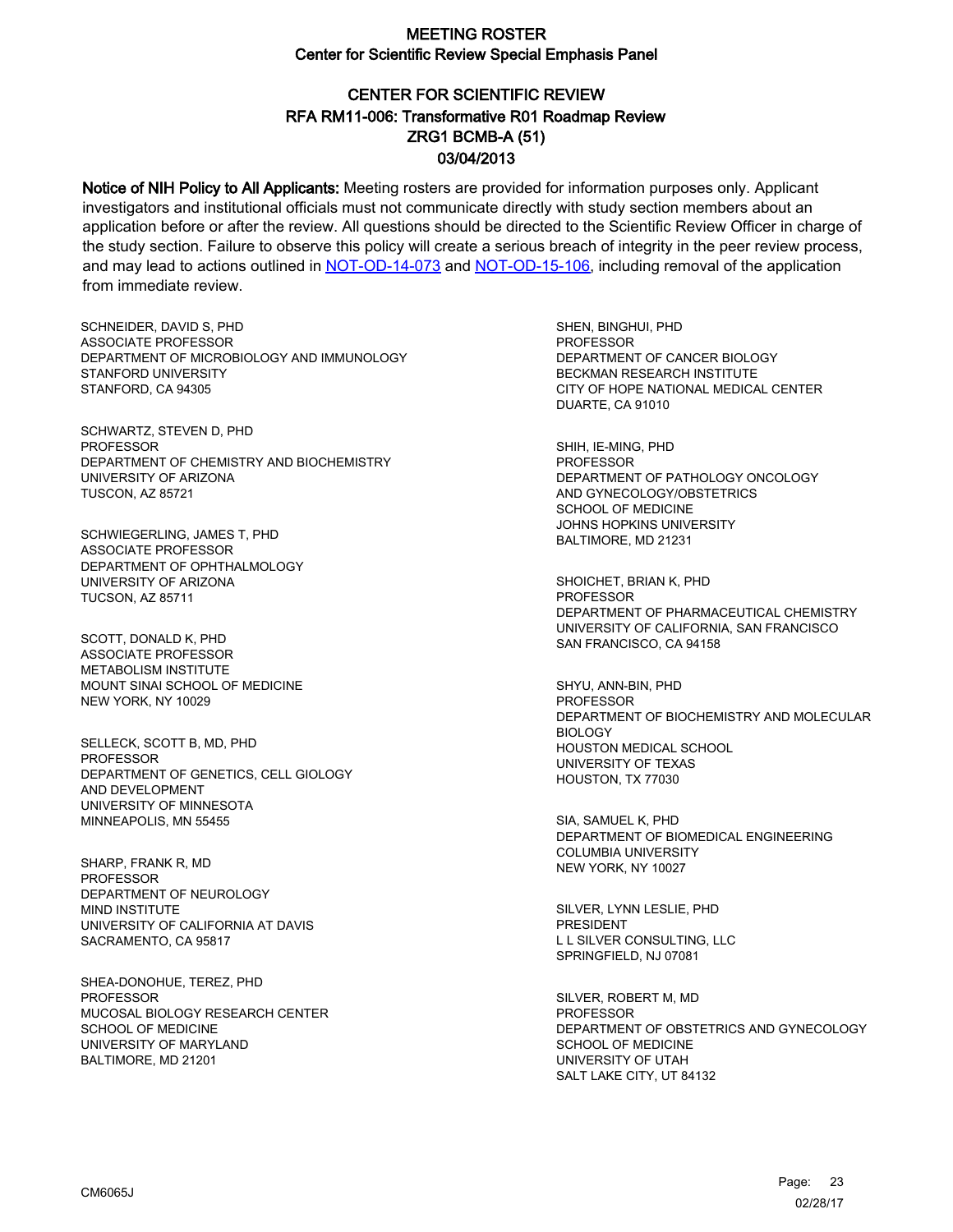# CENTER FOR SCIENTIFIC REVIEW ZRG1 BCMB-A (51) 03/04/2013 RFA RM11-006: Transformative R01 Roadmap Review

Notice of NIH Policy to All Applicants: Meeting rosters are provided for information purposes only. Applicant investigators and institutional officials must not communicate directly with study section members about an application before or after the review. All questions should be directed to the Scientific Review Officer in charge of the study section. Failure to observe this policy will create a serious breach of integrity in the peer review process, and may lead to actions outlined in [NOT-OD-14-073](https://grants.nih.gov/grants/guide/notice-files/NOT-OD-14-073.html) and [NOT-OD-15-106,](https://grants.nih.gov/grants/guide/notice-files/NOT-OD-15-106.html) including removal of the application from immediate review.

SIMARD, J. MARC, PHD **PROFESSOR** DEPARTMENT OF NEUROSURGERY UNIVERSITY OF MARYLAND SCHOOL OF MEDICINE UNIVERSITY OF MARYLAND BALTIMORE, MD 21201

SIMON, MARIE CELESTE, PHD HHMI INVESTIGATOR SCIENTIFIC DIRECTOR AND INVESTIGATOR ABRAMSON FAMILY CANCER RESEARCH INSTITUTE PROFESSOR, DEPARTMENT OF CELL AND DEVELOPMENTAL BIOLOGY, UNIVERSITY OF PENNSYLVANIA PHILADELPHIA, PA 19104

SIMONOVIC, MILJAN, PHD ASSISTANT PROFESSOR DEPARTMENT OF BIOCHEMISTRY AND MOLECULAR **GENETICS** CHICAGO, IL 60607

SMITH, M MITCHELL, PHD PROFESSOR DEPARTMENT OF MICROBIOLOGY UNIVERSITY OF VIRGINIA CHARLOTTESVILLE, VA 22908

SMITH, RICHARD D, PHD CHIEF SCIENTIST BATELLE PACIFIC NORTHWEST LABORATORIES RICHLAND, WA 99352

SNYDER, EVAN YALE, PHD PROFESSOR AND DIRECTOR PROGRAM IN STEM CELL AND REGENERATIVE BIOLOGY SANFORD-BURNHAM MEDICAL RESEARCH INSTITUTE UNIVERSITY OF CALIFORNIA, SAN DIEGO LA JOLLA, CA 92037

SOKER, SHAY, PHD PROFESSOR INSTITUTE FOR REGENERATIVE MEDICINE WAKE FOREST SCHOOL OF MEDICINE WINSTON-SALEM, NC 27157

SOLOSKI, MARK J, PHD PROFESSOR OF MEDICINE DIVISION OF RHEUMATOLOGY, DEPARTMENT OF MEDICINE THE JOHNS HOPKINS UNIVERSITY SCHOOL OF MEDICINE BALTIMORE, MD 21205

SOLOWAY, PAUL D, PHD PROFESSOR DIVISION OF NUTRITIONAL SCIENCES COLLEGE OF AGRICULTURE AND LIFE SCIENCES CORNELL UNIVERSITY ITHACA, NY 14853

SONTHEIMER, ERIK J, PHD ASSOCIATE PROFESSOR DEPARTMENT OF BIOCHEMISTRY, MOLECULAR BIOLOGY AND CELL BIOLOGY NORTHWESTERN UNIVERSITY EVANSTON, IL 60208-3500

SOO, CHIA, MD ADJUNCT ASSOCIATE PROFESSOR DIVISION OF ORTHOPAEDIC SURGERY UNIVERSITY OF CALIFORNIA AT LOS ANGELES LOS ANGELES, CA 90033

SOUZA, RHONDA F, MD PROFESSOR DIVISION OF GASTROENTEROLOGY UNIVERSITY OF TEXAS SOUTHWESTERN MEDICAL CENTER DALLAS, TX 75216

SRETAVAN, DAVID W, PHD **PROFESSOR** DEPARTMENT OF OPHTHALMOLOGY UNIVERSITY OF CALIFORNIA, SAN FRANCISCO SAN FRANCISCO, CA 94143

STAECKER, HINRICH, MD, PHD PROFESSOR DEPARTMENT OF OTOLOGY, HEAD AND NECK SURGERY UNIVERSITY OF KANSAS MEDICAL CENTER KANSAS CITY, KS 66160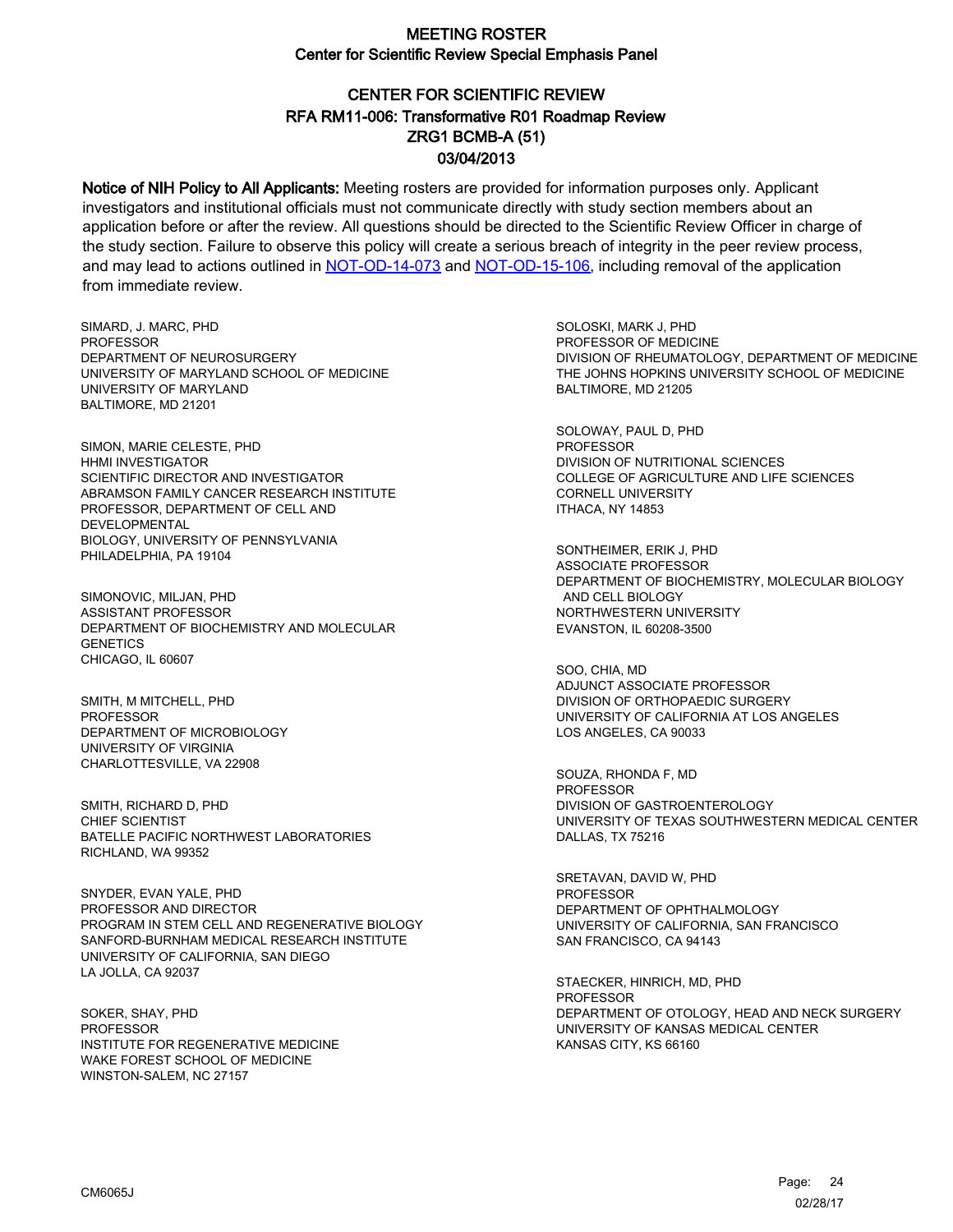# CENTER FOR SCIENTIFIC REVIEW ZRG1 BCMB-A (51) 03/04/2013 RFA RM11-006: Transformative R01 Roadmap Review

Notice of NIH Policy to All Applicants: Meeting rosters are provided for information purposes only. Applicant investigators and institutional officials must not communicate directly with study section members about an application before or after the review. All questions should be directed to the Scientific Review Officer in charge of the study section. Failure to observe this policy will create a serious breach of integrity in the peer review process, and may lead to actions outlined in [NOT-OD-14-073](https://grants.nih.gov/grants/guide/notice-files/NOT-OD-14-073.html) and [NOT-OD-15-106,](https://grants.nih.gov/grants/guide/notice-files/NOT-OD-15-106.html) including removal of the application from immediate review.

STEER, CLIFFORD JOHN, MD **PROFESSOR** MOLECULAR GASTROENTEROLOGY PROGRAM DEPARTMENTS OF MEDICINE AND GENETICS UNIVERSITY OF MINNESOTA MEDICAL SCHOOL MINNEAPOLIS, MN 55455

STEINBACH, JOSEPH H, PHD PROFESSOR DEPARTMENT OF ANESTHESIOLOGY SCHOOL OF MEDICINE WASHINGTON UNIVERSITY SAINT LOUIS, MO 63110

STEWART, JAMES **PROFESSOR** SCHOOL OF COMPUTING QUEEN'S UNIVERSITY KINGSTON, ONTARIO, CA K7L 3N6

STONER, GENE RODNEY, PHD SENIOR STAFF SCIENTIST VISION CENTER LAB SALK INSTITUTE FOR BIOLOGICAL STUDIES LA JOLLA, CA 92037-1099

STRICK, PETER L, PHD PROFESSOR DEPARTMENT OF NEUROBIOLOGY UNIVERSITY OF PITTSBURGH PITTSBURGH, PA 15213

SUKUMAR, SARASWATI, PHD BARBARA B. RUBENSTEIN PROFESSOR OF ONCOLOGY CO-DIRECTOR, BREAST CANCER PROGRAM SIDNEY KIMMEL COMPREHENSIVE CANCER CENTER AT JOHNS HOPKINS BALTIMORE, MD 21231-1000

SUTOVSKY, PETER SUTOVSKY, PHD ASSOCIATE PROFESSOR CLINICAL OBSTETRICS & GYNECOLOGY UNIVERSITY OF MISSOURI-COLUMBIA COLUMBIA, MO 65211-5300

SZMACINSKI, HENRYK, PHD ASSOCIATE PROFESSOR DEPARTMENT OF BIOCHEMISTRY AND MOLECULAR BIOLOGY UNIVERSITY OF MARYLAND SCHOOL OF MEDICINE BALTIMORE, MD 21201

TABER, LARRY A, PHD PROFESSOR DEPARTMENT OF BIOMEDICAL ENGINEERING WASHINGTON UNIVERSITY ST LOUIS, MO 63130

TAIRA, RICKY K, PHD ASSOCIATE PROFESSOR DEPARTMENT OF RADIOLOGICAL SCIENCES AND MEDICAL INFORMATICS UNIVERSITY OF CALIFORNIA, LOS ANGELES LOS ANGELES, CA 90024

TANZI, RUDOLPH EMILE, PHD PROFESSOR AND DIRECTOR GENETICS AND AGING RESEARCH UNIT MASSACHUSETTS GENERAL HOSPITAL 114-16TH STREET CHARLESTOWN, MA 02129--440

TAPPEN, RUTH M, EDD, BSN, RN, FAAN PROFESSOR AND CHRISTINE E. LYNN EMINENT SCHOLAR COLLEGE OF NURSING FLORIDA ATLANTIC UNIVERSITY BOCA RATON, FL 33431

TAYLOR, LYNNE S, PHD ASSOCIATE PROFESSOR OF INDUSTRIAL AND PHYSICAL PHARMACY DEPARTMENT OF INDUSTRIAL AND PHYSICAL PHARMACY COLLEGE OF PHARMACY, NURSING & HEALTH SCIENCE PURDUE UNIVERSITY WEST LAFAYETTE, IN 47807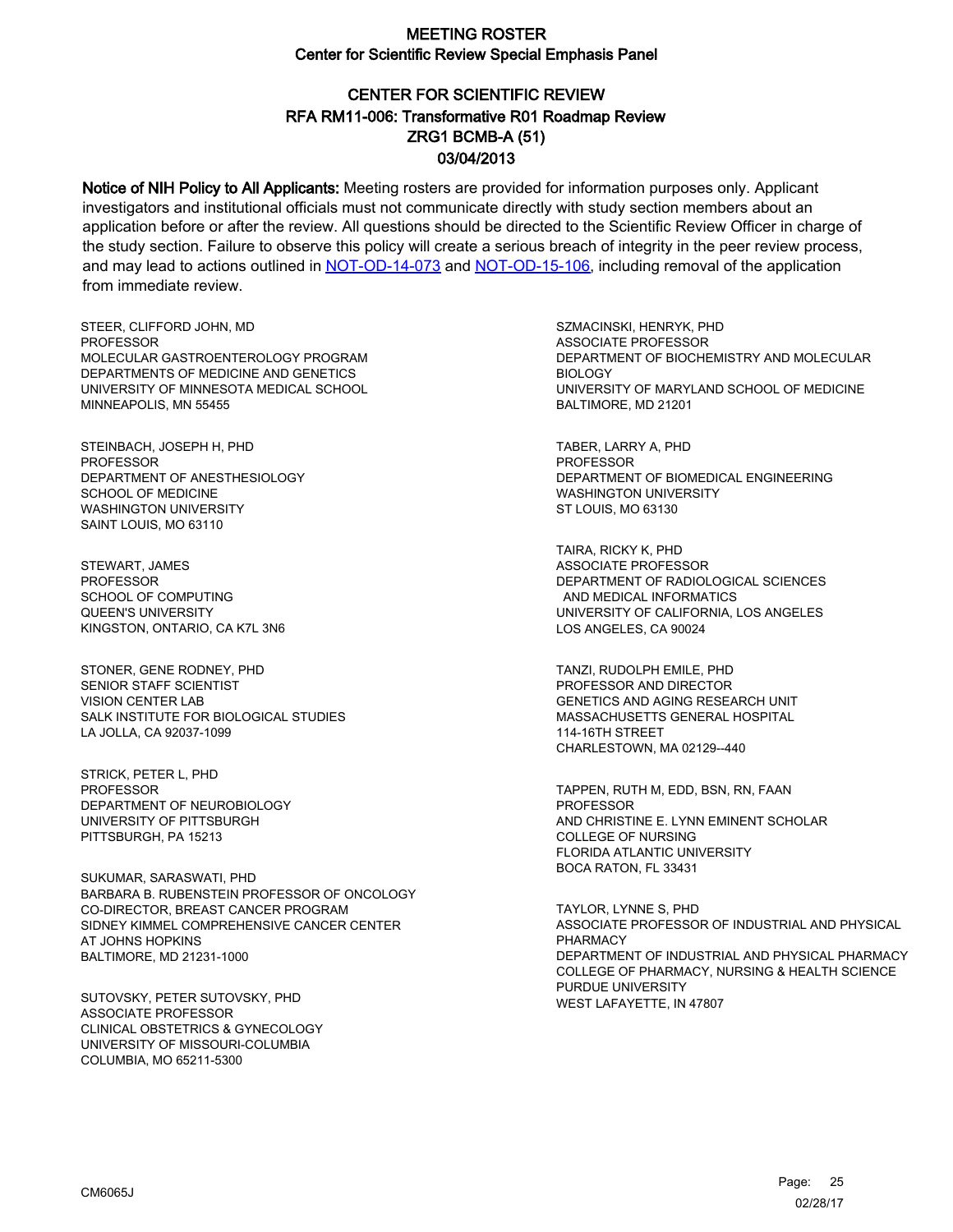# CENTER FOR SCIENTIFIC REVIEW ZRG1 BCMB-A (51) 03/04/2013 RFA RM11-006: Transformative R01 Roadmap Review

Notice of NIH Policy to All Applicants: Meeting rosters are provided for information purposes only. Applicant investigators and institutional officials must not communicate directly with study section members about an application before or after the review. All questions should be directed to the Scientific Review Officer in charge of the study section. Failure to observe this policy will create a serious breach of integrity in the peer review process, and may lead to actions outlined in [NOT-OD-14-073](https://grants.nih.gov/grants/guide/notice-files/NOT-OD-14-073.html) and [NOT-OD-15-106,](https://grants.nih.gov/grants/guide/notice-files/NOT-OD-15-106.html) including removal of the application from immediate review.

TENENBAUM, SCOTT A, PHD ASSOCIATE PROFESSOR NANOBIOSCIENCE CONSTELLATION COLLEGE OF NANOSCALE SCIENCE UNIVERSITY AT ALBANY-SUNY ALBANY, NY 12203

TERADA, NAOHIRO, MD, PHD PROFESSOR DEPARTMENT OF PATHOLOGY UNIVERSITY OF FLORIDA COLLEGE OF MEDICINE GAINESVILLE, FL 32610

TEW, KENNETH D, PHD PROFESSOR AND CHAIRMAN DEPARTMENT OF MOLECULAR PHARMACOLOGY JOHN C WEST CHAIR OF RESEARCH HOLLINGS CANCER CENTER MEDICAL UNIVERSITY OF SOUTH CAROLINA CHARLESTON, SC 29425

THORNE, JEFFREY L, PHD **PROFESSOR** DEPARTMENTS OF GENETICS AND STATISTICS NORTH CAROLINA STATE UNIVERSITY RALEIGH, NC 27695-7566

TIMARES, LAURA, PHD ASSIOCIATE PROFESSOR DEPARTMENTS OF DERMATOLOGY AND CELL BIOLOGY UNIVERSITY OF ALABAMA AT BIRMINGHAM BIRMINGHAM, AL 35294

TOBIAS, PETER S, PHD **PROFESSOR** DEPARTMENT OF IMMUNOLOGY THE SCRIPPS RESEARCH INSTITUTE LA JOLLA, CA 92037

TOMLINSON, STEPHEN, PHD PROFESSOR DEPARTMENT OF MICROBIOLOGY AND IMMUNOLOGY MEDICAL UNIVERSITY OF SOUTH CAROLINA CHARLESTON, SC 29425

TONER, MEHMET, PHD **PROFESSOR** DEPARTMENT OF SURGICAL SERVICES CENTER FOR ENGINEERING MEDICINE MASSACHUSETTS GENERAL HOSPITAL CHARLESTOWN, MA 02129

TORBETT, BRUCE EDWARD, PHD ASSOCIATE PROFESSOR DEPARTMENTS OF MOLECULAR AND EXPERIMENTAL MEDICINE THE SCRIPPS RESEARCH INSTITUTE LA JOLLA, CA 92037

TOTH, MIKLOS, PHD **PROFESSOR** DEPARTMENT OF MOLECULAR AND CELL BIOLOGY BOSTON UNIVERSITY MEDICAL CAMPUS BOSTON, MA 02118

TRACEY, WILLIAM D JR, PHD ASSOCIATE PROFESSOR DEPARTMENT OF ANESTHESIOLOGY DUKE UNIVERSITY MEDICAL CENTER DURHAM, NC 27710

TRANQUILLO, ROBERT T, PHD DISTINGUISHED MCKNIGHT UNIVERSITY PROFESSOR AND **HEAD** DEPARTMENT OF BIOMEDICAL ENGINEERING UNIVERSITY OF MINNESOTA MINNEAPOLIS, MN 55455

TYRKA, AUDREY, MD, PHD ASSOCIATE PROFESSOR DEPARTMENT OF PSYCHIATRY AND HUMAN BEHAVIOR BUTLER HOSPITAL THE WARREN ALPERT MEDICAL SCHOOL OF BROWN UNIVERSITY PROVIDENCE, RI 02906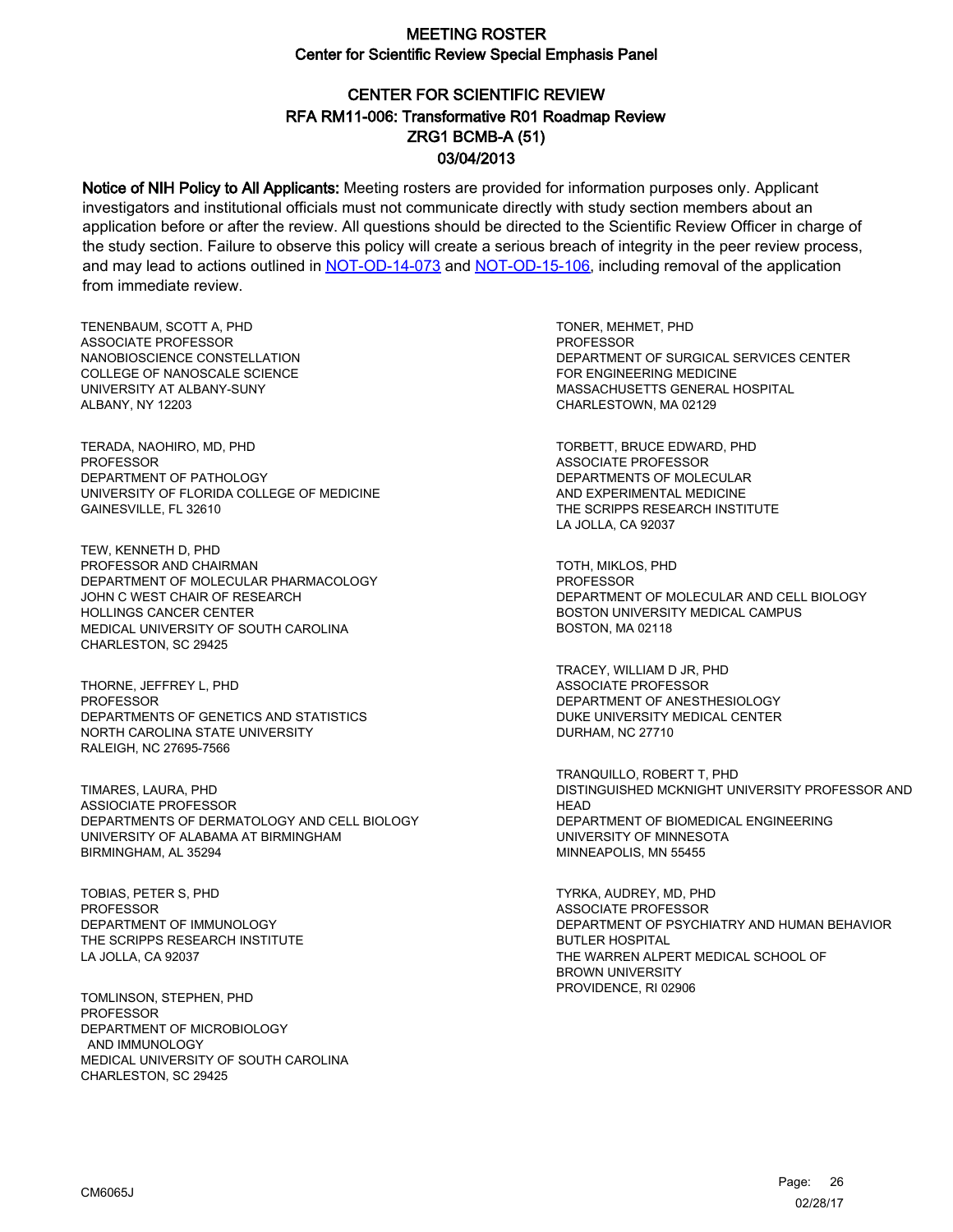# CENTER FOR SCIENTIFIC REVIEW ZRG1 BCMB-A (51) 03/04/2013 RFA RM11-006: Transformative R01 Roadmap Review

Notice of NIH Policy to All Applicants: Meeting rosters are provided for information purposes only. Applicant investigators and institutional officials must not communicate directly with study section members about an application before or after the review. All questions should be directed to the Scientific Review Officer in charge of the study section. Failure to observe this policy will create a serious breach of integrity in the peer review process, and may lead to actions outlined in [NOT-OD-14-073](https://grants.nih.gov/grants/guide/notice-files/NOT-OD-14-073.html) and [NOT-OD-15-106,](https://grants.nih.gov/grants/guide/notice-files/NOT-OD-15-106.html) including removal of the application from immediate review.

TZIPORI, SAUL R, PHD DISTINGUISHED PROFESSOR OF MICROBIOLOGY/INFECTIOUS DISEASE DEPT OF BIOMEDICAL SCIENCES TUFTS UNIVERSITY NORTH GRAFTON, MA 01536

VACHHARAJANI, VIDULA, MD ASSOCIATE PROFESSOR DEPARTMENT OF ANESTHESIOLOGY SECTION ON CRITICAL CARE MEDICAL CENTER BLVD WINSTON-SALEM, NC 27157

VALDIVIA, RAPHAEL H, PHD **PROFESSOR** DEPARTMENT OF MOLECULAR GENETICS AND MICROBIOLOGY DUKE UNIVERSITY DURHAM, NC 27710

VAUGHAN, JOHN T JR, PHD **PROFESSOR** DEPARTMENT OF RADIOLOGY UNIVERSITY OF MINNESOTA MINNEAPOLIS, MN 55455

VIDAL, MARC, PHD PROFESSOR DEPARTMENT OF GENETICS **PROFESSOR** DANA-FARBER CANCER INSTITUTE HARVARD MEDICAL SCHOOL BOSTON, MA 02115

VOHRA, YOGESH K, PHD PROFESSOR AND UNIVERSITY SCHOLAR PHYSICS GRADUATE PROGRAM CENTER FOR NANOSCALE MATERIALS AND BIOINTEGRATION UNIVERSITY OF ALABAMA BIRMINGHAM, AL 35294

VONDRISKA, THOMAS MARTIN, PHD ASSOCIATE PROFESSOR DEPARTMENT OF ANESTHESIOLOGY AND PHYSIOLOGY DAVID GEFFEN SCHOOL OF MEDICINE LOS ANGELES, CA 90095

WANG, NING, SCD PROFESSOR DEPARTMENT OF MECHANICAL SCIENCE AND ENGINEERING UNIVERSITY OF ILLINOIS AT URBANA-CHAMPAIGN URBANA, IL 61801

WANG, SHAOMENG, PHD PROFESSOR DEPARTMENTS OF MEDICINE AND PHARMACOLOGY AND MEDICINAL CHEMISTRY COMPREHENSIVE CANCER CENTER UNIVERSITY OF MICHIGAN ANN ARBOR, MI 48109

WANG, TIMOTHY CRAGIN, MD PROFESSOR OF MEDICINE CHIEF, DIVISION OF DIGESTIVE AND LIVER DISEASE DEPARTMENT OF MEDICINE AND IRVING CANCER RESEARCH CENTER COLUMBIA UNIVERISTY MEDICAL CENTER NEW YORK, NY 10032

WANG, XUEJUN, MD, PHD PROFESSOR AND DIRECTOR DIRECTOR, MD AND PHD PROGRAM DIVISION OF BASIC BIOMEDICAL SCIENCES SANFORD SCHOOL OF MEDICINE UNIVERSITY OF SOUTH DAKOTA VERMILLION, SD 57069

WAYNE, ROBERT K, PHD DEPARTMENT OF ECOLOGY AND EVOLUTION BIOLOGY UNIVERSITY OF CALIFORNIA, LOS ANGELES LOS ANGELES, CA 90095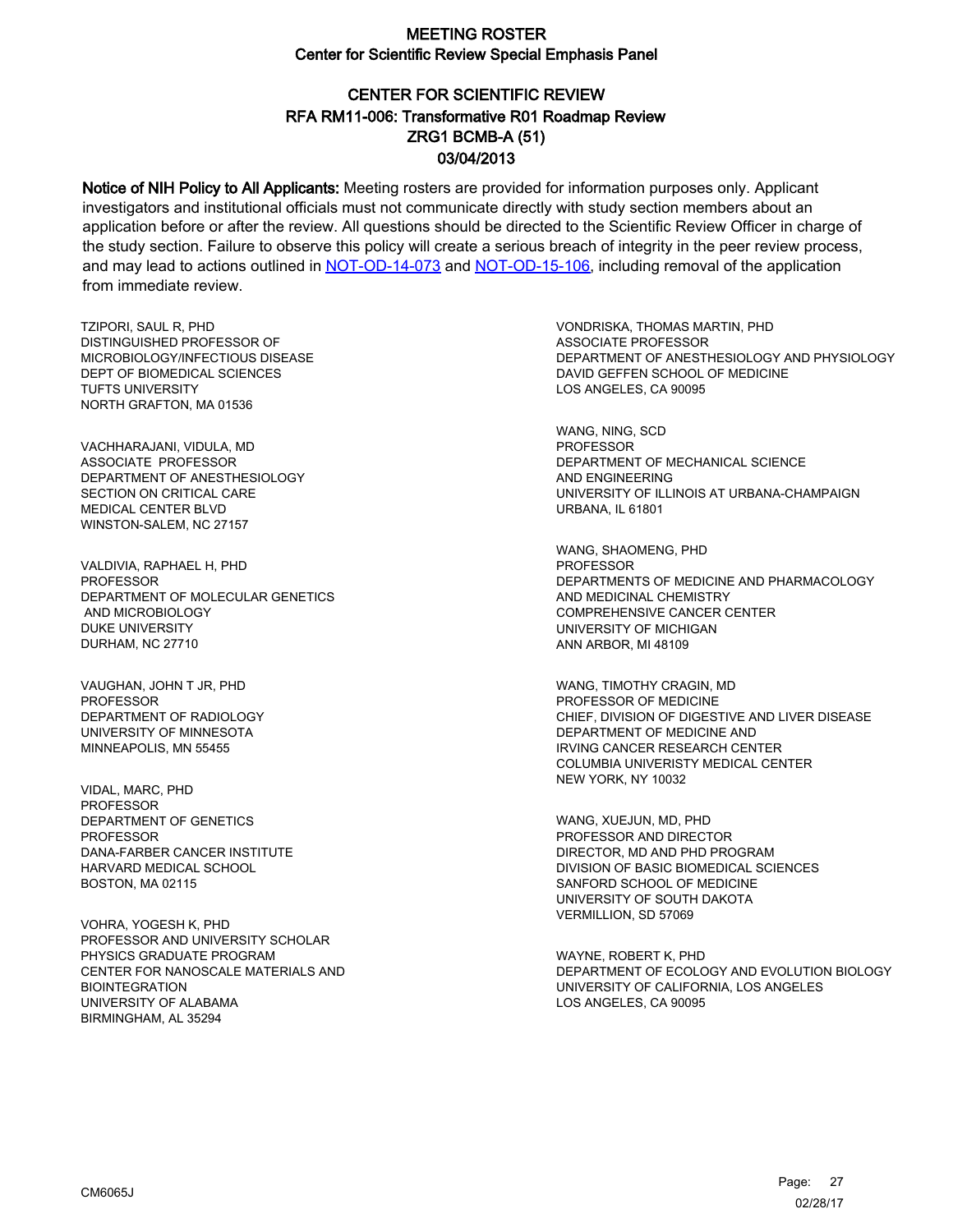# CENTER FOR SCIENTIFIC REVIEW ZRG1 BCMB-A (51) 03/04/2013 RFA RM11-006: Transformative R01 Roadmap Review

Notice of NIH Policy to All Applicants: Meeting rosters are provided for information purposes only. Applicant investigators and institutional officials must not communicate directly with study section members about an application before or after the review. All questions should be directed to the Scientific Review Officer in charge of the study section. Failure to observe this policy will create a serious breach of integrity in the peer review process, and may lead to actions outlined in [NOT-OD-14-073](https://grants.nih.gov/grants/guide/notice-files/NOT-OD-14-073.html) and [NOT-OD-15-106,](https://grants.nih.gov/grants/guide/notice-files/NOT-OD-15-106.html) including removal of the application from immediate review.

WEBER, JASON, PHD ASSOCIATE PROFESSOR DEPARTMENT OF MEDICINE MOLECULAR ONCOLOGY **SECTION** WASHINGTON UNIVERSITY SAINT LOUIS, MO 63110

WHITESIDES, GEORGE M, PHD PROFESSOR DEPARTMENT OF CHEMISTRY SCHOOL OF SCIENCE MASSACHUSETTS INSTITUTE OF TECHNOLOGY CAMBRIDGE, MA 02139

WHITMAN, CHRISTIAN P, PHD **PROFESSOR** DIVISION OF MEDICINAL CHEMISTRY COLLEGE OF PHARMACY UNIVERSITY OF TEXAS AT AUSTIN AUSTIN, TX 78712

WIENER, MICHAEL, PHD PROFESSOR DEPARTMENT OF MOLECULAR PHYSIOLOGY AND BIOLOGICAL PHYSICS UNIVERSITY OF VIRGINIA CHARLOTTESVILLE, VA 22908

WIERMAN, MARGARET E, MD CHIEF OF ENDOCRINOLOGY DIVISION OF ENDOCRINOLOGY, METABOLISM AND DIABETES UNIVERSITY OF COLORADO HEALTH SCIENCES CENTER DENVER, CO 80220

WILKINSON, MILES FROME, PHD PROFESSOR DEPARTMENT OF REPRODUCTIVE MEDICINE UNIVERSITY OF CALIFORNIA, SAN DIEGO LAJOLLA, CA 92093

WILLIAMS, KEVIN JON, MD PROFESSOR DEPARTMENT OF BIOCHEMISTRY THOMAS JEFFERSON UNIVERSITY PHILADELPHIA , PA 19102

WILSON, GERALD M, PHD ASSOCIATE PROFESSOR DEPARTMENT OF BIOCHEMISTRY AND MOLECULAR BIOLOGY UNIVERSITY OF MARYLAND BALTIMORE, MD 21201

WOLFE, SCOT A, PHD ASSISTANT PROFESSOR DEPARTMENT OF BIOCHEMISTRY AND MOLECULAR PHARMACOLOGY UNIVERSITY OF MASSACHUSETTS MEDICAL SCHOOL WORCESTER, MA 01605

WU, JIAQIAN, PHD ASSISTANT PROFESSOR DEPARTMENT OF NEUROSURGERY UNIVERSITY OF TEXAS HEALTH SCIENCE CENTER **HOUSTON** HOUSTON, TX 20381

WU, LOUISA P, PHD ASSOCIATE PROFESSOR INSTITUTE FOR BIOSCIENCE & BIOTECHNOLOGY **RESEARCH** DEPARTMENT OF CELL BIOLOGY AND MOLECULAR **GENETICS** UNIVERSITY OF MARYLAND COLLEGE PARK, MD 20742

YAFFE, MICHAEL B, MD, PHD DAVID H. KOCH PROFESSOR KOCH INSTITUTE FOR INTEGRATIVE CANCER RESEARCH DEPARTMENTS OF BIOLOGY AND BIOLOGICAL ENGINEERING MASSACHUSETTS INSTITUTE OF TECHNOLOGY CAMBRIDGE, MA 02139

YANG, VINCENT W, PHD PROFESSOR AND CHAIRMAN DEPARTMENT OF MEDICINE STONY BROOK UNIVERSITY SCHOOL OF MEDICINE STONY BROOK, NY 11733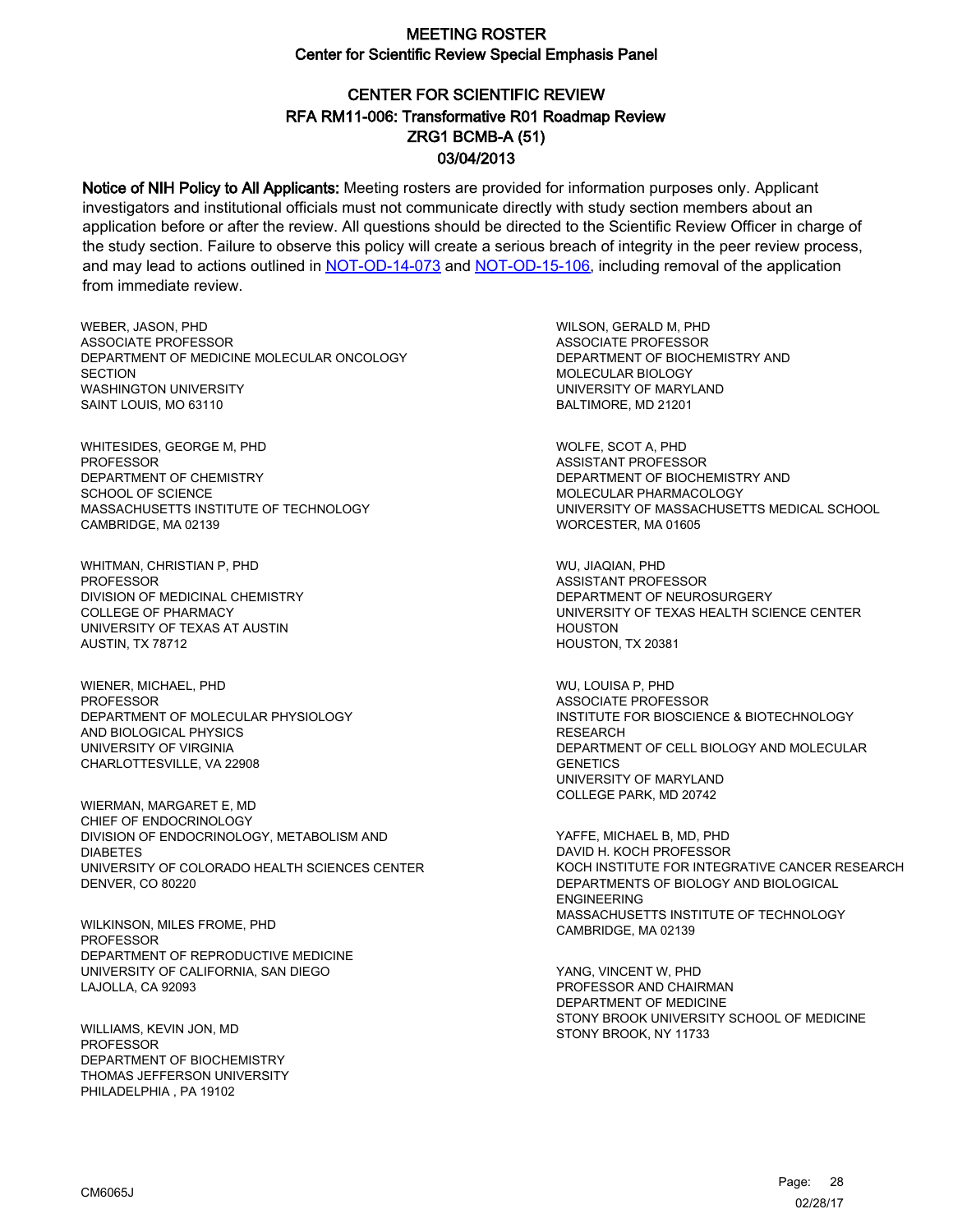# CENTER FOR SCIENTIFIC REVIEW ZRG1 BCMB-A (51) 03/04/2013 RFA RM11-006: Transformative R01 Roadmap Review

Notice of NIH Policy to All Applicants: Meeting rosters are provided for information purposes only. Applicant investigators and institutional officials must not communicate directly with study section members about an application before or after the review. All questions should be directed to the Scientific Review Officer in charge of the study section. Failure to observe this policy will create a serious breach of integrity in the peer review process, and may lead to actions outlined in [NOT-OD-14-073](https://grants.nih.gov/grants/guide/notice-files/NOT-OD-14-073.html) and [NOT-OD-15-106,](https://grants.nih.gov/grants/guide/notice-files/NOT-OD-15-106.html) including removal of the application from immediate review.

YANKNER, BRUCE A, PHD **PROFESSOR** DEPARTMENTS OF NEUROLOGY AND NEUROSCIENCES HARVARD MEDICAL SCHOOL CHILDREN'S HOSPITAL 300 LONGWOOD AVENUE, ENDERS 260 BOSTON, MA 02115

YODER, MERVIN C JR, MD PROFESSOR DEPARTMENT OF PEDIATRICS HERMAN B WELLS CENTER FOR PEDIATRICS RESEARCH INDIANA UNIVERSITY SCHOOL OF MEDICINE INDIANAPOLIS, IN 46202

YOO, SEUNG-SCHIK, PHD ASSOCIATE PROFESSOR DEPARTMENT OF RADIOLOGY HARVARD UNIVERSITY BOSTON , MA 02115

YORK, JOHN D, PHD NATALIE OVERALL WARREN PROFESSOR AND CHAIR DEPARTMENT OF BIOCHEMISTRY VANDERBILT UNIVERSITY MEDICAL CENTER NASHVILLE, TN 37232

YOUSEFI, AMY, PHD ASSOCIATE PROFESSOR DEPARTMENT OF CHEMICAL AND PAPER ENGINEERING MIAMI UNIVERSITY OXFORD, OH 45056

YU, HONG, PHD PROFESSOR DEPARTMENTS OF ELECTRICAL ENGINEERING AND COMPUTER SCIENCE UNIVERSITY OF WISCONSIN-MILWAUKEE MILWAUKEE, WI 53211

ZADOR, ANTHONY M, MD, PHD PROFESSOR DEPARTMENT OF NEURSCIENCE COLD SPRING HARBOR LABORATORY COLD SPRING HARBOR, NY 11724

ZAMBETTI, GERARD PAUL, PHD **MEMBER** DEPARTMENT OF BIOCHEMISTRY ST. JUDE CHILDREN'S RESEARCH HOSPITAL MEMPHIS, TN 38105

ZEITLIN, PAMELA L, PHD PROFESSOR OF PEDIATRICS DEPARTMENT OF PEDIATRICS JOHNS HOPKINS UNIVERSITY SCHOOL OF MEDICINE BALTIMORE, MD 21287

ZHANG, CHUNXIANG, MD, PHD ENDOWED CHAIR PROFESSOR AND CHAIRMAN DEPARTMENT OF PHARMACOLOGY DIRECTOR, CARDIOVASCULAR RESEARCH PROGRAM RUSH UNIVERSITY MEDICAL COLLEGE CHICAGO, IL 60612

ZHANG, JIANYI, MD, PHD PROFESSOR OF MEDICINE AND BIOMEDICAL ENGINEERING DEPARTMENT OF MEDICINE DIVISION OF CARDIOLOGY UNIVERSITY OF MINNESOTA MEDICAL SCHOOL MINNEAPOLIS, MN 55455

ZHAO, HONGYU, PHD PROFESSOR DEPARTMENT OF EPIDEMIOLOGY AND PUBLIC HEALTH LAB OF STATISTICAL GENOMICS AND PROTEOMICS YALE UNIVERSITY SCHOOL OF MEDICINE NEW HAVEN, CT 06520

ZHOU, Z HONG, PHD **PROFESSOR** DEPARTMENT OF MICROBIOLOGY, IMMUNOLOGY, AND MOLECULAR GENETICS ELECTRON IMAGING CENTER FOR NANOMACHINES UNIVERSITY OF CALIFORNIA, LOS ANGELES LOS ANGELES, CA 90095

ZHU, HENG, PHD ASSOCIATE PROFESSOR DEPARTMENT OF PHARMACOLOGY JOHN HOPKINS UNIVERSITY BALTIMORE, MD 21205